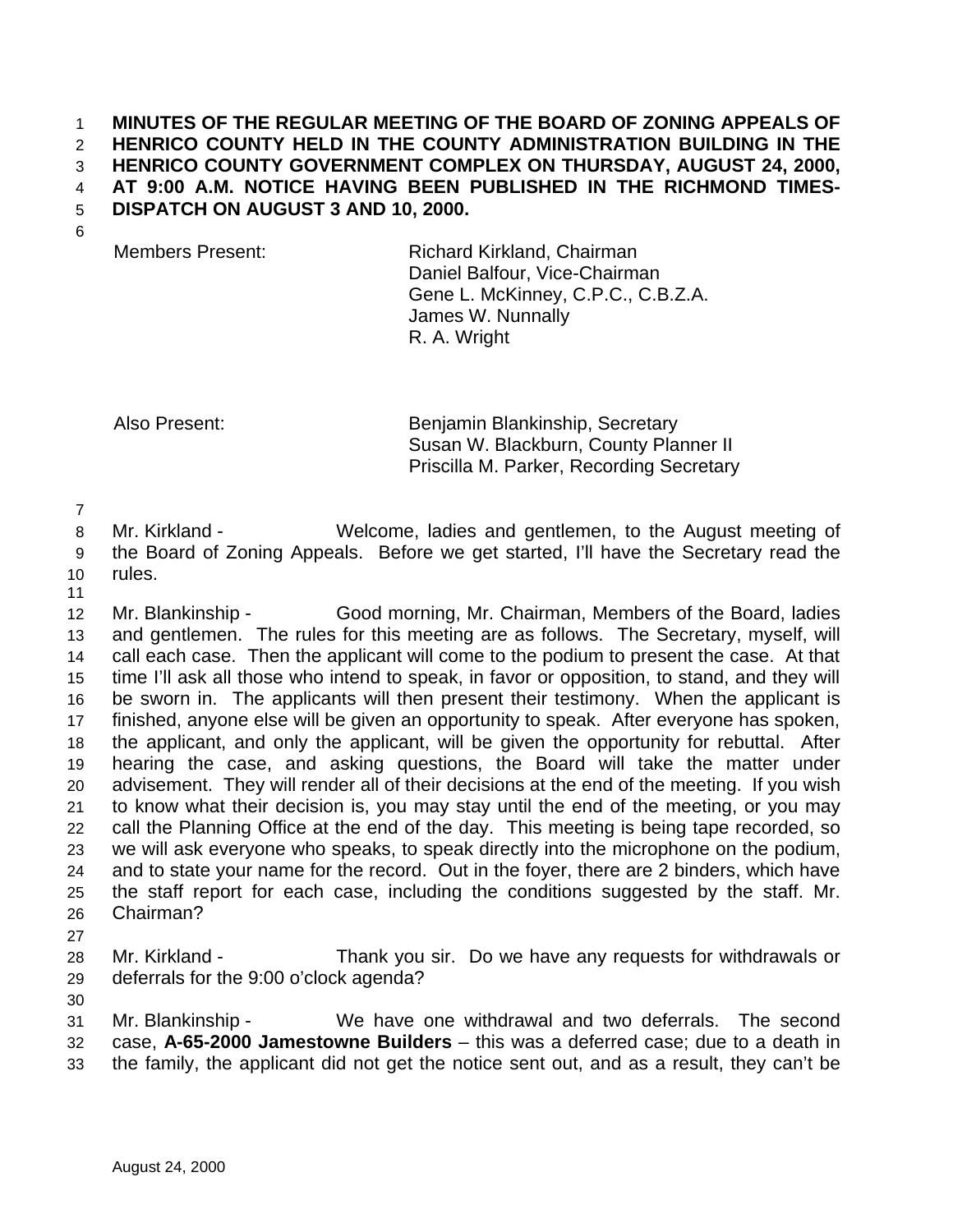deferred since they've already been deferred once, so they called this morning and requested withdrawal without prejudice so that they can refile.

Mr. Kirkland - Do I have a motion to that effect?

 **A - 65-2000 JAMESTOWNE BUILDERS INC**. requests a variance from Section24- 95(k) of Chapter 24 of the County Code to complete a dwelling under construction at 1600 Fawcett Lane (Varina Station) (Tax Parcel 192- 10-E-16), zoned R-3C, One-family Residence District (Conditional) (Varina). The minimum side yard setback is not met. The applicant has 17.8 feet minimum side yard setback, where the Code requires 25.0 feet minimum side yard setback. The applicant requests a variance of 7.2 feet minimum side yard setback.

 Upon a motion by Mr. McKinney, seconded by Mr. Nunnally, the Board of Zoning Appeals granted the request of the applicant to have this application withdrawn without prejudice

|    | 51 Affirmative: | Balfour, Kirkland, McKinney, Nunnally, Wright |  |
|----|-----------------|-----------------------------------------------|--|
|    | 52 Negative:    |                                               |  |
|    | 53 Absent:      |                                               |  |
| 54 |                 |                                               |  |

 **UP- 23-2000 000-3 LLC** requests a conditional use permit pursuant to Section 24- 116(c)(2) of Chapter 24 of the County Code to replace a waste water pump station at 211 Old Memorial Drive (Tax Parcel 165-A-82), zoned RTH, Residential Townhouse District (Varina).

 Upon a motion by Mr. McKinney, seconded by Mr. Nunnally, the Board of Zoning Appeals granted the request of the applicant to have this application withdrawn without prejudice. 

| 64 | Affirmative: | Balfour, Kirkland, McKinney, Nunnally, Wright |  |
|----|--------------|-----------------------------------------------|--|
| 65 | Negative:    |                                               |  |
| 66 | Absent:      |                                               |  |
| 67 |              |                                               |  |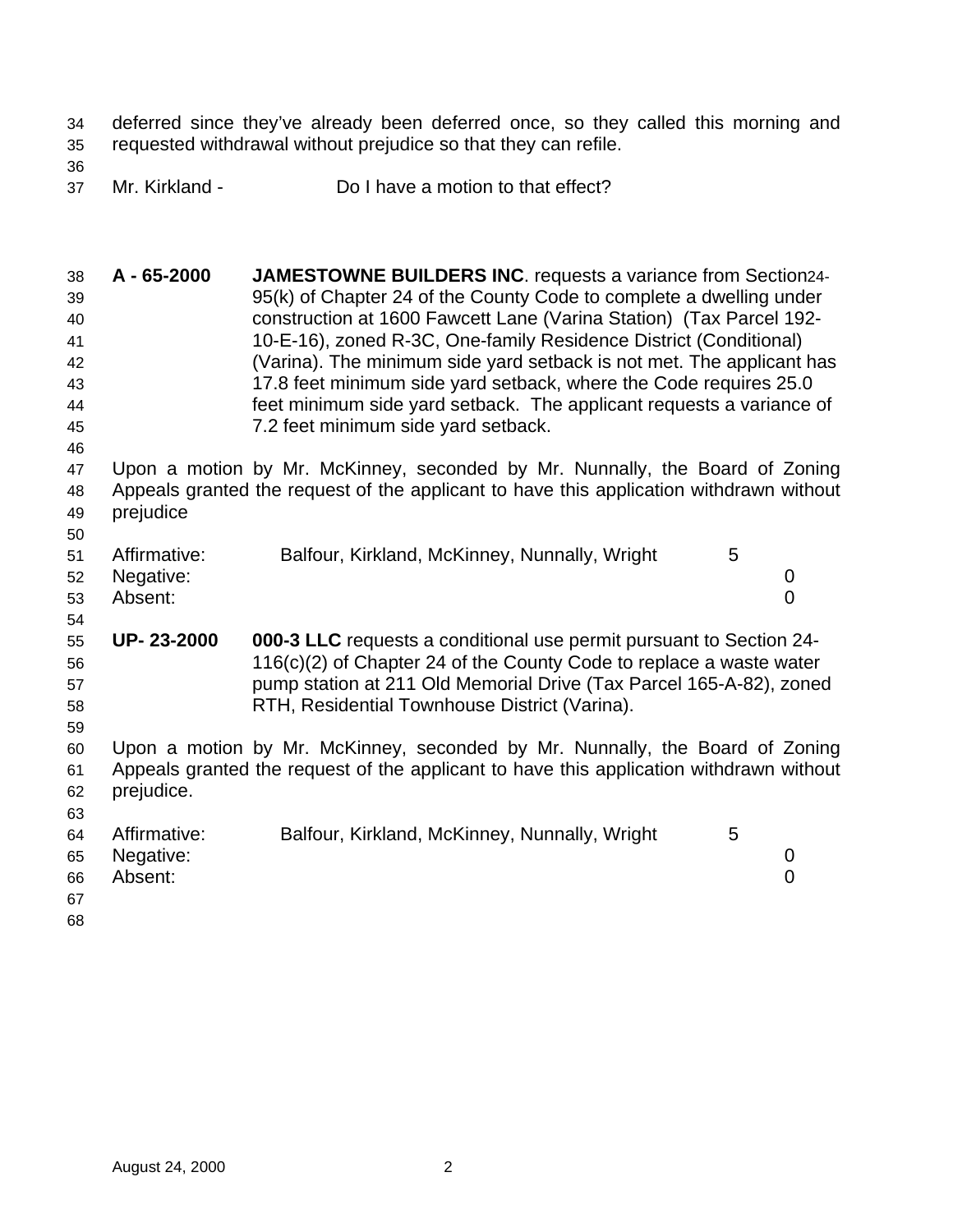- Mr. Blankinship **UP-28-2000 VIRGINIA POWER, INC.** has requested deferral until the September meeting.
- Mr. Kirkland Was that deferred last time?
- Mr. Blankinship No sir, that's a new case.

- **UP- 28-2000 VIRGINIA POWER, INC.** requests a conditional use permit pursuant to Section 24-116(c)(2) of Chapter 24 of the County Code to construct an electrical substation at 3899 Portugee Road (Tax Parcel 187-A-5 (part)), zoned M-2, General Industrial District (Varina).
- Upon a motion by Mr. Nunnally, seconded by Mr. Wright, the Board of Zoning Appeals **deferred** this application to the September 28, 2000, meeting,

| 82 | Affirmative: | Balfour, Kirkland, McKinney, Nunnally, Wright | 5 |  |
|----|--------------|-----------------------------------------------|---|--|
|    | 83 Negative: |                                               |   |  |
| 84 | Absent:      |                                               |   |  |
| 85 |              |                                               |   |  |

- Mr. Blankinship The next case, **A-87-2000 URSULA M. BARRAVECCHIA,** also requests deferral to the September 28, 2000 meeting.
- **A 87-2000 URSULA M. BARRAVECCHIA** requests a variance from Section 24- 94 of Chapter 24 of the County Code to enclose a deck as a sunroom at 3808 Reynard Court (Foxhall) (Tax Parcel 45-2-B-71), zoned R- 2AC, One-family Residence District (Conditional) (Three Chopt). The rear yard setback is not met. The applicant has 34 feet rear yard setback, where the Code requires 45 feet rear yard setback. The applicant requests a variance of 11 feet rear yard setback. Upon a motion by Mr. Wright, seconded by Mr. Balfour, the Board of Zoning Appeals **deferred** this application to the September 28, 2000, meeting, 99 Affirmative: Balfour, Kirkland, McKinney, Nunnally, Wright 5 Negative: 0 Absent: 0 Mr. Kirkland - If you would, sir, call the first one. **A-64-2000 MARK A. DALTON** requests a variance from Section 24-95(c)(1) of Chapter 24 of the County Code to allow an attached tool shed to remain at 6917 W. Grace St. (Duntreath) (Tax Parcel 102-3-5-19), zoned R-3, One-family Residence District (Three Chopt). The minimum side yard setback and total side yard setback are not met.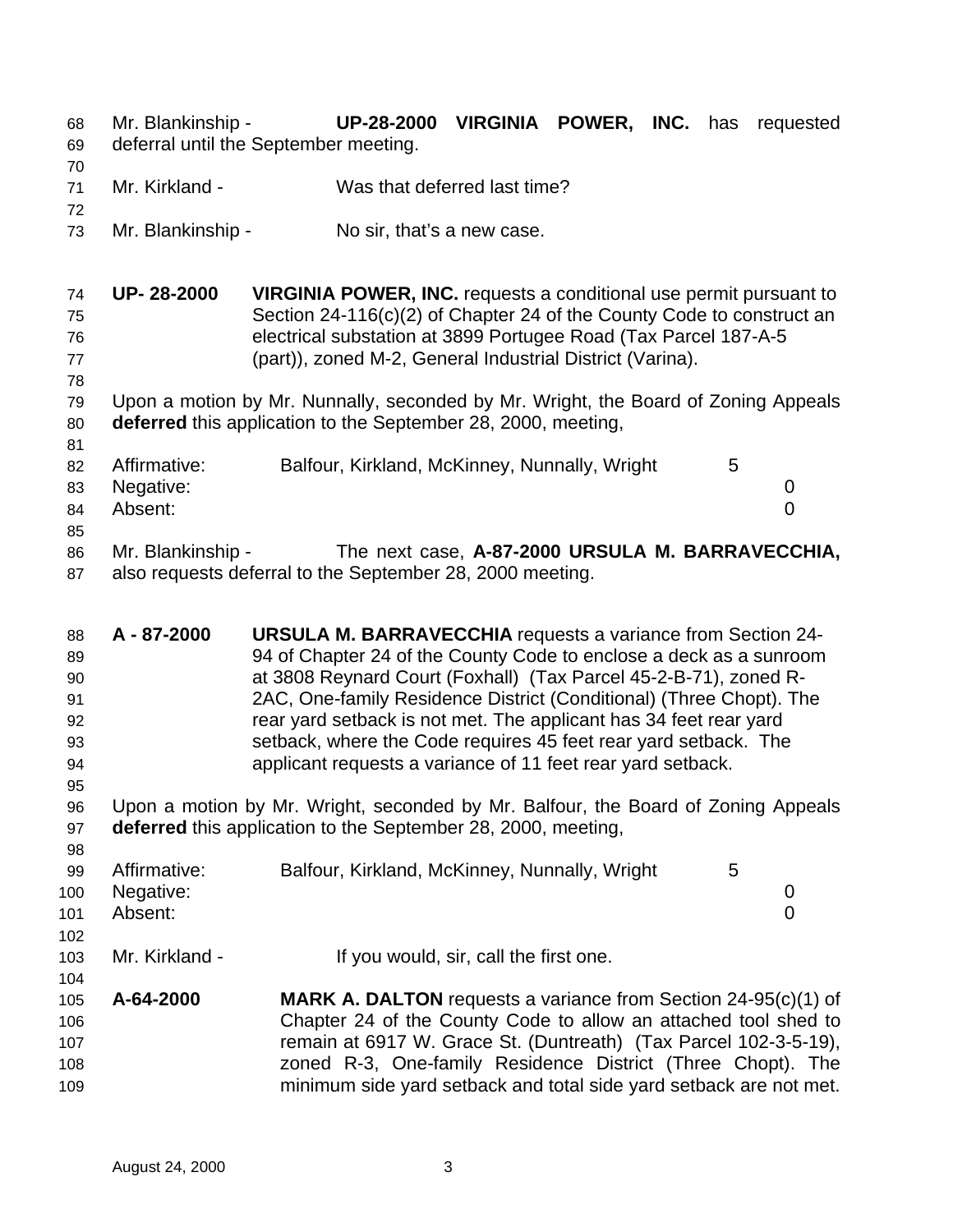setback and 7.73 feet total side yard setback. 116 Mr. Kirkland - Anyone wish to speak on this case, please come forward. The applicant? If you would sir, state your name. Oh, excuse me, raise your hand and be sworn in. Mr. Blankinship - Do you swear that the testimony you are about to give is the truth, the whole truth, and nothing but the truth, so help you God? 123 Mr. Kirkland - Is anybody else going to speak? Are you the applicant? Who's the applicant? If you're going to speak, you need to stand up and raise your right hand also. You're going to speak on this case? Stand up and raise your right hand so you can be sworn in. Mr. Blankinship - Would you stand, please? Just where you are is just fine. Do you swear that the testimony you are about to give is the truth, the whole truth, and nothing but the truth, so help you God? 132 Mr. Kirkland - Sir, state your name. 134 Mr. Dalton - Mark A. Dalton. Mr. Kirkland - Have all your notices been turned in according to the County Code? We have them in the file. If you would, state your case. Mr. Dalton - Yes sir. The reason for the, to have the variance done, is related to a drainage problem. There are a number of people in the County who have dealt with a similar situation over the past 10-15 years. The problem relates to the alleyway, which is Donald Street, which runs between Monument Avenue and Horsepen Road. When it rains hard, water comes off of Monument Avenue; it cannot get to the actual drainage ditch that is running in the alleyway, because the alleyway is troughed, and it comes straight down the alleyway and takes a right turn into my driveway, where it comes roaring down and floods my carport and also goes off to the side, both my side yard and my neighbor's side yard. What happened, is that after 3 or 4 times of water and debris, leaves and pine needles and stuff, coming down the alleyway, down my driveway, onto my neighbor's yard, they called the County because they were getting debris in their yard, and they were assuming that the reason that it was happening was

 The applicant has 1.0 foot minimum side yard setback and 11.77 feet total side yard setback, where the Code requires 7.0 feet minimum side yard setback and 19.5 feet total side yard setback. The applicant requests variances of 6.0 feet minimum side yard

 around that. I, in turn had talked to Mr. James Rice, who came to talk to me the first time, also to Mr. Richard Dameron, the license inspector, and also to a number of other County officials, and they also have come out to the house to see what was happening

because the tool shed that's attached to my carport, the water obviously has to go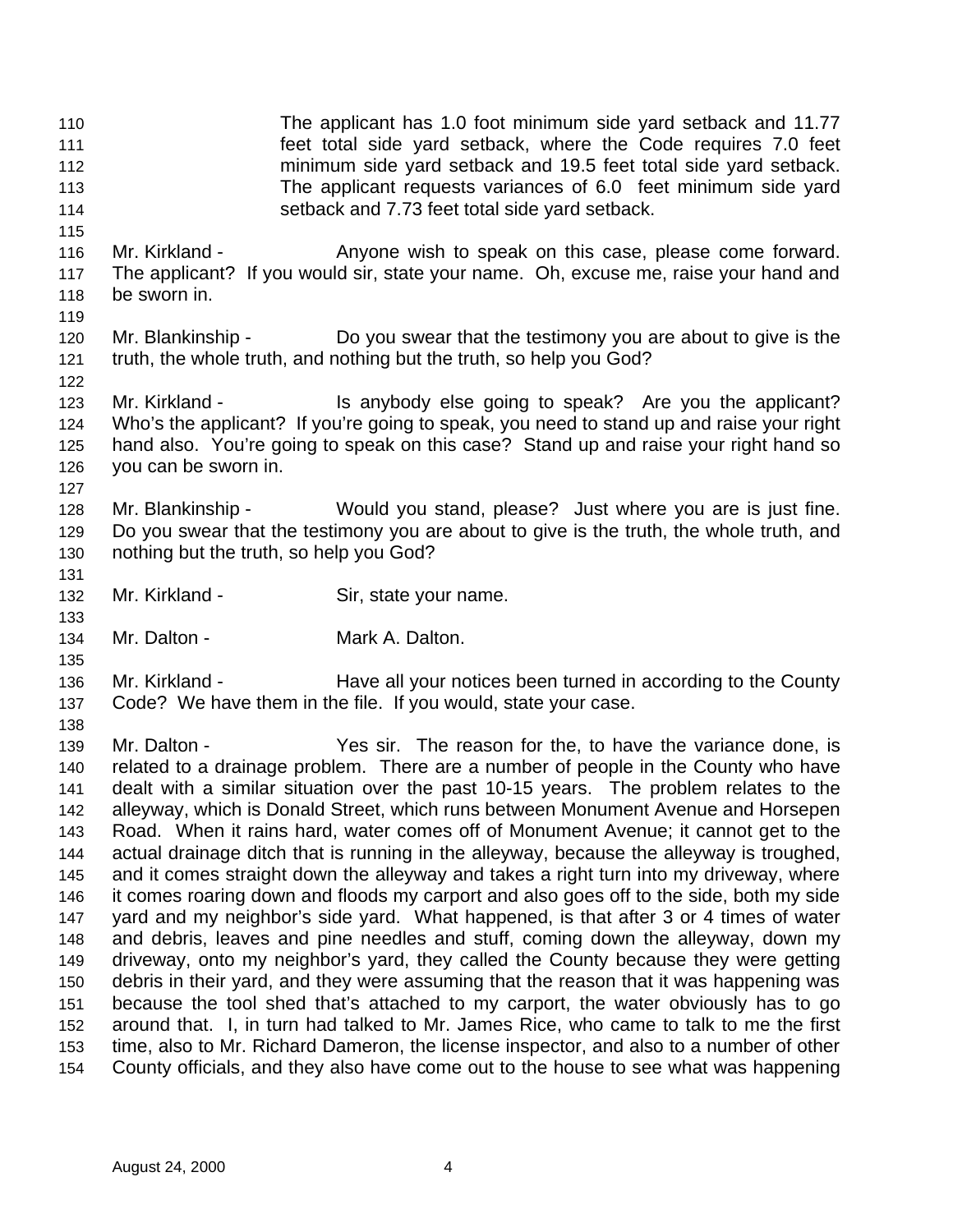with the drainage problem. They all agreed with me, the fact was, it was not. I do have one downspout coming off my tool shed that's right at the line of the property, but in fact that's just draining the water off of the top of the tool shed area. We went out and looked at the alleyway, and they looked at the drainage; in fact the County is supposed to be looking at that drain on Donald Street to see if they can do something to help the water, but the fact is that the water comes racing off Monument Avenue. I used to have a gravel driveway; I had to get that paved because the water coming through literally washed my entire driveway away. When I had it paved, I put a drain at the end of the driveway right in front of my carport, to try to have the water come in there and just naturally drain off, but the volume of water that's coming through the alleyway, plus the debris just blocked up the drain at the end of the driveway.

 At least one of the officials, who came out and talked with me, said that in reality my tool shed sitting there actually is sort of a dam blocking some of the water that would normally come out there. It's been known that that whole neighborhood has a drainage problem; everything, the entire land comes downhill from Monument Avenue. The alleyway is probably a good foot or more lower than Monument Avenue. The people I purchased the house from actually put a full 2 dump loads of dirt in their front yard, built the front yard up one full step on the stoop, trying to keep level ground. It's always been a drainage problem since I moved in 15 years ago. I've talked with the County; anything that I can do to work with them to help the drainage situation in the alleyway, would certainly help the situation and the way the water drains. I'm requesting the variance because the location of my tool shed and the setback that was not met really has no affect at all on what the problem is, which is in fact the drainage coming off the alleyway.

- Mr. Wright The question is not the drainage; the question is that you're 182 into the side yard setback area...........
- 184 Mr. Dalton I understand that………

Mr. Wright - You only have a foot between your shed and the line.

- Mr. Dalton - When that was, what ended up having to be, there was a different tool shed that was on my property…………
- Mr. Wright We're aware of that; that's been torn down.

 Mr. Dalton - Well, there was an agreement reached between the people that owned my house previously and the people that owned the neighbor's house, that he gave them the tool shed that's still sitting in their back yard for the building for them to put the tool shed over the line in the back yard, because there's no real, there's nowhere back there for, you know, he didn't have enough room to put his tool shed there. I, when the situation came up with that original tool shed, instead of, if I'd wanted to be a real hard core about it, I could have waited a couple months later and could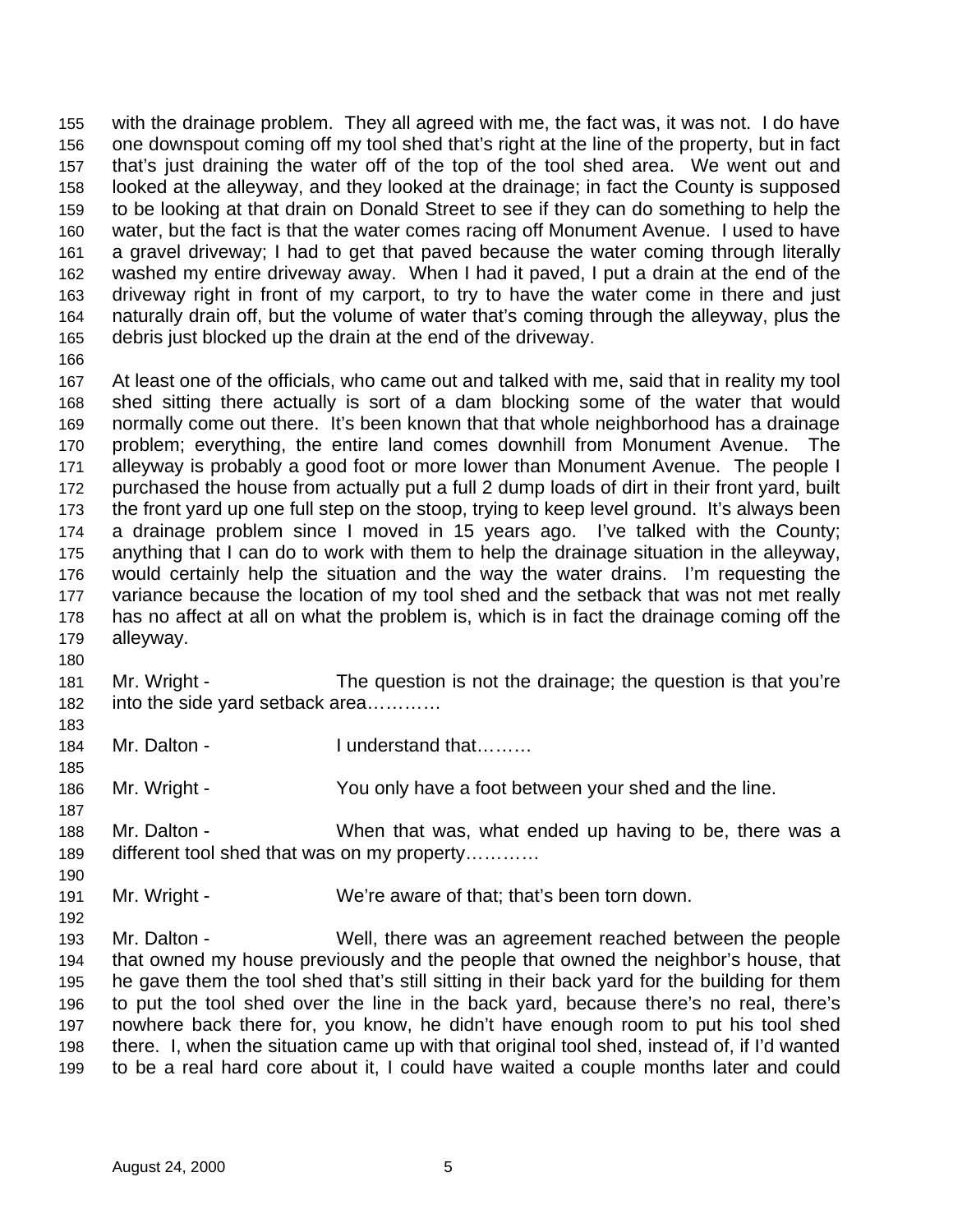have left my tool shed there, because of the length of time it had been there, it had been there for X number of years, and I could have kept it there. But in trying to work with my neighbors and not try to be a problem, I went ahead and had the other one torn down and hauled away, and I had this built so that it matched the side of the house; it would fit in esthetically. Finally, there is nowhere else to put a tool shed on the property. Mr. Wright - Why can't you put it on the other side of the carport? Mr. Dalton - There's the air-conditioning unit and stuff, I mean there's extremely small, and it was set up that way. The people that bought the house and built it originally had set up the area where there's………… Mr. Wright - The first thing, you didn't get a building permit to put the tool shed up. Mr. Dalton - I assumed that the person that built it for me, I assumed that he had done that. 218 Mr. Wright - It was on the house when you bought it, is that what you're saying? 221 Mr. Dalton - No, no, it was put on when I had to move, when I moved the other tool house that was originally on the property. 224 Mr. Wright - But didn't you put the tool shed on yourself? Didn't you have it built? 227 Mr. Dalton - Me, personally? I had somebody put it on for me, yes, I did, but I assumed that they had checked out anything relative to building inspections and you know, that type of thing. I mean I'm not knowledgeable at all in that area. Mr. Wright - Who built it for you? 233 Mr. Dalton - It's an individual, Mr. Newcomer. I'd done some accounting work for him in the past. 236 Mr. Wright - Is he a contractor? Mr. Dalton - He's not a licensed contractor I don't believe. It's just that, I mean he'd worked, I'd worked for him before, and he said that he could certainly do that, and the cost of what I was having to do to try to work with my neighbors and have something on there, you know, he said that he could do it less expensive, plus because I was trying to match the siding on the house and everything so that it would look decent, the cost of doing it was, you know, fairly high, so I was, you know, whatever I could do to try to meet the, try to make it look decent and add on the, you know, I did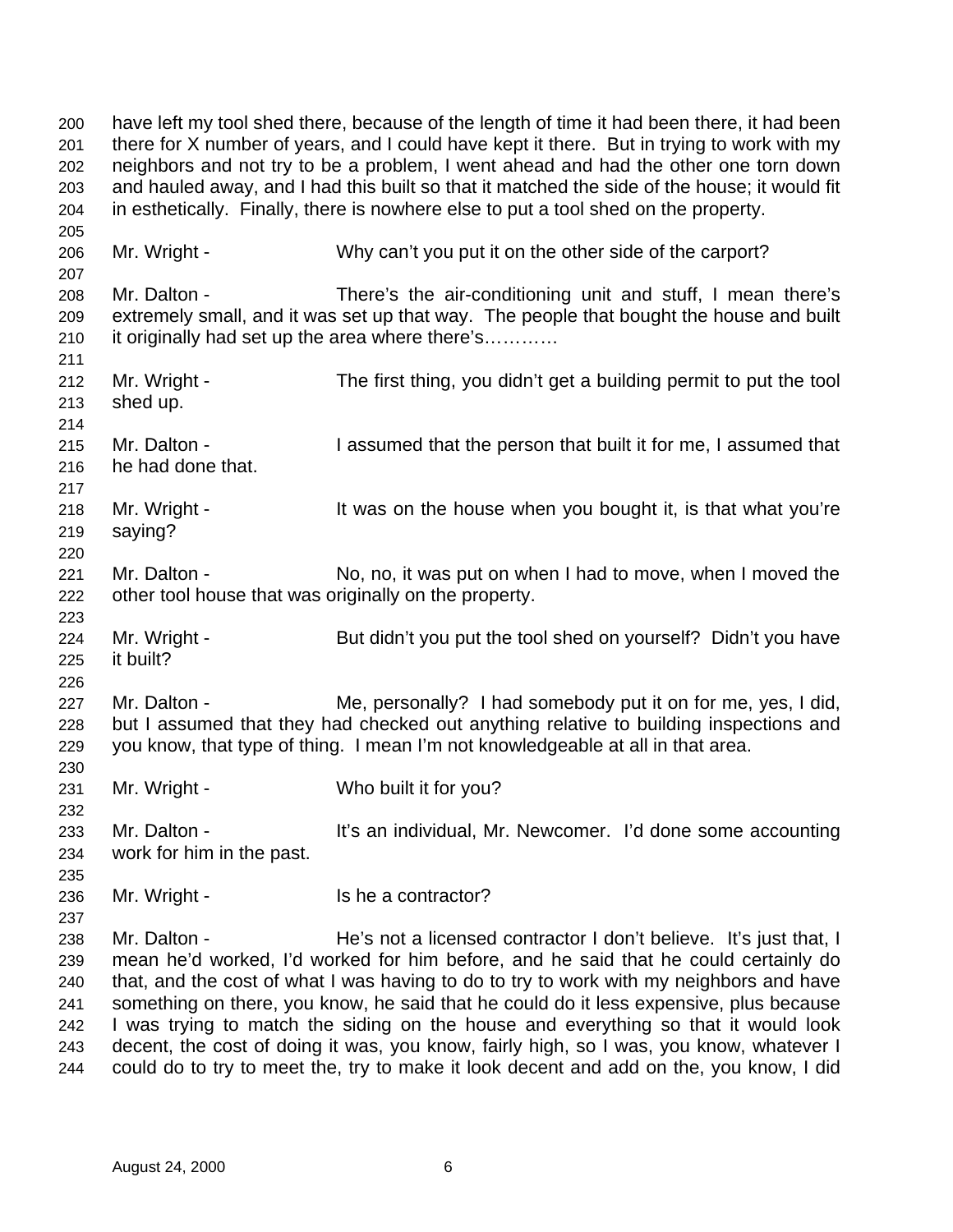the best that I could under the circumstances. 247 Mr. Kirkland - Any other questions? Mr. McKinney - Mr. Dalton, the water that comes off of your existing house, that comes down to that carport, does it go on to the……… Mr. Dalton - The water doesn't come off of the house onto the carport – the only water that's coming down towards the carport……… Mr. McKinney - No, no, no, as I'm looking at this plat, and I'm looking where your house has a shed roof in the back that goes down to the carport. You see where your air conditioning unit is on the back of your home………. Mr. Dalton - Yes, where the "X" is? Mr. McKinney - Just to the right of that, here is a shed-type roof that comes down to the carport – correct? I mean it shows it in the picture just prior to this – it comes down to the carport. Mr. Blankinship - It's actually more clear in the photograph. 267 Mr. McKinney - Put the photograph back. All right, see the shed coming down to where the tool shed is, right there? Mr. Dalton - Yes sir. Yes sir. Yes sir. Mr. McKinney - The water that comes off of that goes to the tool shed, right? Mr. Dalton - You can't see it on there, on the back corner there's a downspout, and then the gutter is across the side of the tool house. I don't believe there's a …………. Mr. McKinney - No, no, no – you're not answering my question. I'm saying the water that comes off of the roof of your house goes down, if you don't have gutters, and I can't tell whether you do or not, goes down to this roof, then goes off of this roof onto the tool shed roof, and then it goes, that's a shed roof too, it goes to your left, to the neighbor on your left, toward their property. Is that correct? 284 Mr. Dalton - It just comes straight down at the very bottom, yes sir. Mr. McKinney - All right, do you have a gutter on the end of your tool shed? Mr. Dalton - The gutter that was on the side of the carport originally is on the side of the tool house, and it's really……….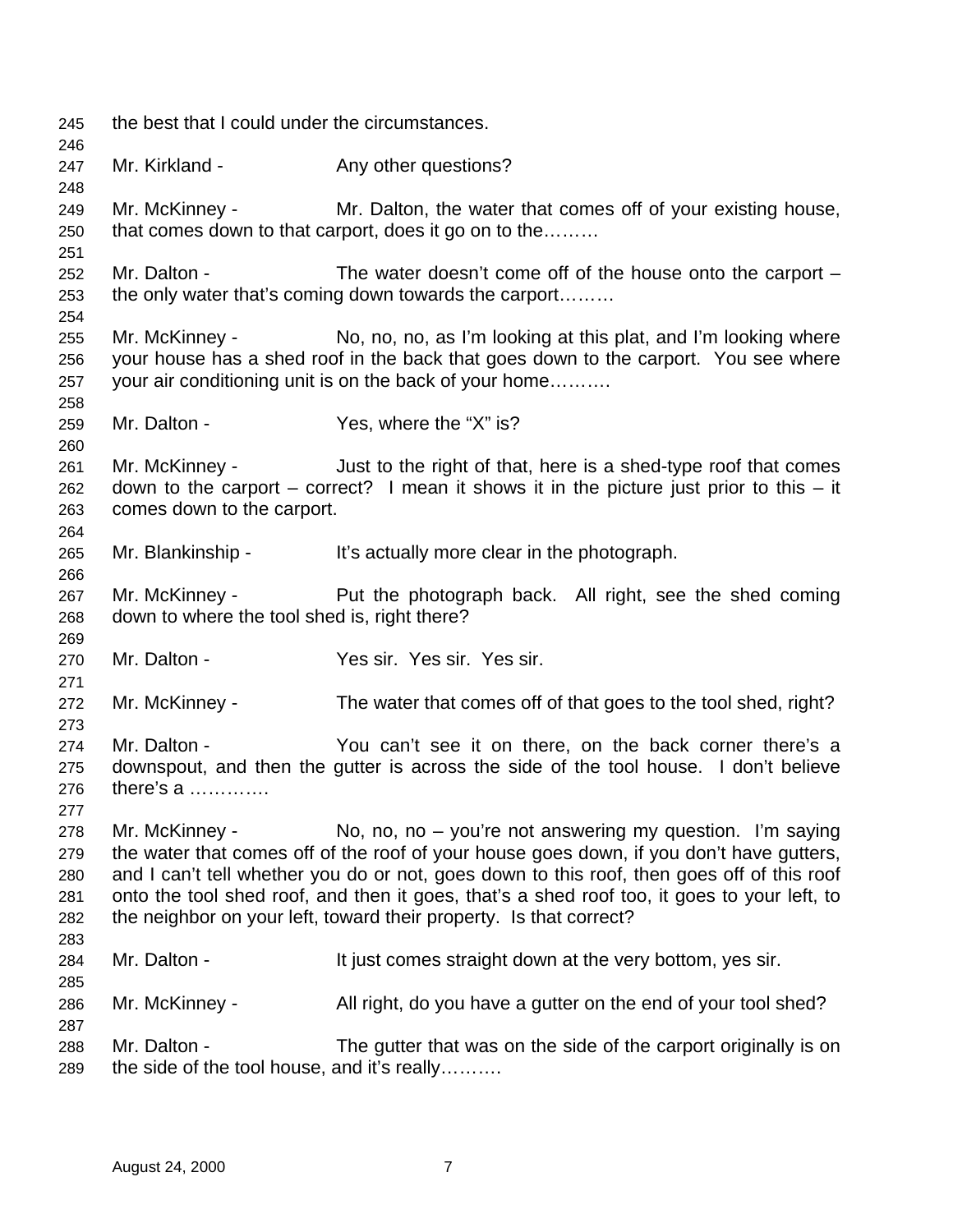| 290                      |                                                                           |                                                                                                                                                           |
|--------------------------|---------------------------------------------------------------------------|-----------------------------------------------------------------------------------------------------------------------------------------------------------|
| 291<br>292               | Mr. McKinney -<br>line, on that tool shed, with a downspout.              | So you've got a gutter that runs your lot line, beside your lot                                                                                           |
| 293<br>294<br>295        | Mr. Dalton -                                                              | Yes sir, I believe it is.                                                                                                                                 |
| 296<br>297               | Mr. McKinney -<br>that goes over into your neighbor's yard.               | So you don't have water that comes down there fast enough                                                                                                 |
| 298<br>299<br>300        | Mr. Dalton -                                                              | It's all literally coming straight down my driveway.                                                                                                      |
| 301<br>302<br>303        | Mr. McKinney -<br>roof of your house, and it's coming off that shed roof. | It's not coming all down your driveway; it's coming off the                                                                                               |
| 304<br>305               | Mr. Dalton -                                                              | Well, there's some coming down there, but that's                                                                                                          |
| 306<br>307               | Mr. McKinney -                                                            | It's an impervious material, the water has to go somewhere.                                                                                               |
| 308<br>309<br>310<br>311 | Mr. Dalton -<br>in my yard                                                | Right, well there's some water coming off there, yes there is,<br>but what's coming into our side yard is pine needles, which I don't have any pine trees |
| 312<br>313               | Mr. McKinney -                                                            | Which side yard are you speaking of $-$ where the tool shed<br>is, because you don't have any side yard; all you've got is a foot.                        |
| 314<br>315<br>316        | Mr. Dalton -                                                              | Right. Yes, well                                                                                                                                          |
| 317<br>318               | Mr. McKinney -                                                            | And you call that your side yard?                                                                                                                         |
| 319<br>320               | Mr. Dalton -                                                              | Well, in front of that                                                                                                                                    |
| 321<br>322               | Mr. McKinney -                                                            | One foot is taking care of all this water?                                                                                                                |
| 323<br>324               | Mr. Dalton -                                                              | In that one particular spot, yes.                                                                                                                         |
| 325<br>326<br>327        | Mr. McKinney -<br>neighbor to the left?                                   | So what I'm saying, is that water is encroaching on your                                                                                                  |
| 328<br>329               | Mr. Dalton -                                                              | Right. And what I'm saying is if that, before that tool shed<br>was ever there, the water was still coming through there and flooding that entire         |
| 330<br>331<br>332        | Mr. McKinney -                                                            | Before that tool shed was there, what was there?                                                                                                          |
| 333<br>334               | Mr. Dalton -                                                              | Nothing.                                                                                                                                                  |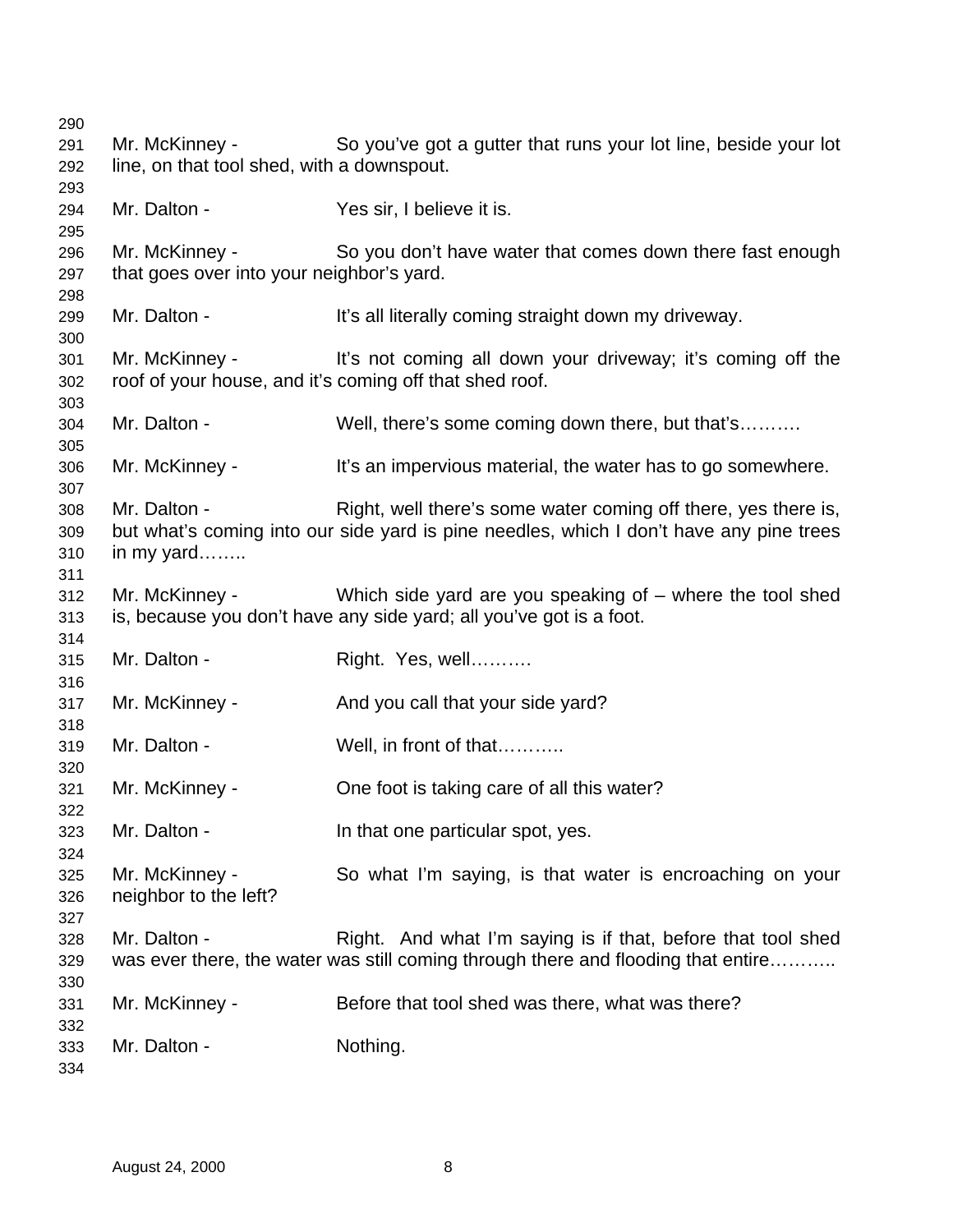Mr. McKinney - All right. Then you had ground that took in a certain amount of water. The ground's not taking any of that water now; it's coming off that roof………….. Mr. Dalton - No, no, it really wasn't, I mean the water, even then, and still now, comes all the way down, past where the chimney is, I mean it's, we're talking about a massive amount. I've even got a video tape that my wife took that I can make available to the court, I mean, when it rains hard, water just comes gushing down. Mr. McKinney - I just wonder what you were doing with that water that came off that tool shed. 347 Mr. Dalton - It's going to the same place that it ended up before the tool shed was there. There's one downspout at the back corner where the water that's coming off the roof is coming out, but I mean that same water was coming down in the side yard before the tool house was there. Mr. McKinney - Is that downspout hooked to a gutter? Mr. Dalton - Yes sir. There is a gutter on the … Mr. McKinney - What size gutter is it? Five inch? Mr. Dalton - Standard gutter – I guess so. I mean whatever the standard gutter would be…… Mr. McKinney - Five inch? Because you could go to oversize 6 inch. Mr. Dalton - I'm more than willing to try anything. Mr. McKinney - I'm just asking. I don't have any other questions of this gentleman. Mr. Kirkland - Mr. Dalton, when you built this tool shed, is it on piers, or is it a solid foundation underneath of it? 371 Mr. Dalton - I just know...... Mr. Kirkland - Does water run underneath of it when it rains? 375 Mr. Wright - It's sitting up off the ground……. Mr. Dalton - I believe it's, yes, it's not level, in fact you're right, it does go underneath of it also, and so the water flow is the exact same as it was, basically when

there was no tool house there.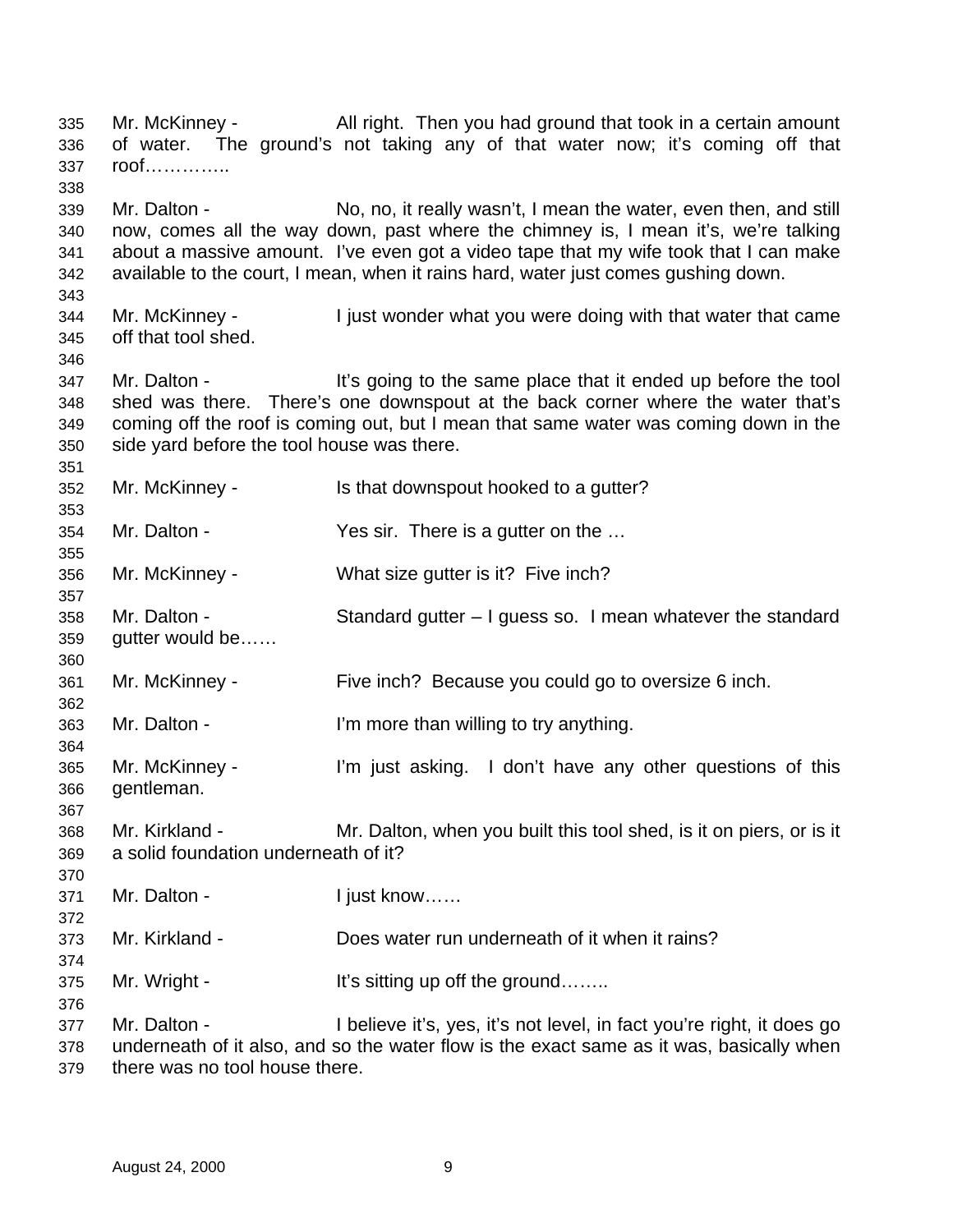Mr. McKinney - Well as I see it, just looking at this picture, this picture looks like the grade of the lot comes to the front; if you look at the back of the foundation of the existing house, and the front of the chimney, you can see where the lot goes up, because it shows it on the foundation. It doesn't show the water running backwards; it shows it coming towards the front of the house.

 Mr. Dalton - The whole neighborhood, I mean everything flows from Monument towards Grace, you know, that way, I mean it's, water flows down Grace Street towards Charles Street. Everything goes down and this way. And, you know, because of the fact that you're pulling into the driveway every time, it makes a natural, you know, gully in the alleyway, and that's why they like say, every time it rains, and we've had our, it's not as bad now as it used to be since I've paved it and put the little bit of a drain, but when it rained hard, my entire carport was flooded all the way down to the steps coming up to the house. I mean there's that much water that's coming through there. And the people from the County with the, I don't know what it's called, drainage, I guess, I'd looked at it, and it said that they really needed to at least have a wider ditch there in the alleyway. If you look at the alleyway between Grace Street and Horsepen Road, that is virtually smooth there, and their ditches are much wider and deeper and much clearer, and for some reason the ditch that's coming from Monument Avenue along the alleyway towards Grace Street, it's smaller; it's not as deep; it runs this way and that way; the pipe that goes, somebody dumped a couple of stumps in the ditch right across from my driveway, which I think the County pulled a couple of them out, but there's still one big stump that I couldn't, that's sitting right in front of the drains, so on top of everything else, when it rains real hard, the water builds up, comes over the edge, and you've got a pool out in front of my driveway out there.

407 Mr. Kirkland - Any other questions? Yes ma'am, you wish to speak? Are you for the case or against the case? If you'd come up front, come up here. You're not going to speak, are you? You need to be sworn in. You can speak, but you're going to have to be sworn in. You can come on down.

Mr. Zhongmin - Yes, my name is Zhongmin.

 Mr. Kirkland - Before we get started, she's going to speak, so raise your right hand.

 Mr. Blankinship - Do you swear that the testimony you are about to give is the truth, the whole truth, and nothing but the truth, so help you God? And ma'am, would you spell your name for me, please.

 Mr. Zhongmin - My name is Zhongmin; we are neighbor of this house, see that picture – we are neighbor of this house, left house. We buy this house since '97, November 1997. So before we buy this house, the foundation is good as, I would say is, inside, outside, is a long problem since building from 1977. After this 2 years, things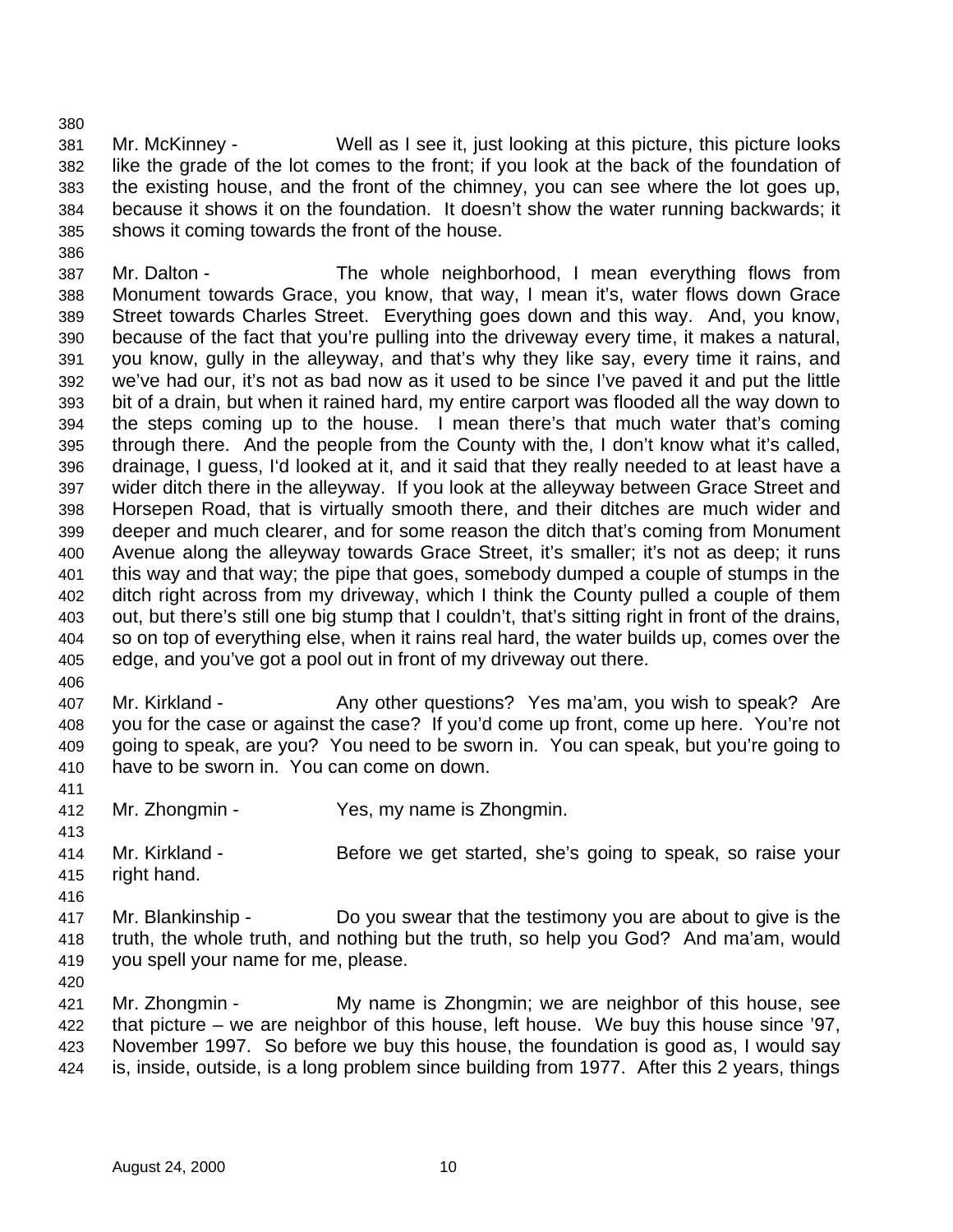dramatic change. I think from our neighbor's back yard and roofs, water, our house is suffering a lot. First I say is direct from that water, is a ring. Even the meter read, our back yard is a little bit lower than our neighbors', so the back yard like river. In the big rain, like thunderstorm, is so wide and so much water, you cannot imagine that, is so bad. Before, we didn't know anything about that. The rear side have 4 or 5 place leaking; we are ask the, you know, the sell/owner, ask if the house foundation – listen, no problem, we didn't make that problem before. I say now is leaking. They say…….

 Mr. Wright - You're saying that you had no problem before the tool shed was put up, is that what you're saying?

 Mr. Zhongmin - Actually before, yes, before we buy that house, they didn't have a tool shed there, so after that, one day it was raining there, big raining. I happened to stay home; I looked, and there's water; it's a surprise. I just look, and there's water in my back yard, water, just like a big river. The whole roof of the house, the house, the roof, and the garage, the shed, the gutter downstream, the curb he drain to my house, so, and the back yard, they have a ditch for the water, the both back yard and roof, the big water, special river, he mention about that, that his back yard probably the water from Monument Avenue. That's a lot water, so now my house is a rear side fireplace leaking, and the screen door cannot close and open completely, and also the family room and laundry room in the first floor is so moisture. We cannot put, you know, if you put the clothes, you want to wash them next week. They are so bad we cannot use these 2 rooms right now, so I think the water affect the house foundation.

 Mr. Kirkland - Well, we're here to hear about the shed, basically about the variance on the shed – do you think the shed is the problem – yes or no?

 Mr. Zhongmin - My question is – when he building this shed, did he get approval for the lot?. 

 Mr. Kirkland - Excuse me, sir, if you would, state your name and speak, please. If you would, speak into the microphone.

- 458 Mr. Du - **My name is Tru Min Du, and I'm at 9150 West Grace Street.**
- May I ask a question? When Mr. Dalton built this shed, before he build that, get it approved or permit from County or not. That is regulation needed to permit to approve or not? Can you answer that?
- Mr. Blankinship A permit would be required, and we don't have any record that one was applied for.
- 

 Mr. Du - Okay, okay, well now I just what this is to point to you consideration? That is a problem that will affect the value of our house with sale of the house in the future. Consider that. That is a problem that is maybe how will affect or decrease the value of our house, because this shed is not meeting the County's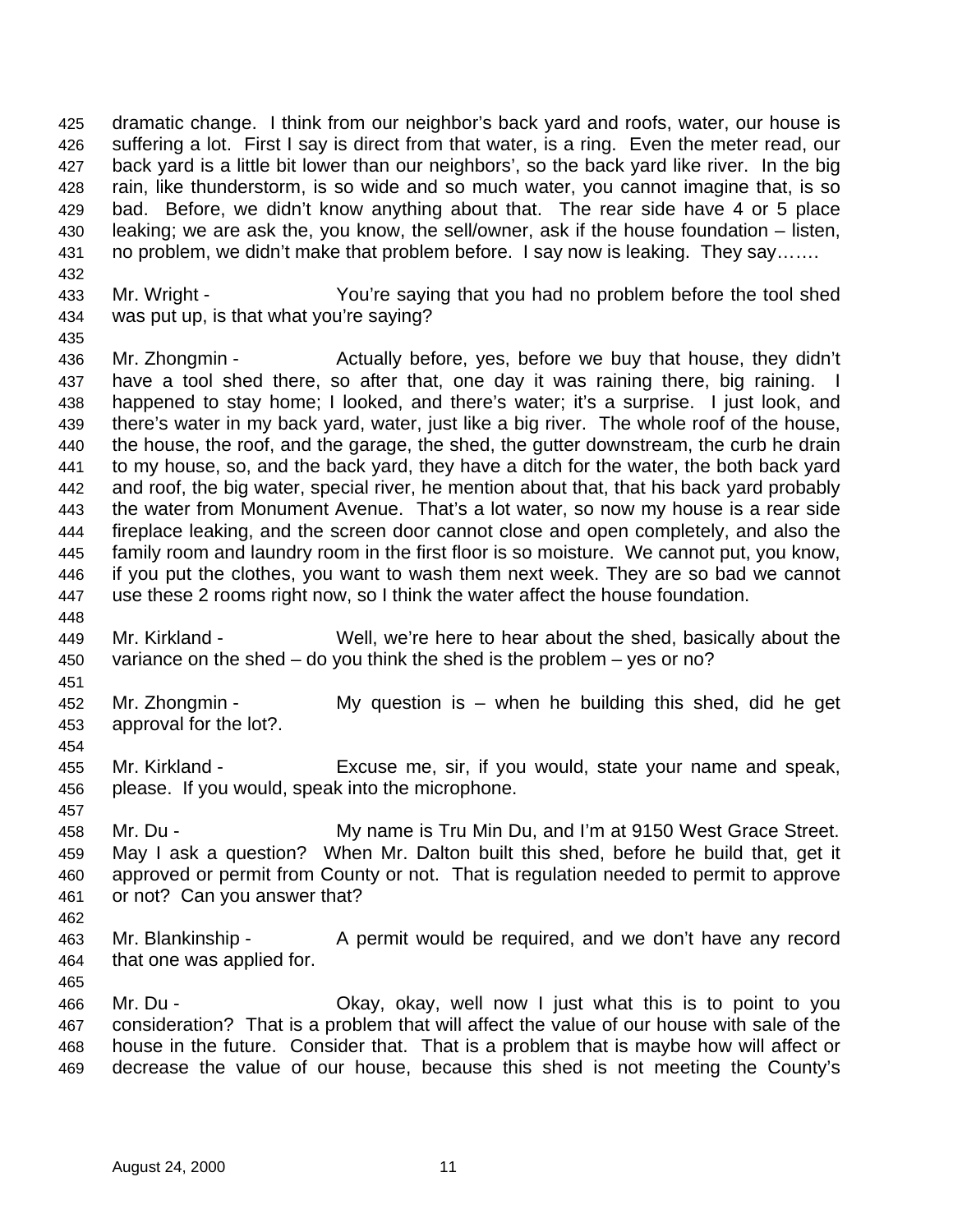requirement. That's one thing you need to consider it. Second thing is a part of water – the water is from, some water from his back yard, maybe from Monument Avenue, but a lot of water is from his, the house roof go to the carport roof, then go to the shed roof. That is all the house roof from gutter go to the carport roof, then carport roof water gutter go to the shed roof. When the shed's gutters, more gutters, that is before, 2 months ago or sometimes ago, this gutter is in the air directly toward my yard. Well now Mr. Dalton, but the water still go into my back yard. This water caused a major problem. My wife just said that is a problem; our house is already damaged by water, have moisture, the basement and the first floor, and their walls are leaking. I think that the 479 matter is that the foundation is damaged by the water. That is all what I have to say for your consideration.

 Mr. Kirkland - Thank you very much. Anyone else wish to speak? No one else wishes to speak on this case, that concludes the case.

- Mr. McKinney You've got some rebuttal.
- Mr. Kirkland Excuse me, I'm sorry. Proceed.

489 Mr. Dalton - I certainly appreciate what my neighbors are saying. Virtually everything they are saying, I agree with as far as the water and how it could damage their house. The neighbors that were there before them had this same problem. I wish we had a picture of the back part, you see, the back part of their house, they've got their air conditioning units in the back, and their back yard has more than one time, been totally under water. It's been that way ever since I moved into the house, and in my house in 1987. It's been that way since the first day we've been here. It's always had a drainage problem; there's always been water that has, just natural flow of water. If you saw the back, both my yard and their yard, the back yard slants down towards the houses this way. If my house did not exist, they would still have water problems at their house. The water flows that way. And I hope that you all would please talk to the County people that I have talked to; they've looked at this in depth. There's definitely a water problem; my shed has little, if any, effect, on what's going on; the amount of water that causes the problems is not caused by just rain water coming off of a roof. It's caused by an incredible amount of water that flows, like an absolute river, down the alleyway, into my driveway. It's caused, I've had to replace my driveway, the back laundry room at my house has a musty smell in it most of the time because the water coming down, having nowhere to go and is, you know, before the shed was there, it was water up underneath the house and stuff. It's a drainage problem that I'm not sure how it can be addressed because Donald Street is considered an unimproved roadway. The County, back about 8-10 years ago, even had a proposal out, there was a town meeting at Crestview Elementary School about trying to pave Donald Street through there. Unfortunately, when they proposed to do that, instead of the original meandering little road, they were going to pave a straight, just a straight asphalt through there, with no change in the drainage. There was not going to be anything done about, you know…………..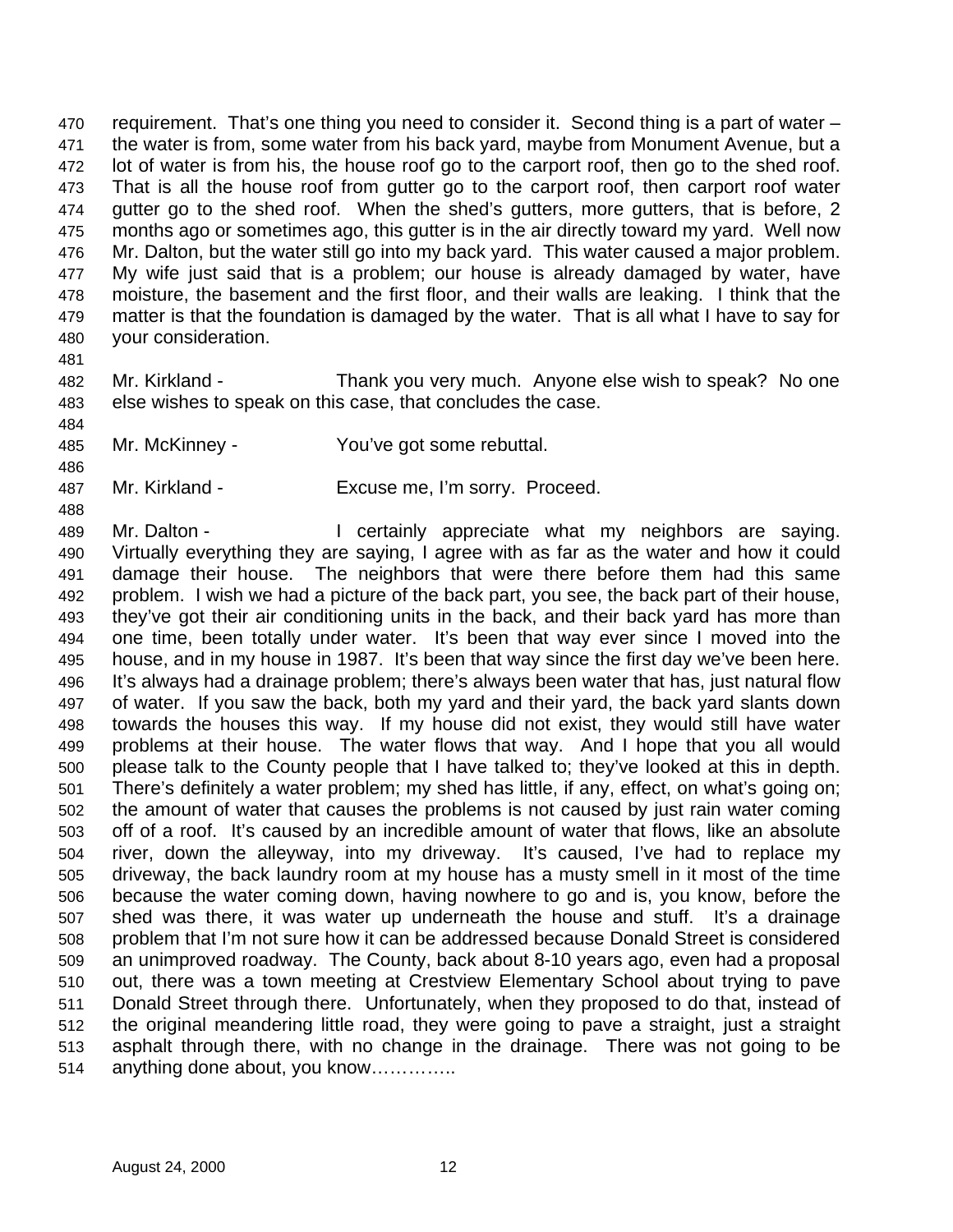Mr. Balfour - Mr. Dalton, stop a second. What do you have to say about the people's fact that this gutter, they say, runs right off your ……… Mr. Dalton - What happened, and they're absolutely right on that; I'm sorry I didn't mention it. When the building was originally done, before the, because it was less area coming down, originally the original long drain pipe…….. Mr. Balfour - Give a short answer – does it go into their yard or does it not? Mr. Dalton - Yes, it comes down, what they were complaining about, there was originally, there was a ………… Mr. Balfour - Why are you letting it do that? Why don't you divert it? Mr. Dalton - That's the only way that it can, I mean, it just comes straight down, I mean I could put a black hose and move it this way, but it's just going to be the same, I mean I'm more than willing………… Mr. Balfour - You must be a lawyer; you take too long to answer the question. Mr. Dalton - I'll take that as a compliment. I could probably get one of those black hose things and hook on it and run it down…………. Mr. Balfour - That's all right; I understand……….. 543 Mr. Dalton - **Example 2.1 matube 1.1 matube 1.1 matube 1.1 matube 1.1 matube 1.1 matube 1.1 matube 1.1 matu**  same spot. Mr. McKinney - Mr. Dalton, let me ask you a question – this guy that built this thing for you – why was the gutter put on the rear of this building instead of towards he street the way the land falls, and why wasn't the "L" turned towards the street so the water would come out between the 2 houses instead of flowing to the adjacent property? Now the way you cure this, I mean you've, I'm not saying it didn't flood before, but when you put this tool shed up, it's flooding more. So you have added to the problem because you put the tool shed up, it's no question about that, but you can alleviate that by putting a downspout on the front end of it, dig up and put drain tile down to the yard, and let it dissipate in that drain tile as it goes towards the street, because that's the natural flow of the ground. Mr. Dalton - I would have no problem at all; I'm sure that the reason it's the way it is now is because they just took the original gutter that was on the side of the carport and just put up the………..I would have no trouble at all switching it down to the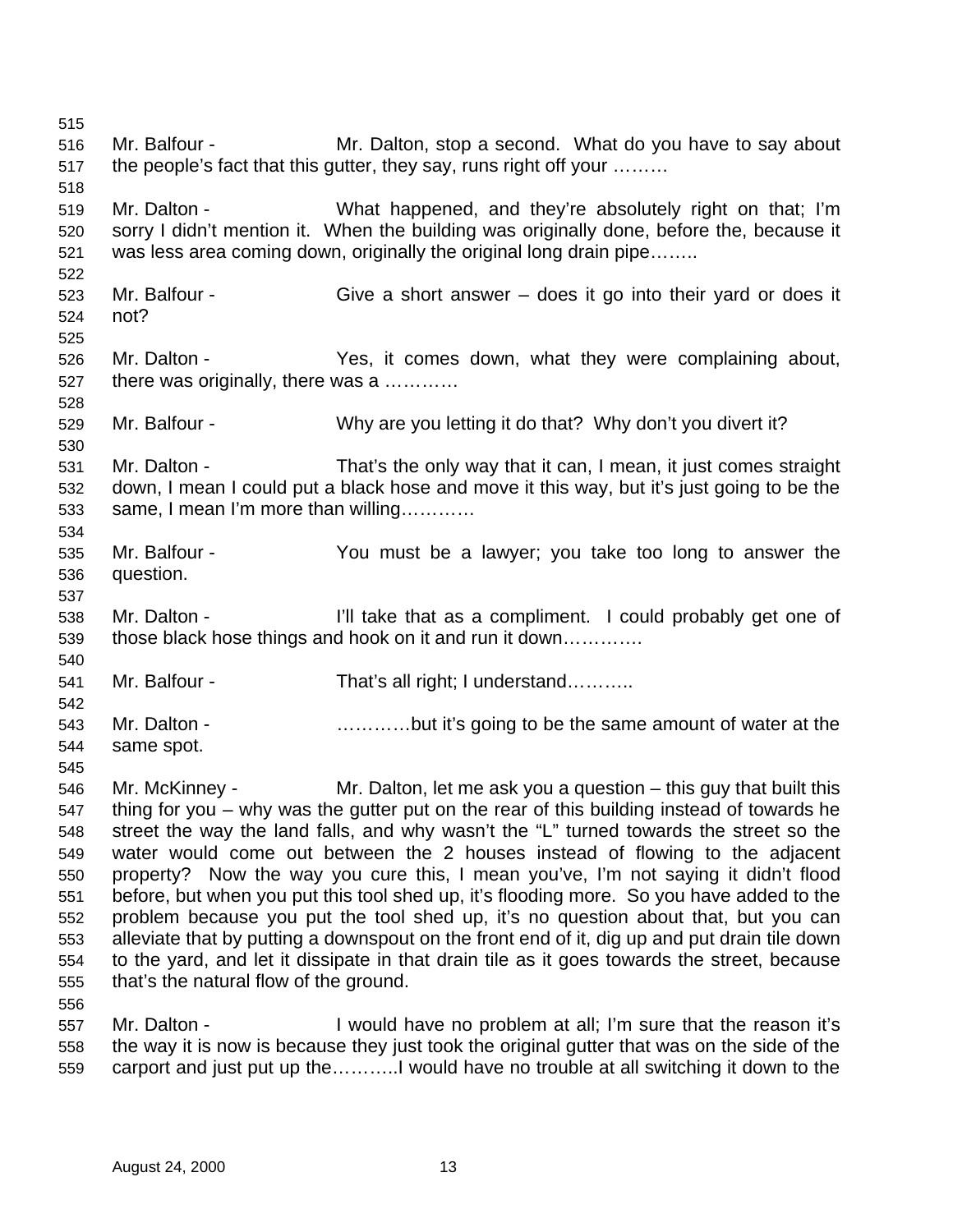other end. I'd be more than willing to do that; all I'm saying is, that is not going to solve these people's problem; the drain being……… Mr. McKinney - It would solve the problem that you have created to these people. Mr. Dalton - I'd be more than willing to do that. Mr. McKinney - Mr. Dalton, the problem is that you didn't file for a building permit, and all this stuff would have been brought up before. 571 Mr. Dalton - Yes sir, that is absolutely………… Mr. Wright - The problem is that we sympathize, empathize with the water problem, but that's not our problem. You got to go to another department in the County, Public Works or whatever. The problem you got is you're asking for a variance here, and nobody's even addressed that. You've got to demonstrate there's a hardship 577 that would enable you to build this shed 1 foot from your line; the water is immaterial. I mean, that's a part of it, but I'm looking at the legal implications, and you've got to demonstrate to me that you have a hardship that would justify the building of this shed, and you haven't done it. Mr. Dalton - Well, I did not realize that there was not a permit pulled. I assumed that the guy was going to pull the permit; now that it is……….. Mr. Wright - You're the owner, and you got to …….somebody to, it was cheap to do it for you, and you should have checked it out yourself, because you would not have been permitted to build this thing to start with. Mr. Dalton - I understand that now; I was not aware of that at the time. The reason that it was placed where it is, is because there was literally no other physical place on the property to do it, and had I, I'd have had him, make it a little bit, not quite as wide, had I known that originally. Mr. Kirkland - Did you read the staff report? On this case? And it shows on here that said there was a place for a 10 by 10 storage building, could have been built in the southern corner of the lot without blocking the driveway. Mr. Blankinship - Mr. Wright pointed out that the opposite side of the carport would be another possible location. Mr. Dalton - Right now there's a deck there, and …………. Mr. Kirkland - How big is this portable shed, lengthwise?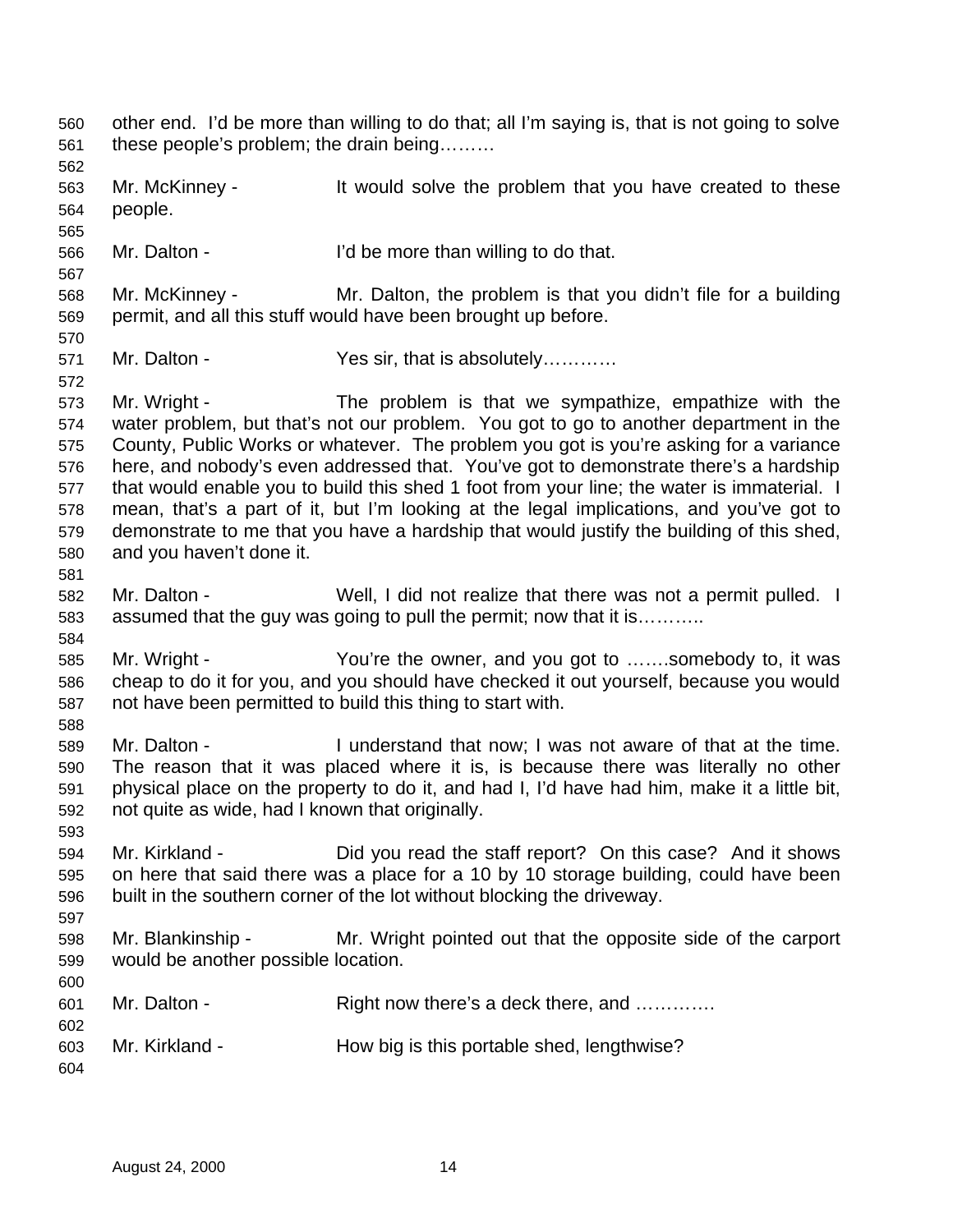| 605<br>606        | Mr. Dalton -                          | It's the exact length of the carport, whatever          |
|-------------------|---------------------------------------|---------------------------------------------------------|
| 607<br>608        | Mr. Kirkland -                        | Twenty-four feet long?                                  |
| 609<br>610        | Mr. Dalton -                          | Whatever -- if that's what it is, then yes sir.         |
| 611<br>612<br>613 | Mr. Kirkland -<br>concludes the case. | Okay, thank you. Any other questions? Anyone else? That |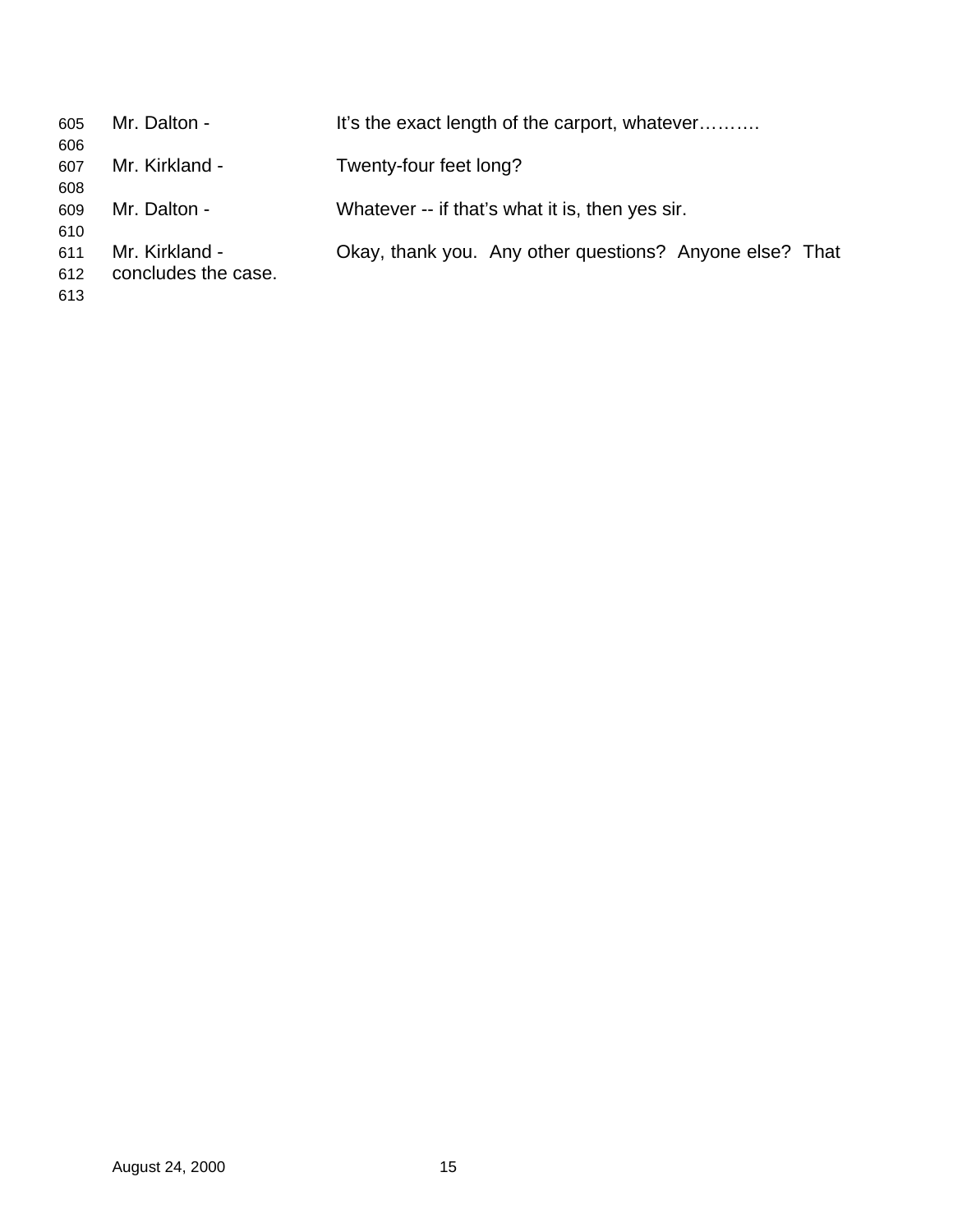Upon a motion by Mr. Wright, seconded by Mr. Balfour the Board of Zoning Appeals **denied** your request as it found from the evidence presented that authorizing this variance would be of substantial detriment to adjacent property or would materially impair the purpose of the zoning regulations.

| 619 | Affirmative: | Balfour, Kirkland, McKinney, Nunnally, Wright |  |
|-----|--------------|-----------------------------------------------|--|
| 620 | Negative:    |                                               |  |
| 621 | Absent:      |                                               |  |
| 622 |              |                                               |  |

 Mr. Kirkland - May I ask you a question, Mr. Blankinship? How long does this gentleman have before he has to remove that shed? After we have the 30 days in case he wants to appeal.

 Mr. Blankinship - I would have to check back with the inspector who served the notice, but normally we give 30 days. On a demolition we may stretch it a little bit if he needs to build something to move all of his tools into, or whatever, we'd be a little bit flexible on that, but we wouldn't let it drag out.

 Mr. Kirkland - I wouldn't want to get into the winter season and have more water and other things.

| 635 | A-77-2000         | <b>JOEL AND GAIL LEWIS</b> request a variance from Sections 24-95(k)                     |
|-----|-------------------|------------------------------------------------------------------------------------------|
| 636 |                   | and 24-94 of Chapter 24 of the County Code to build an attached                          |
| 637 |                   | garage at 12726 Glen Kirk Road (Pine Run) (Tax Parcel 55-6-B-                            |
| 638 |                   | R-2A, One-family Residence District (Tuckahoe). The<br>18), zoned                        |
| 639 |                   | minimum side yard setback and rear yard setback are not met. The                         |
| 640 |                   | applicant has 21.0 feet minimum side yard setback and 38.5 feet rear                     |
| 641 |                   | yard setback, where the Code requires 25.0 feet minimum side yard                        |
| 642 |                   | setback and 45.0 feet rear yard setback. The applicant requests                          |
| 643 |                   | variances of 4.0 feet minimum side yard setback and 6.5 feet rear yard                   |
| 644 |                   | setback.                                                                                 |
| 645 |                   |                                                                                          |
| 646 |                   |                                                                                          |
| 647 | Mr. Kirkland -    | Anyone wish to speak on this case, please come forward.                                  |
| 648 |                   | The applicant? If you would sir, state your name.                                        |
| 649 |                   |                                                                                          |
| 650 | Mr. Booth-        | My name is Wayne Booth, I am speaking as a representative                                |
| 651 | for the Lewis'.   |                                                                                          |
| 652 |                   |                                                                                          |
| 653 | Mr. Blankinship - | Would you stand, please? Just where you are is just fine.                                |
| 654 |                   | Do you swear that the testimony you are about to give is the truth, the whole truth, and |

nothing but the truth, so help you God?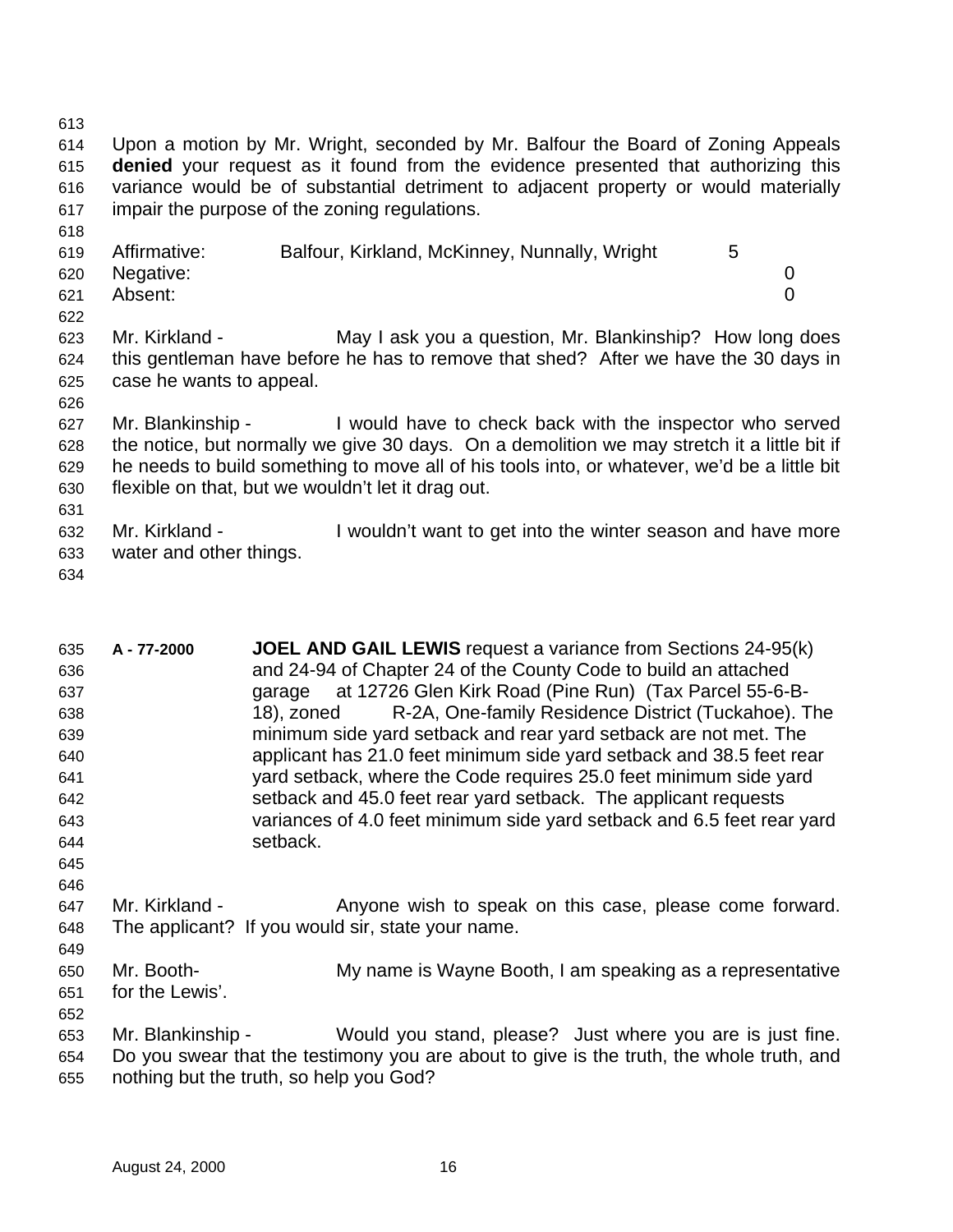| 656        |                        |                                                                                              |   |             |
|------------|------------------------|----------------------------------------------------------------------------------------------|---|-------------|
| 657        | Mr. Booth-             | Yes sir.                                                                                     |   |             |
| 658        |                        |                                                                                              |   |             |
| 659        | Mr. Kirkland-          | Have all your notices been turned in according to the County                                 |   |             |
| 660        |                        | code, yes we have them in the file. Proceed with your case.                                  |   |             |
| 661        |                        |                                                                                              |   |             |
| 662        | Mr. Booth-             | The property is located on a reverse corner lot. The Lewis's                                 |   |             |
| 663        |                        | are looking to build an attached garage where the current driveway is located. The rear      |   |             |
| 664        |                        | lot line is angled. They are looking to intrude into the rear yard setback a triangular area |   |             |
| 665        |                        | that is approximately 144 square feet. Additional the side property line is angled to the    |   |             |
| 666        |                        | house and again they need to intrude into the side setback approximately 54 square           |   |             |
| 667        |                        | feet. Many of the other homes in the area have garages, and the Lewis' would like to         |   |             |
| 668        | have a garage as well. |                                                                                              |   |             |
| 669        |                        |                                                                                              |   |             |
| 670        | Mr. Kirkland-          | Any questions by the Board Members? Anyone else wish to                                      |   |             |
| 671        |                        | speak on this case? If not that concludes the case.                                          |   |             |
| 672        |                        |                                                                                              |   |             |
| 673        |                        | Upon a motion by Mr. Balfour, seconded by Mr. Wright the Board of Zoning Appeals             |   |             |
| 674        |                        | granted your request for the above-referenced variance. The Board granted the                |   |             |
| 675        |                        | variance subject to the following conditions:                                                |   |             |
| 676        |                        |                                                                                              |   |             |
| 677        |                        | 1. Only the improvements shown on the plan filed with the application may be                 |   |             |
| 678        |                        | constructed pursuant to this approval. Any additional improvements shall comply with         |   |             |
| 679        |                        | the applicable regulations of the County Code.                                               |   |             |
| 680        |                        |                                                                                              |   |             |
| 681        |                        | 2. The existing landscaping shall be preserved to the maximum extent practical.              |   |             |
| 682        |                        |                                                                                              |   |             |
| 683        |                        | The Board granted this request, as it found from the evidence presented, that                |   |             |
| 684        |                        | authorizing this variance will not be of substantial detriment to adjacent property and will |   |             |
| 685<br>686 |                        | not materially impair the purpose of the zoning regulations.                                 |   |             |
| 687        | Affirmative:           | Balfour, Kirkland, McKinney, Nunnally, Wright                                                | 5 |             |
| 688        | Negative:              |                                                                                              |   | $\mathbf 0$ |
| 689        | Absent:                |                                                                                              |   | 0           |
| 690        |                        |                                                                                              |   |             |
| 691        | A-79-2000              | <b>ERNEST D. AND ARLENE S. DAMRON</b> request a variance from                                |   |             |
| 692        |                        | Section 24-10(b) of Chapter 24 of the County Code to board a horse at                        |   |             |
| 693        |                        | 4967 Scandia Road (Tax Parcel 199-A-51), zoned A-1, Agricultural                             |   |             |
| 694        |                        | District (Varina). The accessory structure location requirement is not                       |   |             |
| 695        |                        | met. The applicant has 20 feet setback, where the Code requires 200                          |   |             |
| 696        |                        | feet setback. The applicant requests a variance of 180 feet setback.                         |   |             |
| 697        | Mr. Kirkland -         | Anyone wish to speak on this case, please come forward.                                      |   |             |
| 698        |                        | The applicant? If you would sir, state your name.                                            |   |             |
| 699        |                        |                                                                                              |   |             |
| 700        | Mr. Blankinship -      | Would you stand, please? Just where you are is just fine.                                    |   |             |
| 701        |                        | Do you swear that the testimony you are about to give is the truth, the whole truth, and     |   |             |
|            |                        |                                                                                              |   |             |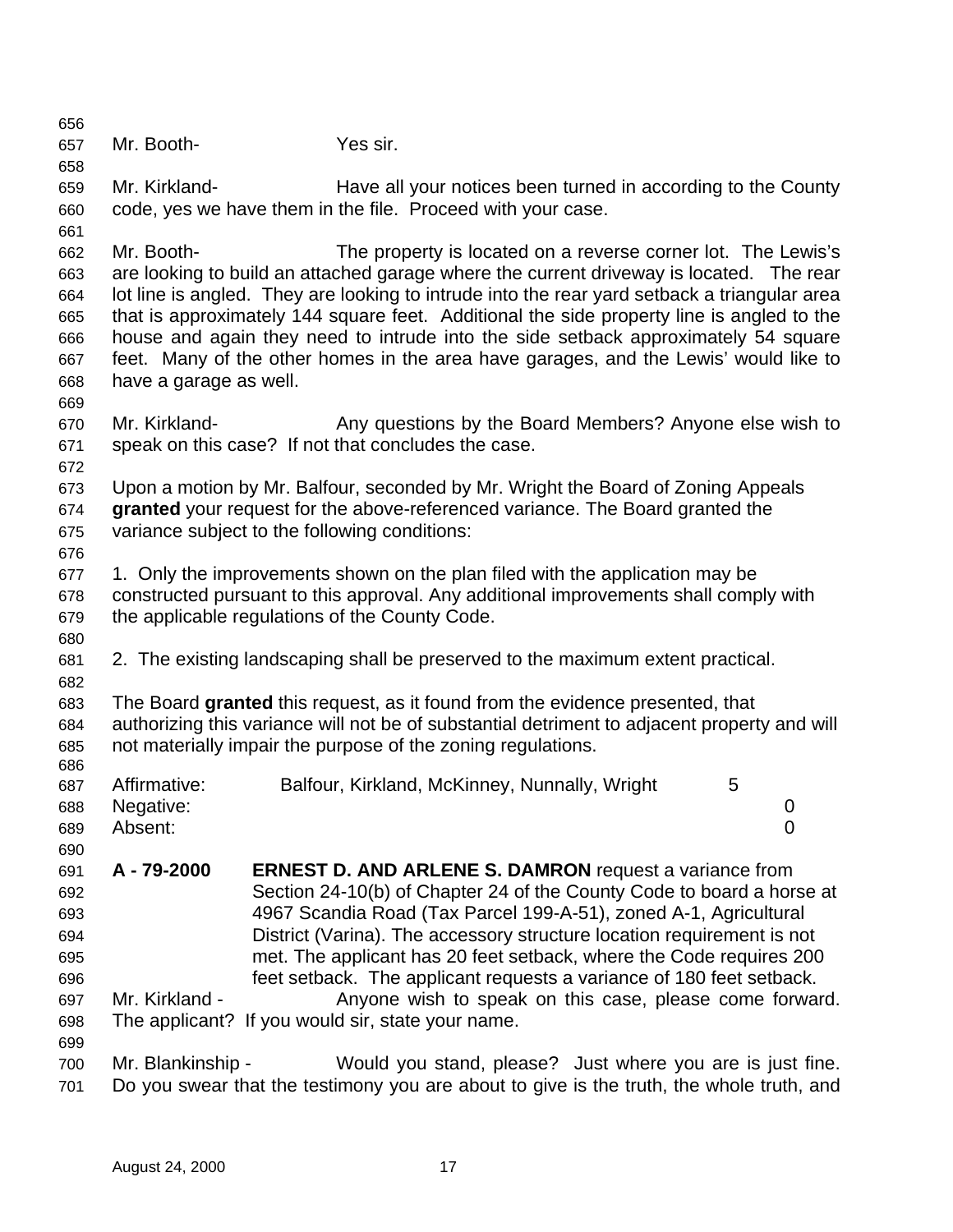nothing but the truth, so help you God? Mr. Damron- My name is Ernest Damron, I am speaking as a representative for the Lewis'. 707 Mr. Damron - Yes sir. Mr. Kirkland- Have all your notices been turned in according to the County code, yes we have them in the file. Proceed with your case. Mr. Damron - I going to have Floyd Mays is going to speak for me. Mr. Blankinship - Would you stand, please? Just where you are is just fine. Do you swear that the testimony you are about to give is the truth, the whole truth, and nothing but the truth, so help you God? Mr. Mays- My name is Floyd Mays, the reason we are asking for this variance is because Mr. Damron has been showing American Saddlebred horses for about 30 years. He retired recently, and in the past because of the time restraints of his employment he was not able to actually show the horses. He could only be in attendance and have some one else handle the horse. Now he wants to train and show the horse. To accomplish this, he needs to exercise the horse about 20-30 minutes a day 4 or 5 times a week. Currently, his horse is in Dinwiddie County where he has to make 160 mile round trip every time he goes to ride. It seems appropriate that at this time in his life that he should be able to enjoy the horse and have the travel time eliminated. Regarding the plan, I have several photos showing how well he keeps his property and will keep the stable as well. When he has his barn there and the fencing it will be kept as nice and a compliment to the neighborhood and not a detriment. There is a pumping station in the neighborhood and the barn will help hide the view of the pumping station. So this barn will not negatively affect the neighborhood. To be consistent with the neighborhood, here are two photos that show the out buildings are consistent with the other buildings on the neighboring lots. To put an attractive facility there would blend in the others in the neighborhood. About 4 doors, a horse was kept there by a former neighbor. Mr. McKinney- Did they have the horse there legally? Mr. Mays- I do not know. Until recently, this type of use has not been a big issue. My appeal is that you would grant this variance so he could construct this stable for his horse with the conviction that it will a complement to the neighborhood and not a detriment. And Mr. Dameron would be relieved of traveling so far to exercise his horse.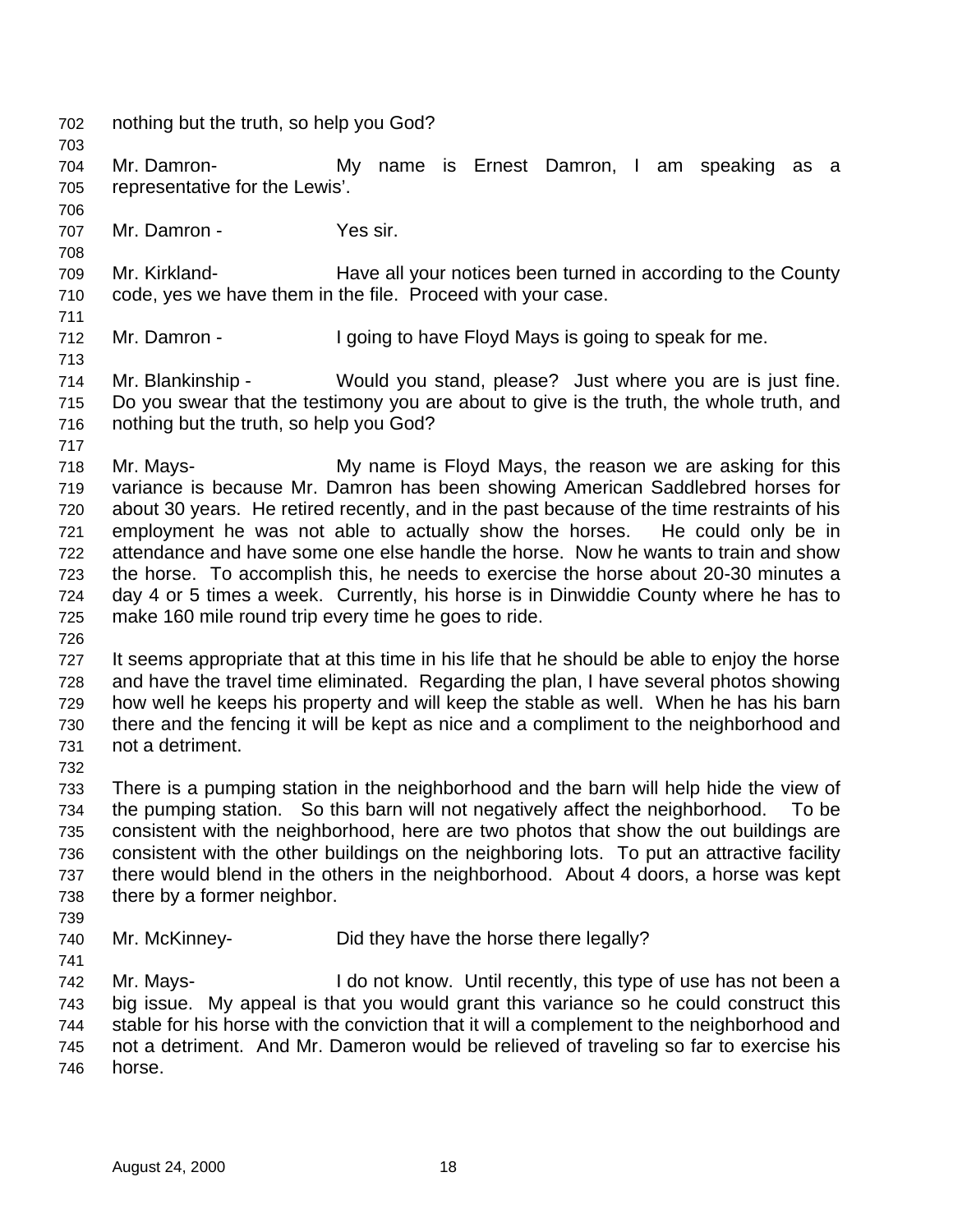| 747        |                                           |                                                                                                                                                                                    |  |  |  |
|------------|-------------------------------------------|------------------------------------------------------------------------------------------------------------------------------------------------------------------------------------|--|--|--|
| 748        | Mr. Nunnally-                             | Mr. May you said that Mr. Damron is the owner of this                                                                                                                              |  |  |  |
| 749        | horse? He is the sole owner of the horse? |                                                                                                                                                                                    |  |  |  |
| 750        |                                           |                                                                                                                                                                                    |  |  |  |
| 751        | Mr. Mays-                                 | Yes.                                                                                                                                                                               |  |  |  |
| 752        |                                           |                                                                                                                                                                                    |  |  |  |
| 753        | Mr. Wright-                               | Just one horse?                                                                                                                                                                    |  |  |  |
| 754        |                                           |                                                                                                                                                                                    |  |  |  |
| 755        | Mr. Kirkland-                             | And that is all you ever plan to have there?                                                                                                                                       |  |  |  |
| 756        |                                           |                                                                                                                                                                                    |  |  |  |
| 757        | Mr. Mays-                                 | Yes.                                                                                                                                                                               |  |  |  |
| 758        |                                           |                                                                                                                                                                                    |  |  |  |
| 759        | Mr. Nunnally-                             | So if we approve this, there may a condition that you can                                                                                                                          |  |  |  |
| 760        |                                           | only have one horse, are you agreeable to that? If it is approved?                                                                                                                 |  |  |  |
| 761<br>762 | Mr. Mays-                                 | Yes.                                                                                                                                                                               |  |  |  |
| 763        |                                           |                                                                                                                                                                                    |  |  |  |
| 764        | Mr. Kirkland-                             | Any other questions?                                                                                                                                                               |  |  |  |
| 765        |                                           |                                                                                                                                                                                    |  |  |  |
| 766        | Mr. McKinney-                             | Do you have any other animals?                                                                                                                                                     |  |  |  |
| 767        |                                           |                                                                                                                                                                                    |  |  |  |
| 768        | Mr. Damron-                               | I have three dogs. Jack Russell Terriers, they stay in the                                                                                                                         |  |  |  |
| 769        | house.                                    |                                                                                                                                                                                    |  |  |  |
| 770        |                                           |                                                                                                                                                                                    |  |  |  |
| 771        | Mr. McKinney-                             | But you now you have a kennel, the code says you can have                                                                                                                          |  |  |  |
| 772        | three. and you have a fourth.             |                                                                                                                                                                                    |  |  |  |
| 773        |                                           |                                                                                                                                                                                    |  |  |  |
| 774        | Mr. Mays-                                 | One of the concerns that staff had was the impact on the                                                                                                                           |  |  |  |
| 775        |                                           | neighbors by the horse. Probably that is not an issue, it is a beautiful horse. It stays                                                                                           |  |  |  |
| 776        | stabled most of the time.                 |                                                                                                                                                                                    |  |  |  |
| 777        |                                           |                                                                                                                                                                                    |  |  |  |
| 778        | Mr. Kirkland-                             | Any other questions of Board Members? Any one else wish                                                                                                                            |  |  |  |
| 779        |                                           | to speak in opposition to this case? come on down sir. Would you state your name for                                                                                               |  |  |  |
| 780        | the record.                               |                                                                                                                                                                                    |  |  |  |
| 781        |                                           |                                                                                                                                                                                    |  |  |  |
| 782        | Mr. King-                                 | My name is Sandy King, we are neighbors that live next door                                                                                                                        |  |  |  |
| 783        |                                           | to the Damrons. We live on the side that the horse will be located. 4955 Scandia Road                                                                                              |  |  |  |
| 784        |                                           | is our address. We live on the right of them. I want to show you some pictures will I am                                                                                           |  |  |  |
| 785<br>786 |                                           | talking. The concerns that we have with this is that there house is on the top of the hill<br>and we are at the bottom of the hill. Since water flows downhill, we do not want the |  |  |  |
| 787        |                                           | waste from the barn to be in our yard or our well. We are concerned that we might end                                                                                              |  |  |  |
| 788        |                                           | up with contaminated water. The pumping house, located near the barn, is also where                                                                                                |  |  |  |
| 789        |                                           | a community well is located. My other concern is that our bedroom windows are located                                                                                              |  |  |  |
| 790        |                                           | about 75 feet from the proposed barn and am concerned about the smell and the bugs                                                                                                 |  |  |  |
| 791        |                                           | that hang out in the barn. We feel that would be a problem to us. Another thing, many                                                                                              |  |  |  |
|            |                                           |                                                                                                                                                                                    |  |  |  |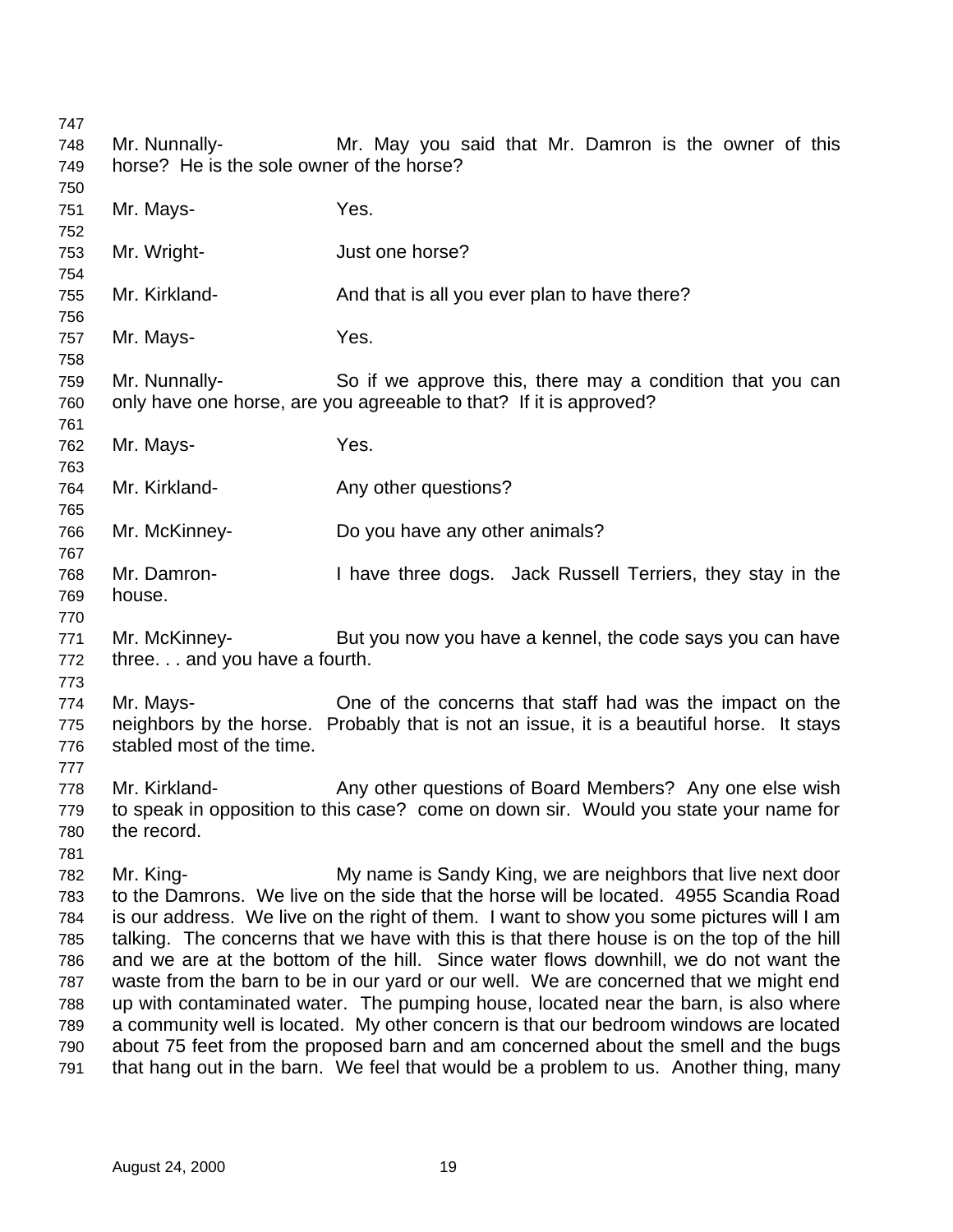houses in this community have acreage from 1 acre to several acres, to my knowledge I do not know anyone who has barnyard animals. There are farms farther down the road, that have larger parcels and they have cows and horses. Mr. Nunnally- Mr. King, did you say how long you have been living here? Mr. King- 25 years 800 Mr. Kirkland- Is this your well? You have a septic field out there also? Mr. McKInney- Mr. Secretary, don't you also need to have something in here to have four animals? Mr. Blankinship- That is an interesting question. I am not sure what we would do with that. Mr. Kirkland- How many homes in the area does this pumping station supply? 811 Mr. Blankinship-<br>
I have no idea. 813 Mr. Kirkland- Any other questions? Anyone else opposed to this case? Now we will hear from the applicant. Mr. Mays- Just a couple of thoughts. Trail horses are kept differently than show horses. The specialized care that this class of horse requires is not readily available. Mr. Damron is commuting to the horse, because it needs such special care. Certainly manure smells, but if your stables are properly cleaned, the smell is not there. I think that is a non-issue from my perspective from being around the barn. The gentleman that is opposed to this request, his house is for sale. Mr. Wright- This could adversely affect the sale of his house. It could decrease the value of his property. Mr. Mays- It could increase the appeal also. Mr. Wright- Our code says that you have to have a 200 foot setback from the property line. What is your hardship under the Code that would justify us granting this variance? Mr. Mays- The property is one acre and he cannot meet the distance requirements. Mr. Wright- That is why the Code is like this, you are not supposed to put this type of thing on an acre lot. You can't put it on there and therefore you have to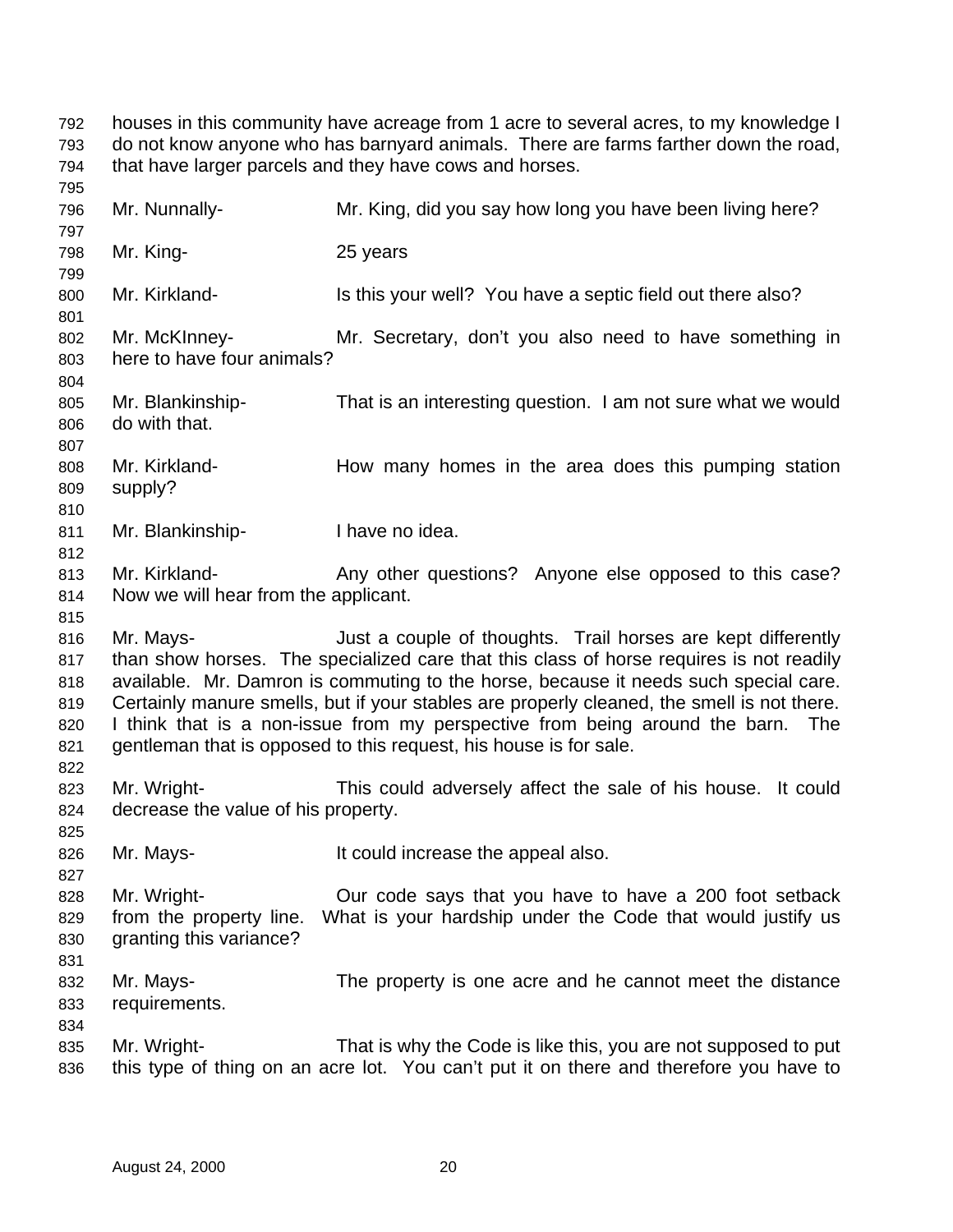have a variance demonstrate to this Board a hardship under the statute that is not a personal hardship or convience but a legal hardship. We need you to address that issue. Mr. Mays- From my lack of experience may deny me the property answer, but my perspective is the hardship is that unless we have a variance we will not be allowed to keep the horse on this property. Mr. Wright- That is not a hardship under the Code. That is why the Code was drafted this way is to protect the neighboring properties by requiring such a use to be 200 feet from the property line. Mr. Mays- Could you help with a hardship? Mr. Blankinship- Part of the statutory language is a "hardship approaching confiscation". Or something that would unreasonably restrict the use of the property, the principal use of this lot is a single-family dwelling and is there any reason that he cannot use this property as a single-family dwelling. Mr. Mays- As you can see, other neighbors in the area have had the privilege for their own comfort and what Mr. Damron is asking is for is not inconsistent with what else is going on the neighborhood. Mr. Wright- The testimony that we have is that no other barns are in the neighborhood on one-acre lots. If they are, they have not come before this board. And a lot of people do things that are illegal. Mr. Nunnally- Mr. Damron, you say there is one near your house? How close is it to your house? Mr. Damron- It is about a quarter of mile from my property. It is four neighbors away on the same side of the street Mr. McKinney- On one acre? Mr. Kirkland- Do they have horses? Mr. Damron- Yes, they have two. Any they are across the street. Mr. Kirkland- any other questions by Board Members? That concludes the case. 879 Upon a motion by Mr. Nunnally, seconded by Mr. Wright, the Board of Zoning Appeals, The Board **denied** this request, as it found from the evidence presented, that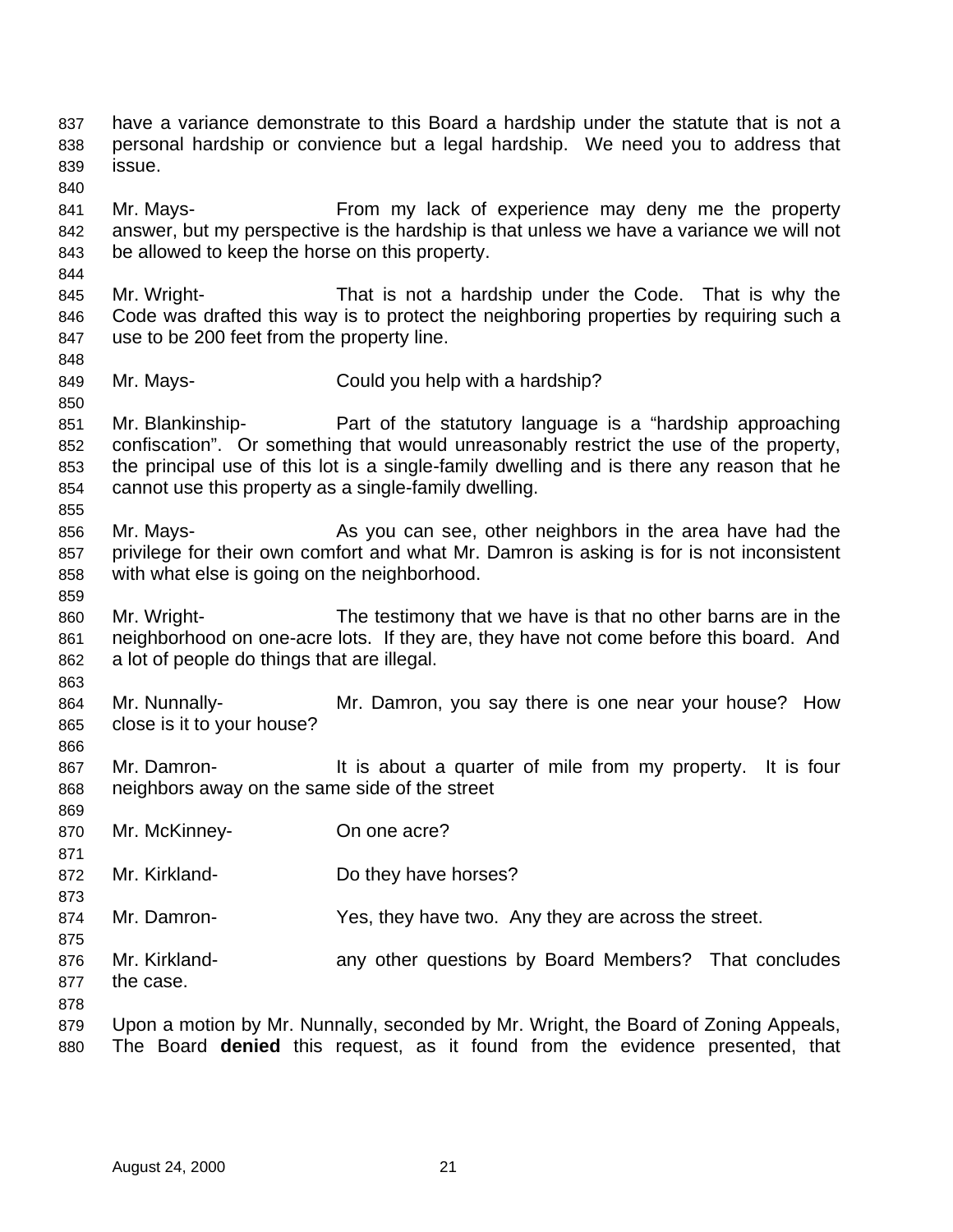- authorizing this variance will be of substantial detriment to adjacent property and will materially impair the purpose of the zoning regulations.
- 
- 884 Affirmative: Balfour, Kirkland, McKinney, Nunnally, Wright 5 Negative: 0 Absent: 0
- 
- **A 80-2000 JOHN B. AND MARGARET E. SULLIVAN** request a variance from Section 24-9 of Chapter 24 of the County Code to build a single-family dwelling at 1550 Kimbrook Lane (Tax Parcel 149-A-82), zoned A-1, Agricultural District (Varina). The public street frontage requirement is not met. The applicant has 0 feet public street frontage, where the Code requires 50 feet public street frontage. The applicant requests a variance of 50 feet public street frontage.
- **A 81-2000 JOHN B. AND MARGARET E. SULLIVAN** request a variance from Section 24-9 of Chapter 24 of the County Code to build a single-family dwelling at 1590 Kimbrook Lane (Tax Parcels 156-A-68, 69B (part) and 81 (part)), zoned A-1, Agricultural District (Varina). The public street frontage requirement is not met. The applicant has 0 feet public street frontage, where the Code requires 50 feet public street frontage. The applicant requests a variance of 50 feet public street frontage.
- **A 82-2000 JOHN B. AND MARGARET E. SULLIVAN** request a variance from Section 24-9 of Chapter 24 of the County Code to build a single-family dwelling at 1600 Kimbrook Lane (Tax Parcel 156-A-69B (part)), zoned A-1, Agricultural District (Varina). The public street frontage requirement is not met. The applicant has 0 feet public street frontage, where the Code requires 50 feet public street frontage. The applicant requests a variance of 50 feet public street frontage.
- 911 Mr. Kirkland - Anyone wish to speak on this case, please come forward. The applicant? If you would sir, state your name.
- Mr. Blankinship Would you stand, please? Just where you are is just fine. Do you swear that the testimony you are about to give is the truth, the whole truth, and nothing but the truth, so help you God?
- Mr. Kirkland- Have all the notices been turned according to County Code? Yes we have them, state your case.
-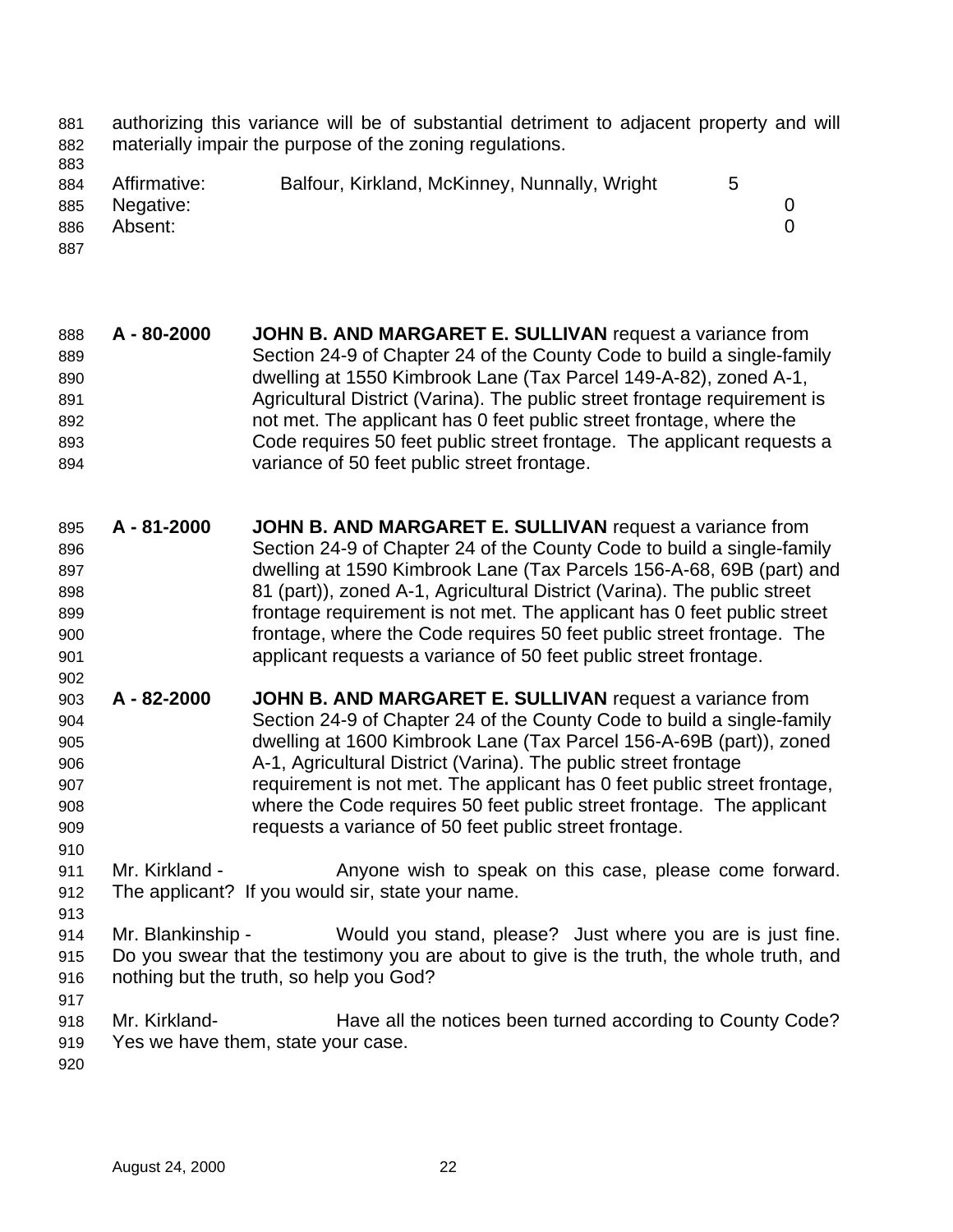Mr. Felts- I am Everett A. Felts and I represent the Sullivans, the applicants. These three cases are essentially the same. They are 3 parcels of land that do not have public road frontage. They all front on Kimbrook Lane, which is a private road. This is A-1 zoning, which requires 150 feet of lot width and frontage on a public road. That is what we are asking a variance for. Kimbrook Lane accesses off of Hanover Road and the entrance meets all the requirements for sight distance and visibility for an intersection.

 These parcels contain over an acre of land. And the plats we have presented are the plats as they would be developed. They are all owned by the applicant. These properties are the remaining portions of the land inherited from Mr. Sullivan's parents. They have lived on this portion of property approximately 70 years.

 The soil tests have been done and it has been determined a drain field can be located on each lot. There is a road maintenance agreement for Kimbrook Lane. The bulk of the work has been done by Mr. Sullivan. Here is a copy of the agreement, signed by all the residents on Kimbrook Lane.

 I would like to present some pictures showing the road in its present condition. Mr. Sullivan owns this road, a 50 foot wide parcel of land. All new property owners will need to sign this agreement.

 The hardship here is that this is a private road and it would costs thousands of dollars to improve the road to comply with county standards. This is impractical due to cost.

 There are four conditions in the staff report that the applicants agree to if these variances are granted. The road maintenance agreement in not very specific and that will be addressed by the Sullivans.

 We believe that these variances will not impact the surrounding property. The property is residential in use and the proposed houses would be in keeping with the surrounding uses in the area. I can answer any questions that you may have.

- Mr. Kirkland- Any questions of board members?
- Mr. Wright- Mr. Felts, I am not clear. To whom will these lots be sold? Are there contracts on these lots now?
- Mr. Felts- No sir. It will be possible be family members, but we can not certify that to you.
- Mr. Wright- Mr. Blankinship, do they have a subdivision problem here?
- Mr. Blankinship- Well, they are combining parts of lots, and creating 3 parcels from 3 parcels. So we do not consider this a resubdivision.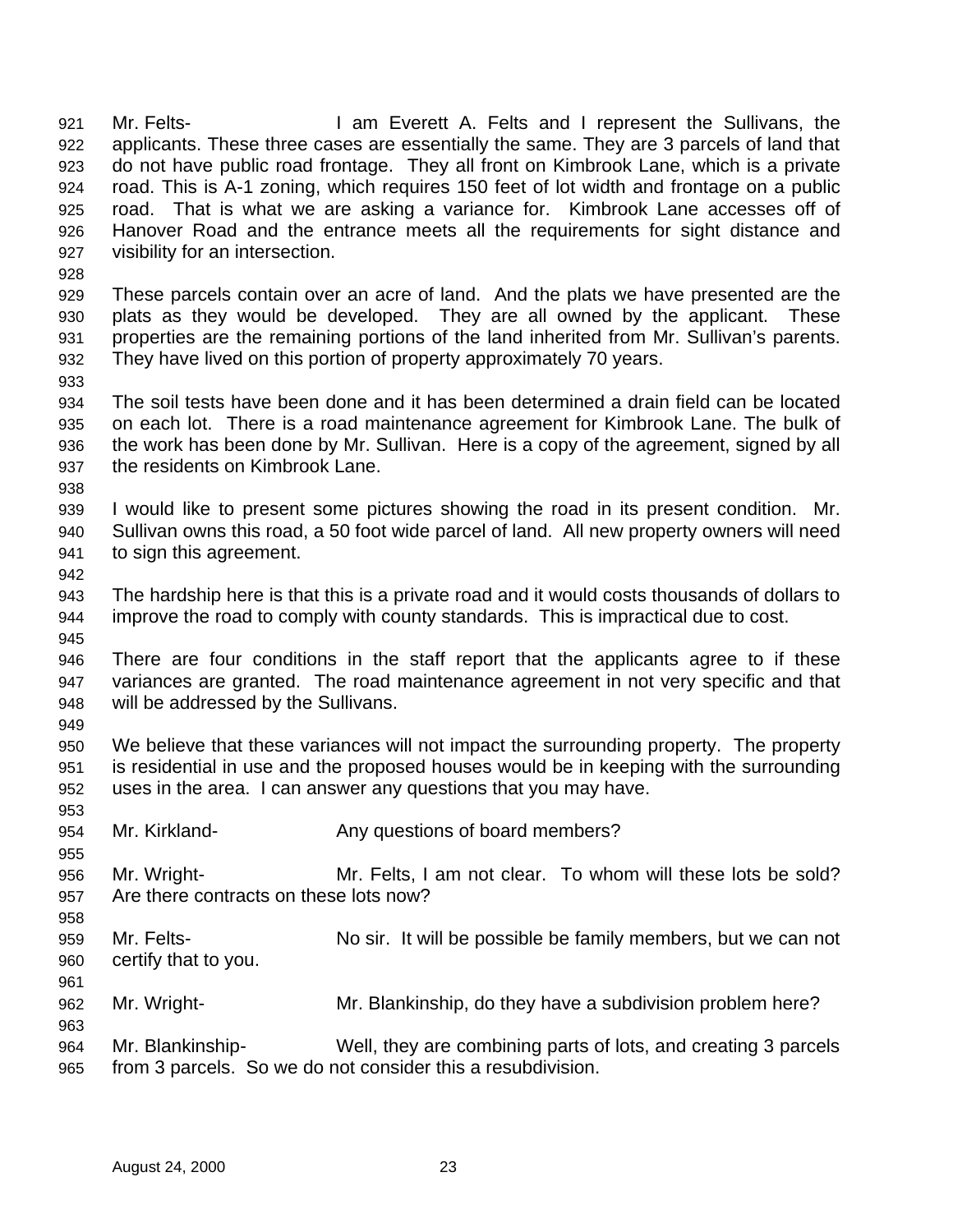Mr. Felts- There will be no new lots created, we are just realigning lot lines. Mr. Kirkland- Any other questions? Lets hear from the opposition. And try not to be repetitive. If you have a spokesman for the group that would be great. Mr. Kirkland- Would you state your name for the record. Ms. Wagner- Brenda Wagner and this is my husband Kenneth Wagner. My family has owned land in this location for approximately 70 years. I am across the road, I have four acres, my house is on 1 acre. I could say I want to divide my property too, and that could put 10 houses on this narrow road. This road is so narrow, two cars cannot pass. When it rains, we have places under water. We have helped maintain the road. When we dug our well for our house, the neighbors had trouble with their well. This is a concern of mine. If three more houses in this area are built, how will it affect all of our wells? I don't' think anyone of my neighbors wants to dig a new well so that the additional houses can be built. I know my land needed "help' to perk, and I have had trouble with my drain field since the house was built. If someone is going to build a 1200 square foot house, they are not going to have a lot of money to constantly deal with a poor drain field and help maintain the road. 990 Mr. Nunnally-<br>
1990 Mr. Nunnally-<br>
1990 Mr. Nunnally- Ms. Wagner- No sir. The gravel part of the road is only 10 feet wide. Mr. Blankinship- The right of way is 50 feet but the gravel is only 10 feet wide. Mr. Wright- Where do you live Ms. Wagner? 998 Ms. Wagner- **Across the road from where the Sullivans use to live.**  Mr. Wright- Did you have to have a variance when you built your home? Ms. Wagner- Yes I did. We needed to have all the neighbors sign the papers. I am concerned about additional houses on this road due to the poor drain fields and the wells being low. Mr. Balfour- If the road were the correct width, you would develop your own land?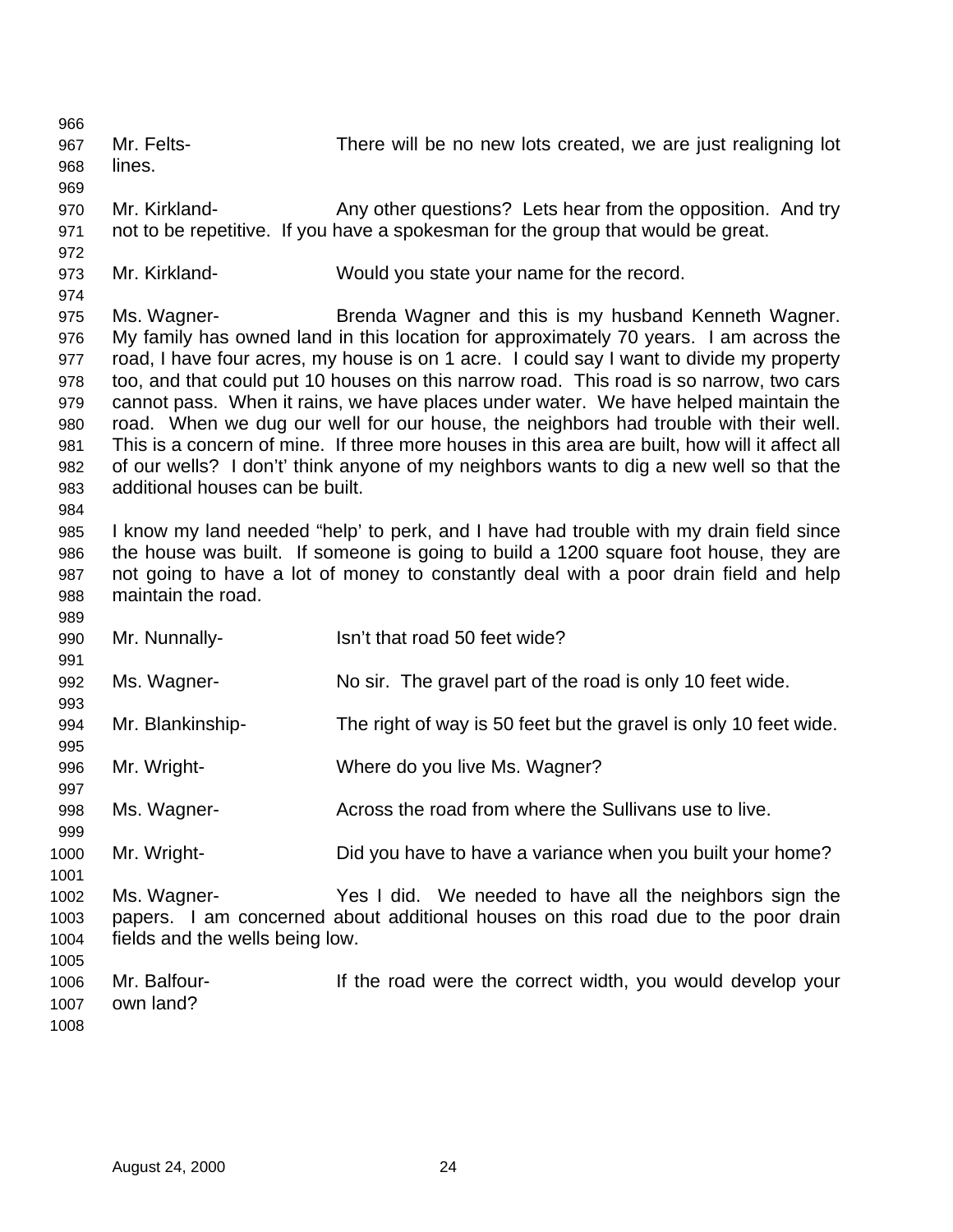Ms. Wagner- Yes, the road needs to be wider, the soil needs to be better and the wells need more water. When the Sullivans lived on the road, they didn't want anyone building on the road. Mr. Sullivan told me that. Mr. McKinney- We can put a condition on this that the road be widened and the wells be protected. To widen the road in the same surface it is in would not be that much. Mr. Wright- What is the size of your lot? 1019 Ms. Wagner- 4 acres. Mr. Kirkland- Next speaker. Mr. Leake- My name is Bill Leake. I live at 1620 Kimbrook which is just to the right of the highlighted area. We moved here in l992, expecting to retire here. When we were looking for a house, the realtor insisted on meeting me and taking me to this site, I didn't know at the time that the realtor was the Sullivan's son. When I went to see the house, I noticed the site was secluded, the road was narrow, and investigated the surrounding area. We bought the house, became friends with the Sullivans. Many times he told me that no one would build on that road if he had anything to do with it. Approximately 2 months ago, Mr. Sullivan was at the site with a builder and that he wanted to build some houses there. I have a say-so on the variance, not what he can do with his land. My house was cited incorrectly on the lot and the lot line had to be adjusted. I have a well problem, I am always running out of water. Putting more houses in here is not going to help the well problem. We maintain the road ourselves. More houses, more traffic, more maintenance. Mr. Nunnally- If you put more houses back there you will have more help in maintaining the road. Mr. McKinney- Do you have a bored well or a drilled well? 1043 Mr. Leake- A bored well. Mr. Kirkland- Did it go dry this summer? Mr. Leake- No, It got cloudy but it did not go dry. Mr. McKinney- Are there any drilled wells down there or are they all bored wells? Mr. Leake- I don't know.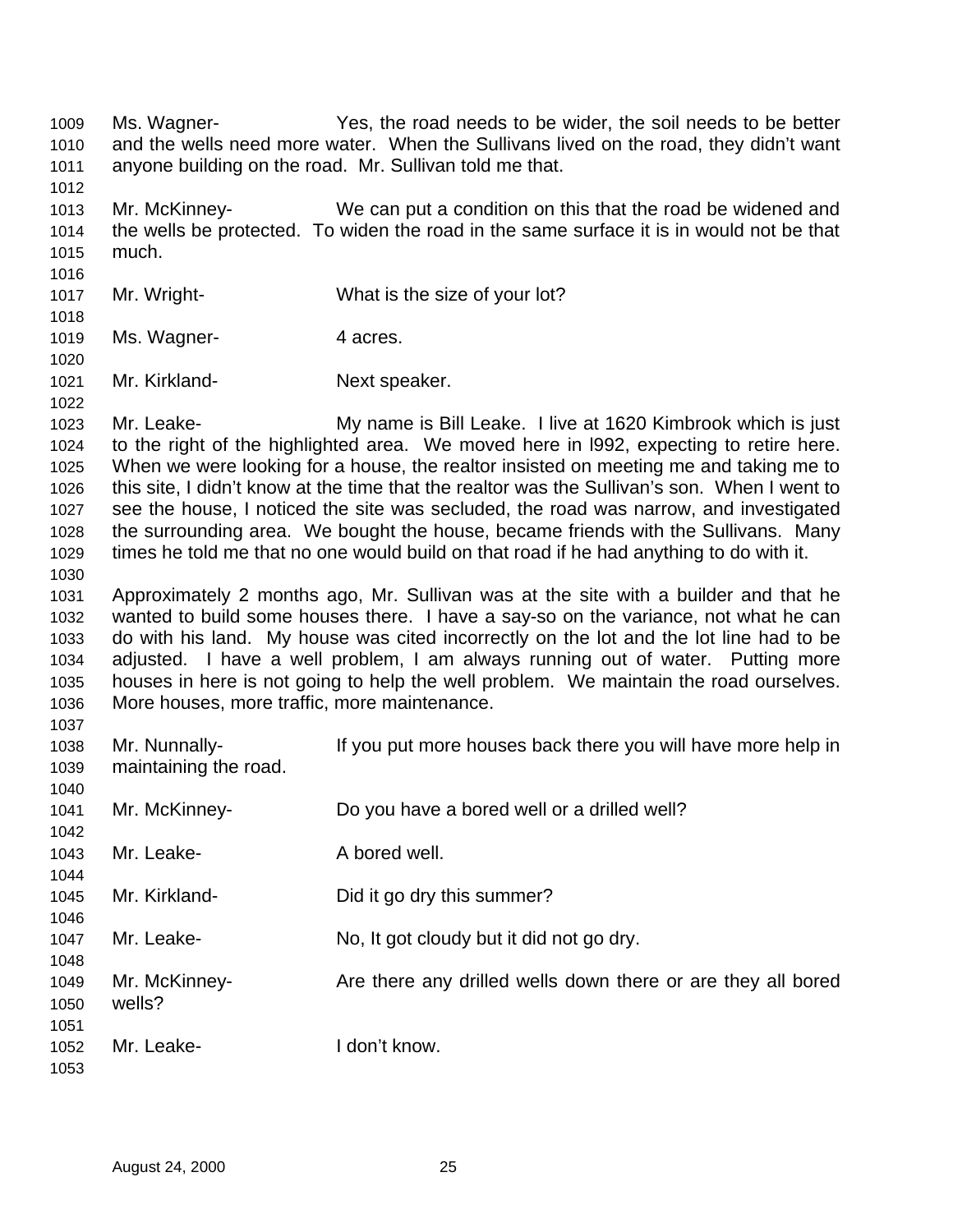Mr. McKinney- I am thinking if a drilled well may not have an affect on your well. Mr. Leake- When I found out the Sullivans were moving, I asked to buy the land beside me. I was told by Mr. Sullivan, that the land did not perk. It had been tested several times and failed each one. He wanted me to know that up front. Now it perks? We decided not to buy it because it did not perk, and therefore we were not concerned about a house being built there. It is a part of Henrico County that is private and I would appreciate y'als help in keeping it that way. Joyce Leake- I am Joyce Leake, I am his wife. I am concerned about the road. I know that the Sullivans own the road and I am interested in what is going to happen to the road. If he is going to sell the properties what will he do with the road? Will he sell the road with the property, is he going to keep the road? Ms. Redman- I am Sherri Redman. I live at 1646 Kimbrook Road at the very end of the road. I have lived on that dirt road all my life. We also have a problem with our well. And this didn't happen until the Sullivans son built the house that the Leake's bought. One additional house bothered our well, so additional houses could make it worse. We all worry about the road, the traffic and the condition of the road. I am opposed. 1076 Mr. Kirkland- **Any questions by Board Members of any of the last**  speakers? Mr. Felts do you want to rebut? Mr. Felts- What we plan to do and we didn't say this is that we will condition on these parcels of land we will put in deep wells. As we all know, the wells can always be a problem on the land and the County does approve the location and condition of all the wells. As far as the road is concerned, what ever these people want to do with the road, The Sullivans are willing to deed the road over to them, give them permanent easements on the road or whatever. A more detailed road maintenance agreement can be developed. Mr. McKinney- Is that a big hole in the right of the road on that picture? Audience- Yes Mr. Kirkland- Mr. Felts, is that the low spot where the trees hang over? Mr. Felts- Yes. That section of the road does need some correcting Mr. Wright- Are these proposed lots between Hanover Road and this point in the road or beyond that? 1098 Mr. Felts- **Between Hanover Road and this point.**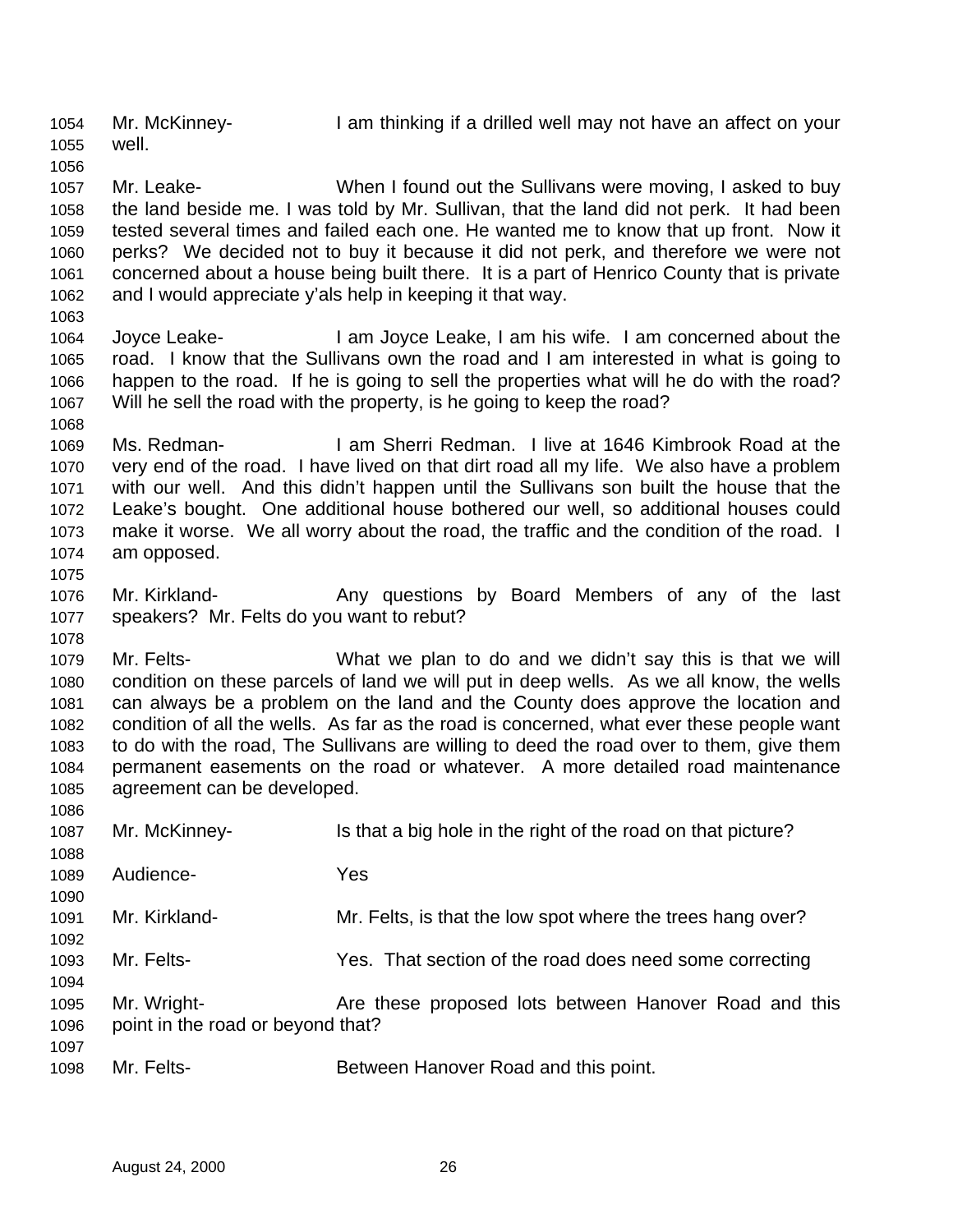| 1099<br>1100                                 | Mr. Wright-                                        | So they would not be affected by that.                                                                                                                                                                                                                                                                                                                                                                |                                      |
|----------------------------------------------|----------------------------------------------------|-------------------------------------------------------------------------------------------------------------------------------------------------------------------------------------------------------------------------------------------------------------------------------------------------------------------------------------------------------------------------------------------------------|--------------------------------------|
| 1101<br>1102<br>1103<br>1104<br>1105         | Mr. Kirkland-<br>withdrawals for the 10:00 agenda. | Any board members have any questions? That concludes<br>the case. Since it is after 10:00, Mr. Blankinship will you call for any deferrals or                                                                                                                                                                                                                                                         |                                      |
| 1106<br>1107<br>1108<br>1109                 |                                                    | Upon a motion by Mr. Nunnally, seconded by Mr. McKinney, the Board of Zoning<br>Appeals granted your request for the above-referenced variance. The Board granted<br>the variance subject to the following revised conditions:                                                                                                                                                                        |                                      |
| 1110<br>1111<br>1112<br>1113                 | approval of the Board of Zoning Appeals.           | 1. The property shall be developed in substantial conformance with the plan filed with<br>the application. No changes or additions to the layout may be made without the                                                                                                                                                                                                                              |                                      |
| 1114<br>1115<br>1116<br>1117<br>1118         |                                                    | 2. If land disturbance will exceed 2,500 square feet the requirements of Chapter 10 of<br>the County Code apply. At the time of building permit application, the applicant shall<br>submit the necessary information to the Department of Public Works to ensure<br>compliance with the requirements of the Chesapeake Bay Preservation Act and the<br>code requirements for water quality standards. |                                      |
| 1119<br>1120<br>1121<br>1122<br>1123<br>1124 | location.                                          | 3. Approval of this request does not imply that a building permit will be issued. Building<br>permit approval is contingent on Health Department requirements, including, but not<br>limited to, soil evaluation for a septic drainfield and reserve area, and approval of a well                                                                                                                     |                                      |
| 1125<br>1126<br>1127<br>1128                 |                                                    | 4. The owners of the property, and their heirs or assigns, shall accept responsibility for<br>maintaining access to the property until such a time as the access is improved to<br>County standards and accepted into the County road system for maintenance.                                                                                                                                         |                                      |
| 1129<br>1130                                 |                                                    | 5. Any new well on the property shall be a drilled well, not a bored well.                                                                                                                                                                                                                                                                                                                            |                                      |
| 1131<br>1132<br>1133                         | gravel over an appropriate base material.          | 6. Before a certificate of occupancy is issued, Kimbrook Lane shall be widened to 30' of                                                                                                                                                                                                                                                                                                              |                                      |
| 1134<br>1135<br>1136<br>1137                 |                                                    | The Board granted this request, as it found from the evidence presented, that<br>authorizing this variance will not be of substantial detriment to adjacent property and will<br>not materially impair the purpose of the zoning regulations.                                                                                                                                                         |                                      |
| 1138<br>1139<br>1140<br>1141                 | Affirmative:<br>Negative:<br>Absent:               | Balfour, Kirkland, McKinney, Nunnally, Wright                                                                                                                                                                                                                                                                                                                                                         | 5<br>$\boldsymbol{0}$<br>$\mathbf 0$ |
| 1142<br>1143                                 | A-86-2000                                          | <b>MORENE SCHULTZ</b> requests a variance from Section 24-41(e) of<br>Chapter 24 of the County Code to enclose a deck as a sunroom at                                                                                                                                                                                                                                                                 |                                      |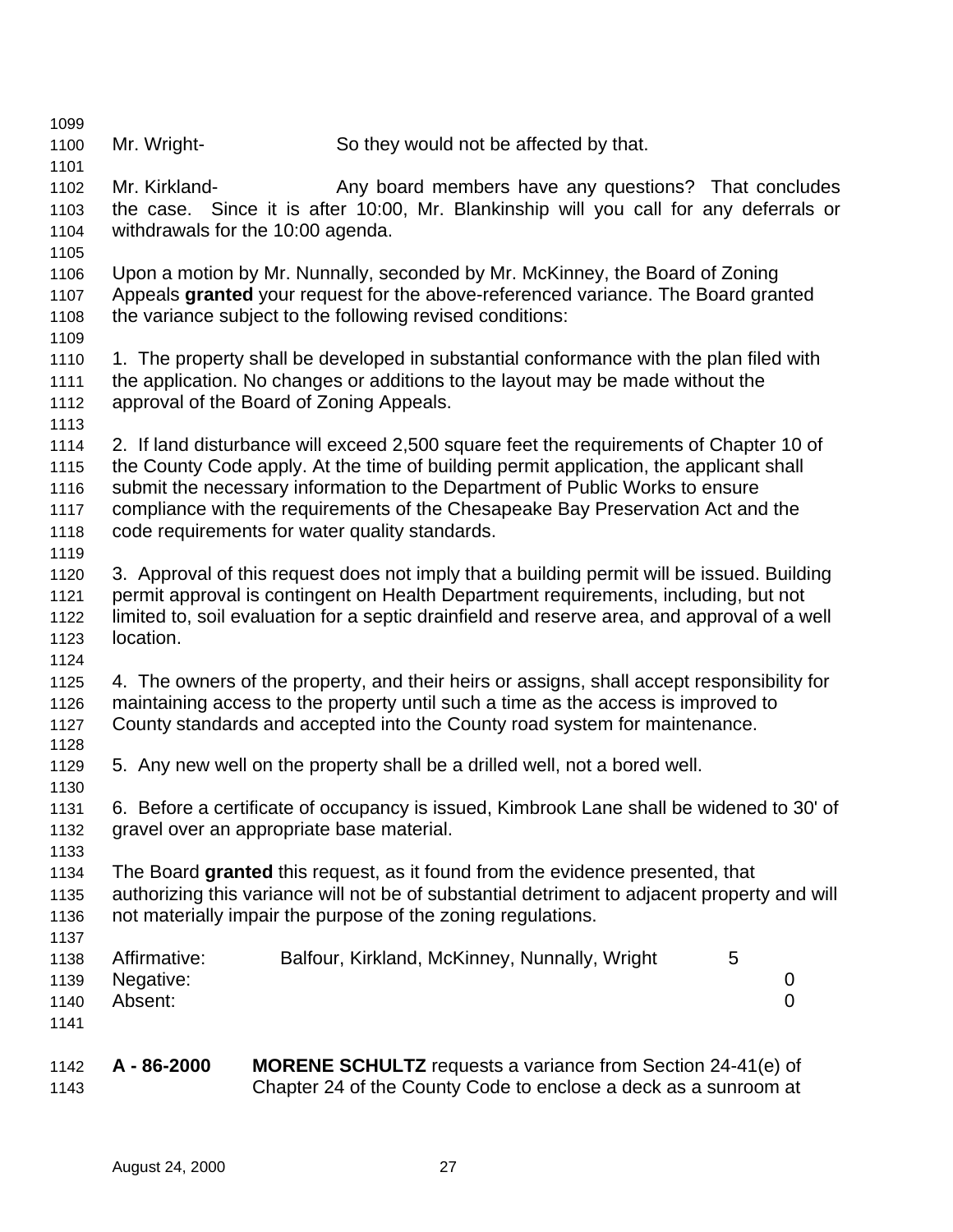| 1144<br>1145<br>1146<br>1147<br>1148<br>1149 |                                                      | 1832 Fairwind Circle (Gayton Forest Townhouses) (Tax Parcel 78-14-<br>L-2), zoned RTH, Residential Townhouse District (Tuckahoe). The rear<br>yard setback is not met. The applicant has 21 feet rear yard setback,<br>where the Code requires 30 feet rear yard setback. The applicant<br>requests a variance of 9 feet rear yard setback. |
|----------------------------------------------|------------------------------------------------------|---------------------------------------------------------------------------------------------------------------------------------------------------------------------------------------------------------------------------------------------------------------------------------------------------------------------------------------------|
| 1150                                         |                                                      |                                                                                                                                                                                                                                                                                                                                             |
| 1151                                         | Mr. Kirkland-                                        | Is the applicant here for this case? Would you please come                                                                                                                                                                                                                                                                                  |
| 1152                                         |                                                      | forward. Is anyone going to speak in opposition to this case?                                                                                                                                                                                                                                                                               |
| 1153                                         | Mr. Blankinship-                                     |                                                                                                                                                                                                                                                                                                                                             |
| 1154                                         |                                                      | Do you swear the testimony you are about to give is the                                                                                                                                                                                                                                                                                     |
| 1155                                         | truth, the whole truth, so help you God?             |                                                                                                                                                                                                                                                                                                                                             |
| 1156<br>1157                                 | Ms. Schultz-                                         | I do.                                                                                                                                                                                                                                                                                                                                       |
| 1158                                         |                                                      |                                                                                                                                                                                                                                                                                                                                             |
| 1159                                         | Mr. Kirkland-                                        | Would you state your name for the record.                                                                                                                                                                                                                                                                                                   |
| 1160                                         |                                                      |                                                                                                                                                                                                                                                                                                                                             |
| 1161                                         | Ms. Schultz-                                         | I am Sallie Schultz, I am here representing my mother,                                                                                                                                                                                                                                                                                      |
| 1162                                         | Morene Schultz.                                      |                                                                                                                                                                                                                                                                                                                                             |
| 1163                                         |                                                      |                                                                                                                                                                                                                                                                                                                                             |
| 1164                                         | Mr. Kirkland-                                        | Have all adjacent and adjoining property owners been                                                                                                                                                                                                                                                                                        |
| 1165                                         | notified according to the County Code?               |                                                                                                                                                                                                                                                                                                                                             |
| 1166                                         |                                                      |                                                                                                                                                                                                                                                                                                                                             |
| 1167                                         | Ms. Schultz-                                         | I think you need copies of the original receipts.                                                                                                                                                                                                                                                                                           |
| 1168                                         |                                                      |                                                                                                                                                                                                                                                                                                                                             |
| 1169                                         | Mr. Kirkland-                                        | Yes, thank you. Would you state your case.                                                                                                                                                                                                                                                                                                  |
| 1170                                         |                                                      |                                                                                                                                                                                                                                                                                                                                             |
| 1171                                         | Ms. Schultz-                                         | My mother is requesting a variance on a sun room that she                                                                                                                                                                                                                                                                                   |
| 1172                                         |                                                      | wants to build on an existing deck. She wants to expand her square footage on the first                                                                                                                                                                                                                                                     |
| 1173                                         |                                                      | floor. She is an elderly woman and has limited use of the second floor and wants to                                                                                                                                                                                                                                                         |
| 1174                                         | enjoy the outside and not being attacked by insects. |                                                                                                                                                                                                                                                                                                                                             |
| 1175                                         |                                                      |                                                                                                                                                                                                                                                                                                                                             |
| 1176                                         | Mr. Kirkland-<br>Mr. Kirkland-<br>Mr. 2010           |                                                                                                                                                                                                                                                                                                                                             |
| 1177                                         |                                                      |                                                                                                                                                                                                                                                                                                                                             |
| 1178                                         | Mr. Wright-                                          | What is to the rear of this property?                                                                                                                                                                                                                                                                                                       |
| 1179                                         |                                                      |                                                                                                                                                                                                                                                                                                                                             |
| 1180                                         | Ms. Schultz-                                         | It is a common area.                                                                                                                                                                                                                                                                                                                        |
| 1181                                         |                                                      |                                                                                                                                                                                                                                                                                                                                             |
| 1182                                         | Mr. Wright-                                          | Do you know how far it is from the proposed addition to the                                                                                                                                                                                                                                                                                 |
| 1183                                         | property line in the rear?                           |                                                                                                                                                                                                                                                                                                                                             |
| 1184                                         |                                                      |                                                                                                                                                                                                                                                                                                                                             |
| 1185                                         | Ms. Schultz-                                         | There is a residential house beyond the common area, but                                                                                                                                                                                                                                                                                    |
| 1186                                         | you can not see it for the trees.                    |                                                                                                                                                                                                                                                                                                                                             |
| 1187<br>1188                                 | Mr. Balfour-                                         | What part of the lot are we looking at in this picture?                                                                                                                                                                                                                                                                                     |
|                                              |                                                      |                                                                                                                                                                                                                                                                                                                                             |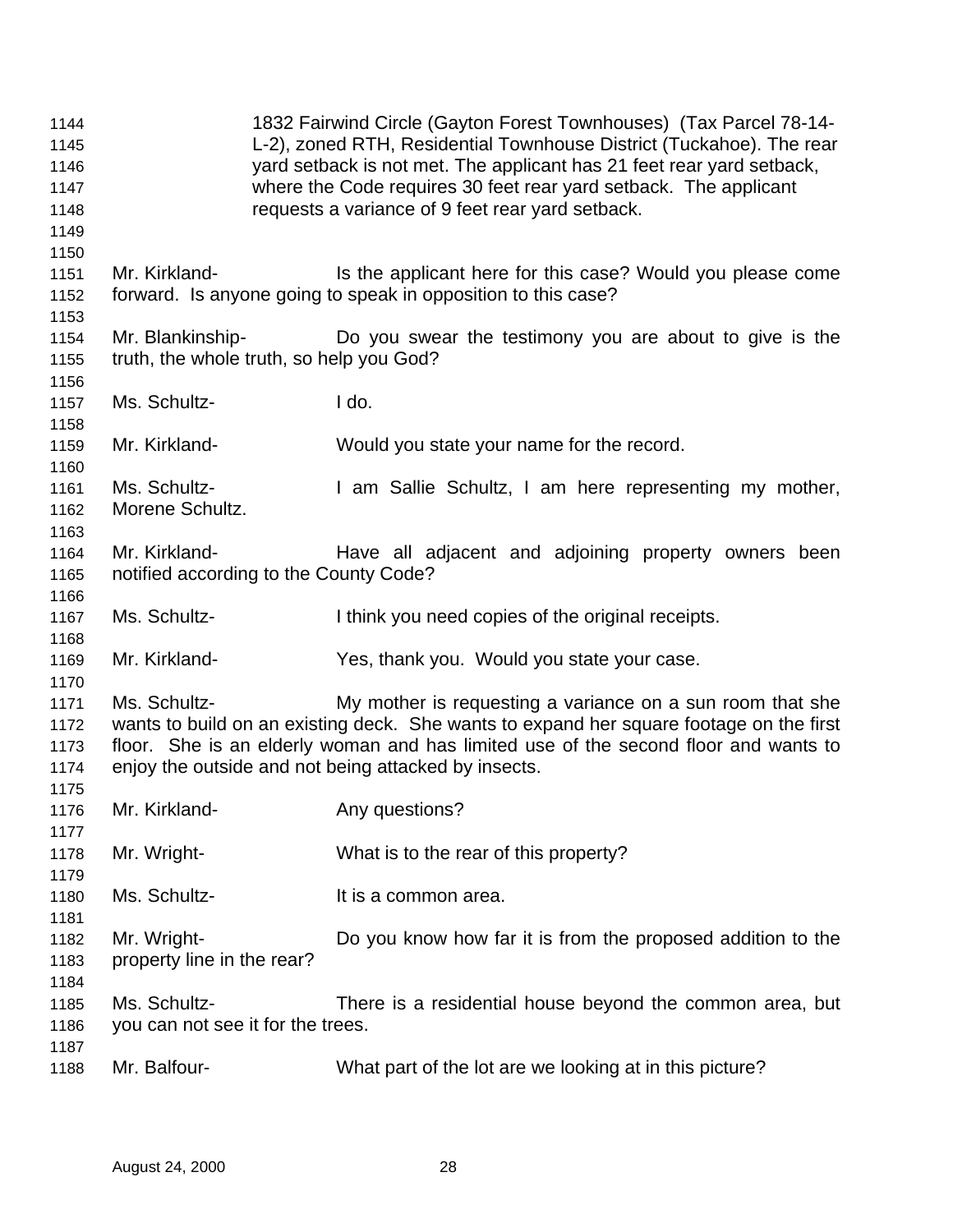| 1189 |               |                                                             |  |
|------|---------------|-------------------------------------------------------------|--|
| 1190 | Ms. Schultz-  | That is the rear year and those are the woods.              |  |
| 1191 |               |                                                             |  |
| 1192 | Mr. Wright-   | Is that a berm behind the common area?                      |  |
| 1193 |               |                                                             |  |
| 1194 | Ms. Schultz-  | ves.                                                        |  |
| 1195 |               |                                                             |  |
| 1196 | Mr. Kirkland- | Any other questions by the Board members? Anyone else       |  |
| 1197 |               | wish to speak on this case? If not that concludes the case. |  |
| 1198 |               |                                                             |  |
|      |               |                                                             |  |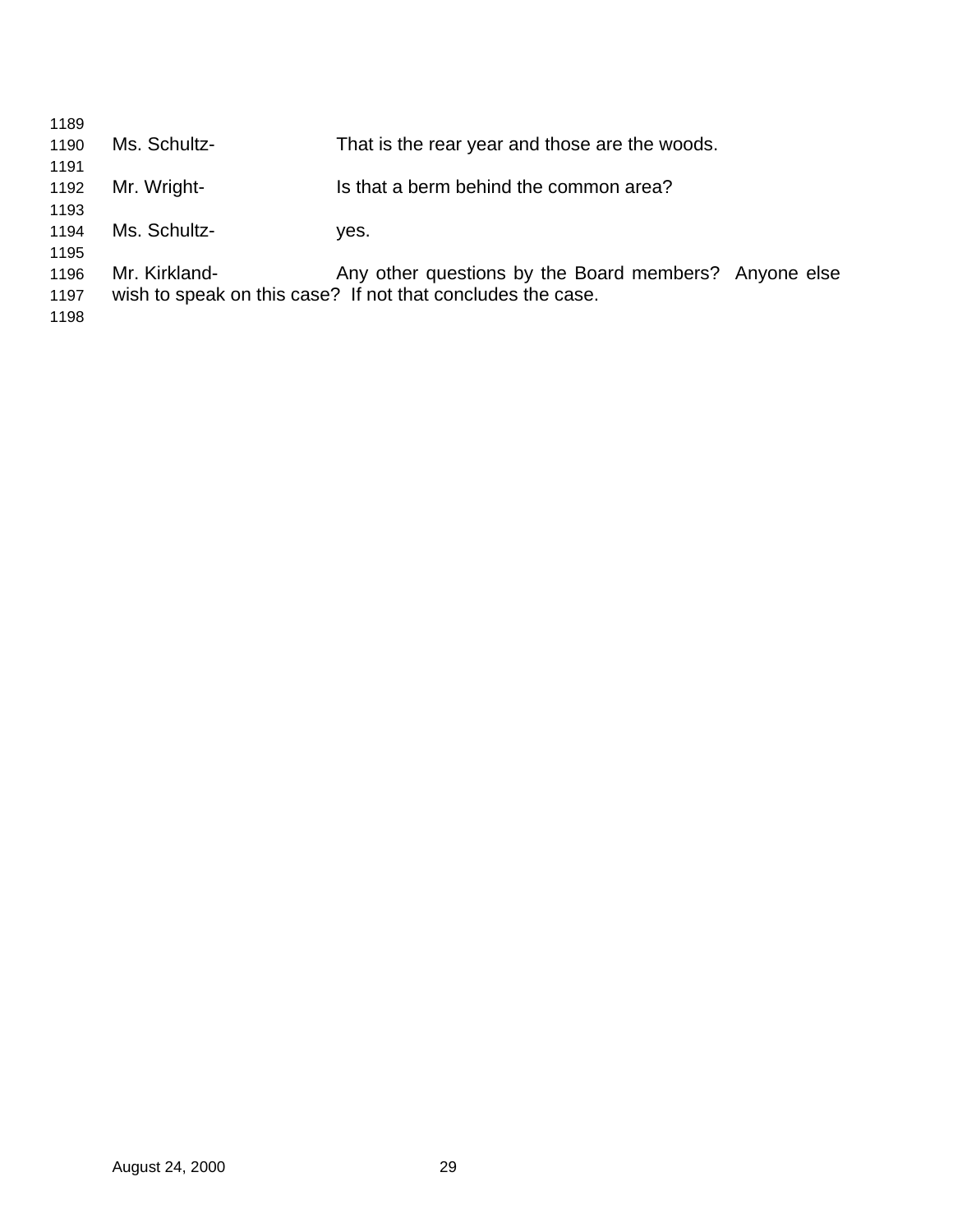Upon a motion by Mr. Balfour, seconded by Mr. Wright, the Board of Zoning Appeals **granted** your request for the above-referenced variance. The Board granted the variance subject to the following conditions: 1. Only the improvements shown on the plan filed with the application may be constructed pursuant to this approval. Any additional improvements shall comply with the applicable regulations of the County Code. The Board **granted** this request, as it found from the evidence presented, that authorizing this variance will not be of substantial detriment to adjacent property and will not materially impair the purpose of the zoning regulations. 1211 Affirmative: Balfour, Kirkland, McKinney, Nunnally, Wright 5 Negative: 0 Absent: 0 

 **A - 88-2000 VIRGINIA S. CARLTON** requests a variance from Section 24-30.1(a) of Chapter 24 of the County Code to enclose a deck as a screened porch at 9465 Willow Ridge Drive (Hungary Ridge) (Tax Parcel 50-18- A-99), zoned R-5C, General Residence District (Conditional) (Brookland). The minimum side yard setback and total side yard setback are not met. The applicant has 5 feet minimum side yard setback and 16 feet total side yard setback, where the Code requires 8 feet minimum side yard setback and 20 feet total side yard setback. The applicant requests a variance of 3 feet minimum side yard setback and 4 feet total side yard setback.

- 1226 Mr. Kirkland- Is the applicant here for this case? Would you please come forward. Is anyone going to speak in opposition to this case?
- Mr. Blankinship- Do you swear the testimony you are about to give is the truth, the whole truth, so help you God?
- Ms. Carlton- I do.
- Mr. Kirkland- Would you state your name for the record.
- Ms. Carlton- Virginia Carlton.
- Mr. Kirkland- Have all your notices been turned according to the County Code? Yes, we have them. State your case.
- 

1241 Ms. Carlton- **I** would like to screen in my deck.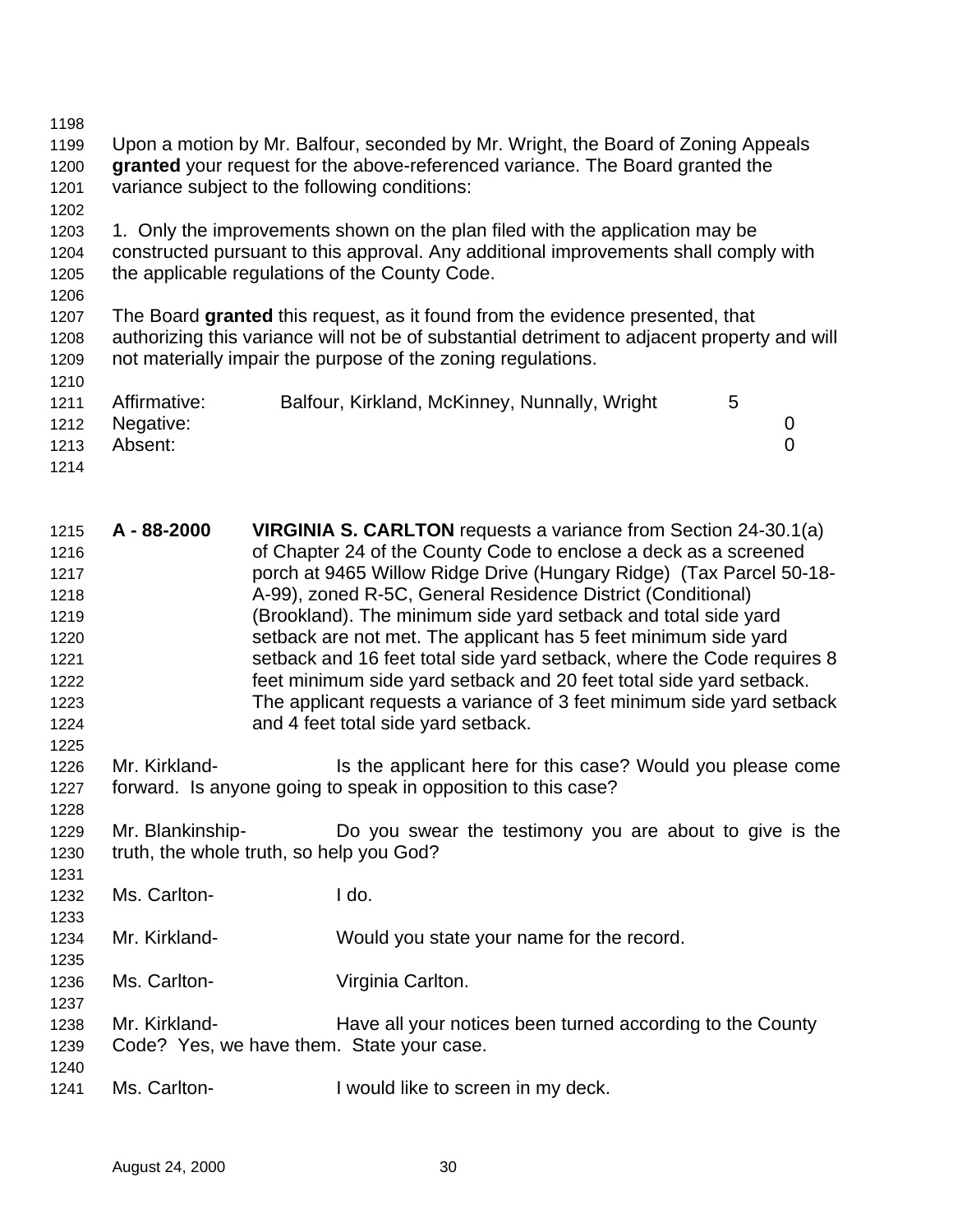| 1242         |                        |                                                                                                                                               |
|--------------|------------------------|-----------------------------------------------------------------------------------------------------------------------------------------------|
| 1243         | Mr. Nunnally-          | You are not going to increase the size of the deck, you're just going                                                                         |
| 1244         | enclose what you have? |                                                                                                                                               |
| 1245         |                        |                                                                                                                                               |
| 1246         | Ms. Carlton-           | I want to screen in what I have and extend it 3 feet into the                                                                                 |
| 1247         | rear yard.             |                                                                                                                                               |
| 1248         |                        |                                                                                                                                               |
| 1249         | Mr. Wright-            | What room of your neighbors is on that side of the house                                                                                      |
| 1250         |                        | where the porch is going to be?                                                                                                               |
| 1251         |                        |                                                                                                                                               |
| 1252         | Ms. Carlton-           | My neighbors kitchen. My neighbors have all signed the                                                                                        |
| 1253         |                        | notices and none of them object.                                                                                                              |
| 1254         |                        |                                                                                                                                               |
| 1255         | Mr. Kirkland-          | Any other questions from Board Members? If not that                                                                                           |
| 1256<br>1257 | concludes the case.    |                                                                                                                                               |
| 1258         |                        | Upon a motion by Mr. McKinney, seconded by Mr. Wright, the Board of Zoning Appeals                                                            |
| 1259         |                        | granted your request for the above-referenced variance. The Board granted the                                                                 |
| 1260         |                        | variance subject to the following conditions:                                                                                                 |
| 1261         |                        |                                                                                                                                               |
| 1262         |                        | 1. Only the improvements shown on the plan filed with the application may be                                                                  |
| 1263         |                        | constructed pursuant to this approval. Any additional improvements shall comply with                                                          |
| 1264         |                        | the applicable regulations of the County Code.                                                                                                |
| 1265         |                        |                                                                                                                                               |
| 1266         |                        | The Board granted this request, as it found from the evidence presented, that                                                                 |
| 1267         |                        | authorizing this variance will not be of substantial detriment to adjacent property and will                                                  |
| 1268         |                        | not materially impair the purpose of the zoning regulations.                                                                                  |
| 1269         |                        |                                                                                                                                               |
| 1270         | Affirmative:           | Balfour, Kirkland, McKinney, Nunnally, Wright<br>5                                                                                            |
| 1271         | Negative:              | 0                                                                                                                                             |
| 1272         | Absent:                | 0                                                                                                                                             |
| 1273         |                        |                                                                                                                                               |
|              | A-89-2000              |                                                                                                                                               |
| 1274<br>1275 |                        | <b>PHU V. NGUYEN</b> requests a variance from Section 24-94 of Chapter<br>24 of the County Code to build an addition at 9852 Brookemoor Place |
| 1276         |                        | (Tall Oaks) (Tax Parcel 41-13-A-23), zoned R-2AC, One-family                                                                                  |
| 1277         |                        | Residence District (Conditional) (Brookland). The rear yard setback is                                                                        |
| 1278         |                        | not met. The applicant has 37 feet rear yard setback, where the Code                                                                          |
| 1279         |                        | requires 45 feet rear yard setback. The applicant requests a variance                                                                         |
| 1280         |                        | of 8 feet rear yard setback.                                                                                                                  |
| 1281         |                        |                                                                                                                                               |
| 1282         | Mr. Kirkland-          | Is the applicant here for this case? Would you please come                                                                                    |
| 1283         |                        | forward. Is anyone going to speak in opposition to this case?                                                                                 |
| 1284         |                        |                                                                                                                                               |
| 1285         | Mr. Blankinship-       | Do you swear the testimony you are about to give is the                                                                                       |
| 1286         |                        | truth, the whole truth, so help you God?                                                                                                      |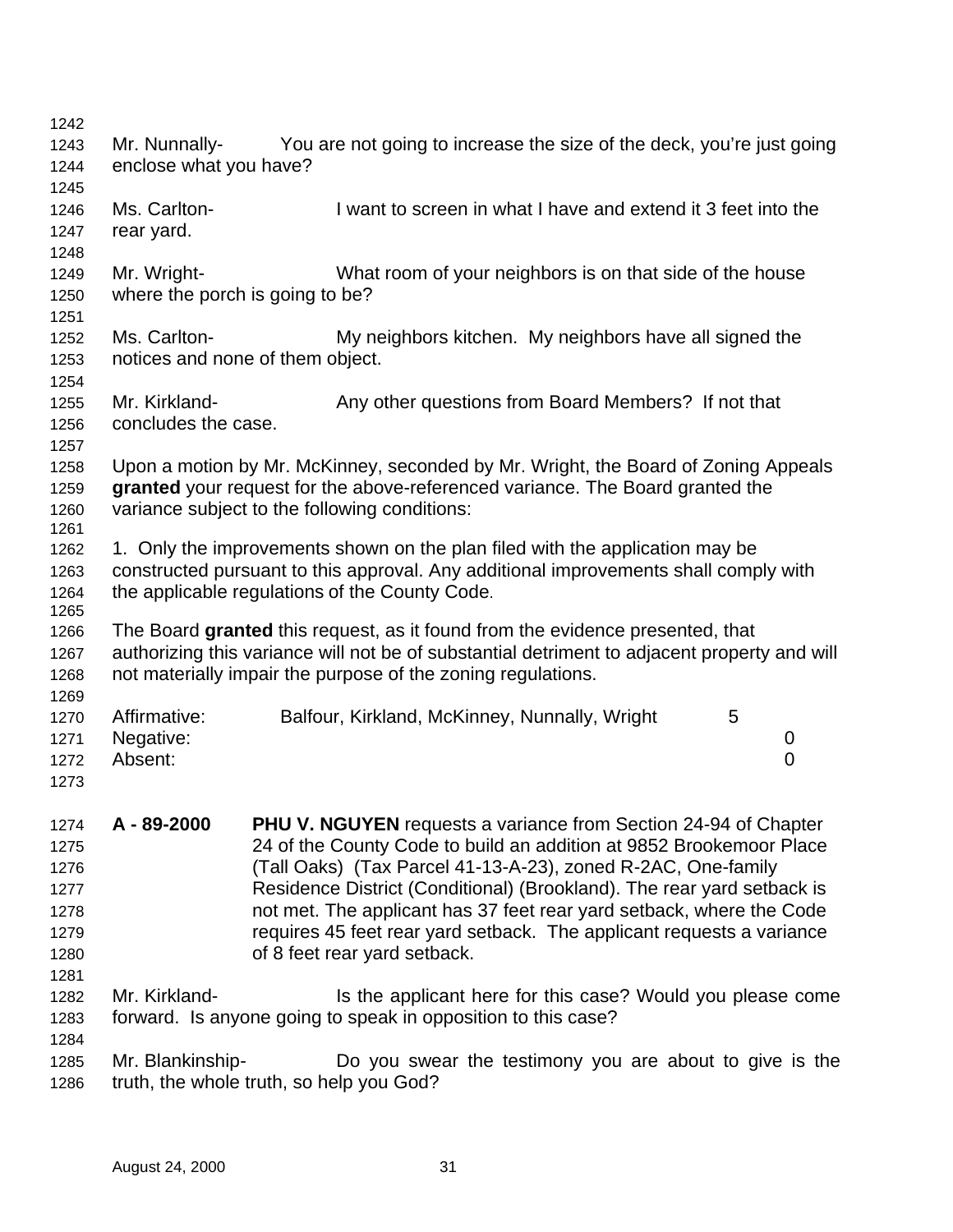| 1287         |                                               |                                                                                         |  |  |  |  |  |  |
|--------------|-----------------------------------------------|-----------------------------------------------------------------------------------------|--|--|--|--|--|--|
| 1288         | Mr. Nguyen-                                   | I do.                                                                                   |  |  |  |  |  |  |
| 1289         |                                               |                                                                                         |  |  |  |  |  |  |
| 1290         | Mr. Kirkland-                                 | Would you state your name for the record.                                               |  |  |  |  |  |  |
| 1291         |                                               |                                                                                         |  |  |  |  |  |  |
| 1292         | Mr. Nguyen-                                   | Phu Nguyen.                                                                             |  |  |  |  |  |  |
| 1293         |                                               |                                                                                         |  |  |  |  |  |  |
| 1294         | Mr. Kirkland-                                 | Have all your notices been turned according to the County                               |  |  |  |  |  |  |
| 1295         | Code? Yes, we have them. State your case.     |                                                                                         |  |  |  |  |  |  |
| 1296         |                                               |                                                                                         |  |  |  |  |  |  |
| 1297         | Mr. Nguyen-                                   | When I applied to do the work in the back of my house, I                                |  |  |  |  |  |  |
| 1298         |                                               | misunderstood the hardship. I would like to expand my house. When we lived in           |  |  |  |  |  |  |
| 1299         |                                               | Pennsylvania, we had a basement that we stored our exercised equipment in. In this      |  |  |  |  |  |  |
| 1300         |                                               | house we don't have that room and I would like to expand the house to accommodate       |  |  |  |  |  |  |
| 1301         |                                               | this equipment. I have my family and 2 nephews from Vietnam so we have a total of 7     |  |  |  |  |  |  |
| 1302         |                                               | people living in the house and I need the extra room. My wife has been diagnosed with   |  |  |  |  |  |  |
| 1303         |                                               | high blood pressure and has been told she needs to exercise. She will not exercise      |  |  |  |  |  |  |
| 1304         |                                               | outside of the house and that is why we have the exercise equipment.                    |  |  |  |  |  |  |
| 1305         |                                               |                                                                                         |  |  |  |  |  |  |
| 1306         |                                               | In the new addition, I want to create a bedroom and bath for my son, and an exercise    |  |  |  |  |  |  |
| 1307         | room for my family.                           |                                                                                         |  |  |  |  |  |  |
| 1308         |                                               |                                                                                         |  |  |  |  |  |  |
| 1309         | Mr. Wright-                                   | Mr. Nguyen, what is directly behind your house?                                         |  |  |  |  |  |  |
| 1310         |                                               |                                                                                         |  |  |  |  |  |  |
| 1311         | Mr. Nguyen-                                   | The rear of our property is adjacent to the townhouses and                              |  |  |  |  |  |  |
| 1312         | my yard is fenced because I have 3 dogs.      |                                                                                         |  |  |  |  |  |  |
| 1313         |                                               |                                                                                         |  |  |  |  |  |  |
| 1314         | Mr. Kirkland-                                 | Is this going to be a 2-story addition?                                                 |  |  |  |  |  |  |
| 1315         |                                               |                                                                                         |  |  |  |  |  |  |
| 1316         | Mr. Nguyen-                                   | Just a 1-story addition. Any we already have a deck, and my                             |  |  |  |  |  |  |
| 1317         |                                               | deck right now is on the left side of my house. My dogs jump on the deck and bark at    |  |  |  |  |  |  |
| 1318         |                                               | the neighbors. So I am going to build the addition there and move the deck to the right |  |  |  |  |  |  |
| 1319         | side of my house.                             |                                                                                         |  |  |  |  |  |  |
| 1320         |                                               |                                                                                         |  |  |  |  |  |  |
| 1321         | Mr. Kirkland-                                 | And your property is fenced in all the way around?                                      |  |  |  |  |  |  |
| 1322         |                                               |                                                                                         |  |  |  |  |  |  |
| 1323         | Mr. Nguyen-                                   | Yes sir.                                                                                |  |  |  |  |  |  |
| 1324         |                                               |                                                                                         |  |  |  |  |  |  |
|              | Mr. Kirkland-                                 | Any other questions by the Board Members? If not that                                   |  |  |  |  |  |  |
| 1325         |                                               |                                                                                         |  |  |  |  |  |  |
| 1326         | concludes the case. Thank you.                |                                                                                         |  |  |  |  |  |  |
| 1327         |                                               |                                                                                         |  |  |  |  |  |  |
| 1328         |                                               | Upon a motion by Mr. McKinney, seconded by Mr. Wright, the Board of Zoning Appeals      |  |  |  |  |  |  |
| 1329         |                                               | granted your request for the above-referenced variance. The Board granted the           |  |  |  |  |  |  |
| 1330<br>1331 | variance subject to the following conditions: |                                                                                         |  |  |  |  |  |  |
|              |                                               |                                                                                         |  |  |  |  |  |  |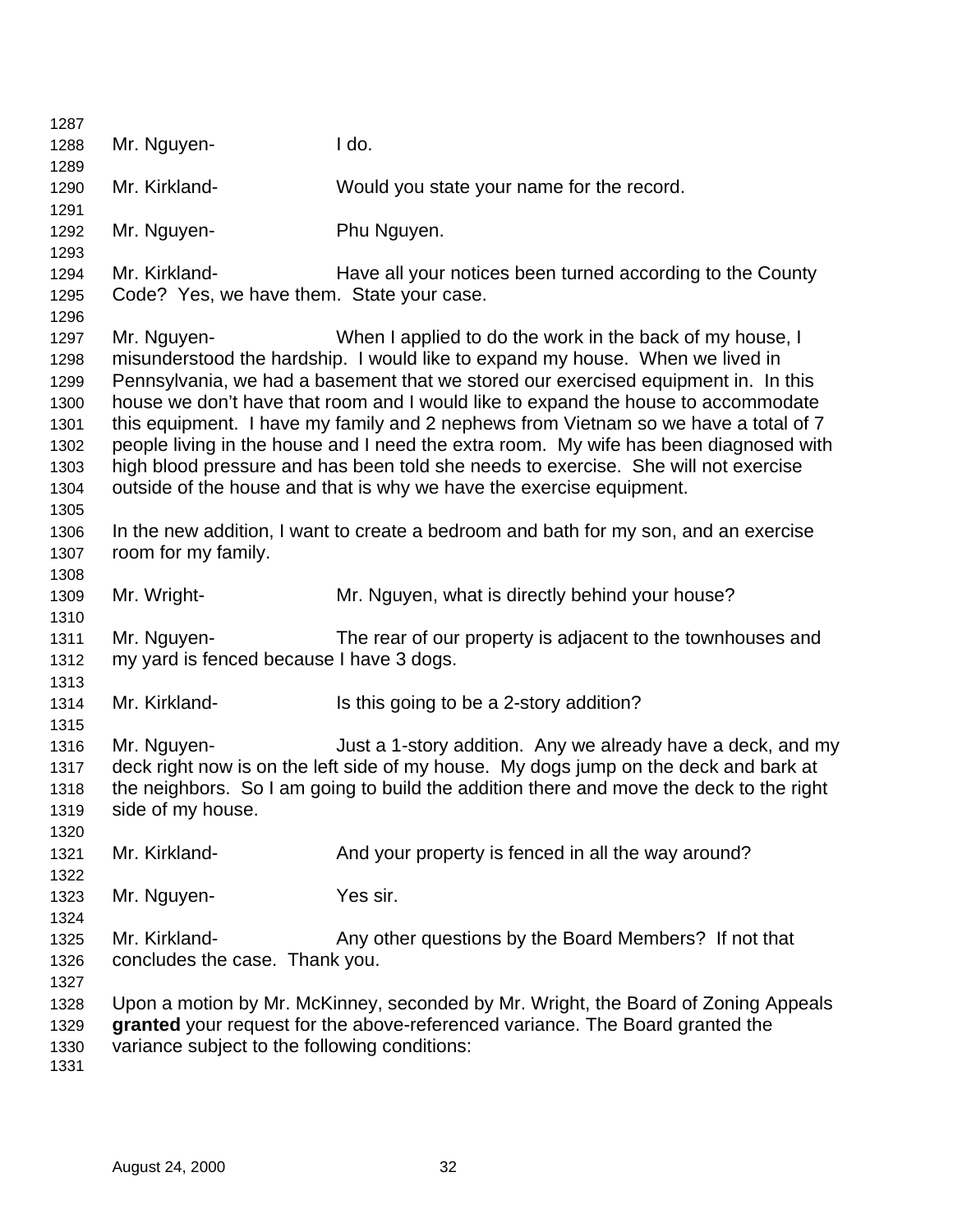| 1332<br>1333 |              | 1. Only the improvements shown on the plan filed with the application may be<br>constructed pursuant to this approval. Any additional improvements shall comply with |   |                |
|--------------|--------------|----------------------------------------------------------------------------------------------------------------------------------------------------------------------|---|----------------|
| 1334<br>1335 |              | the applicable regulations of the County Code.                                                                                                                       |   |                |
| 1336         |              | The Board granted this request, as it found from the evidence presented, that                                                                                        |   |                |
| 1337         |              | authorizing this variance will not be of substantial detriment to adjacent property and will                                                                         |   |                |
| 1338         |              | not materially impair the purpose of the zoning regulations.                                                                                                         |   |                |
| 1339         |              |                                                                                                                                                                      |   |                |
| 1340         | Affirmative: | Balfour, Kirkland, McKinney, Nunnally, Wright                                                                                                                        | 5 |                |
| 1341         | Negative:    |                                                                                                                                                                      |   | 0              |
| 1342         | Absent:      |                                                                                                                                                                      |   | $\overline{0}$ |
| 1343         |              |                                                                                                                                                                      |   |                |

| 1344         | A - 90-2000                 | <b>WILLIAM RAY LEWIS, III AND EVA DAY LEWIS request a variance</b>                                                                         |
|--------------|-----------------------------|--------------------------------------------------------------------------------------------------------------------------------------------|
| 1345         |                             | from Section 24-94 of Chapter 24 of the County Code to build a single-                                                                     |
| 1346         |                             | family dwelling at 5816 Bethlehem Road (Tax Parcel 93-A-4B (part)),<br>zoned R-2, One-family Residence District (Brookland). The lot width |
| 1347<br>1348 |                             | requirement is not met. The applicant has 60 feet lot width, where the                                                                     |
| 1349         |                             | Code requires 100 feet lot width. The applicant requests a variance of                                                                     |
| 1350         |                             | 40 feet lot width.                                                                                                                         |
| 1351         |                             |                                                                                                                                            |
| 1352         | Mr. Kirkland-               | Is the applicant here for this case? Would you please come                                                                                 |
| 1353         |                             | forward. Is anyone going to speak in opposition to this case?                                                                              |
| 1354         |                             |                                                                                                                                            |
| 1355         | Mr. Blankinship-            | Do you swear the testimony you are about to give is the                                                                                    |
| 1356         |                             | truth, the whole truth, so help you God?                                                                                                   |
| 1357         |                             |                                                                                                                                            |
| 1358         | Mr. Lewis-                  | I do.                                                                                                                                      |
| 1359         |                             |                                                                                                                                            |
| 1360         | Mr. Kirkland-               | Would you state your name for the record.                                                                                                  |
| 1361         |                             |                                                                                                                                            |
| 1362         | Mr. Lewis-                  | William Ray Lewis, III.                                                                                                                    |
| 1363         | Mr. Kirkland-               |                                                                                                                                            |
| 1364<br>1365 |                             | Have all your notices been turned according to the County<br>Code? Yes, we have them. State your case.                                     |
| 1366         |                             |                                                                                                                                            |
| 1367         | Mr. Lewis-                  | The lot width requirement of 100 feet is not met at the front                                                                              |
| 1368         |                             | yard setback. The lot is 60 feet wide. Farther on back the lot is much wider and that                                                      |
| 1369         |                             | front piece of property will only be used as our driveway. All of our soil tests have been                                                 |
| 1370         | approved.                   |                                                                                                                                            |
| 1371         |                             |                                                                                                                                            |
| 1372         | Mr. Kirkland-               | The house that is being built on that property, did they                                                                                   |
| 1373         | connect to water and sewer? |                                                                                                                                            |
| 1374         |                             |                                                                                                                                            |
| 1375         | Mr. Lewis-                  | They have their own sewer, but they are connected to water.                                                                                |
|              |                             |                                                                                                                                            |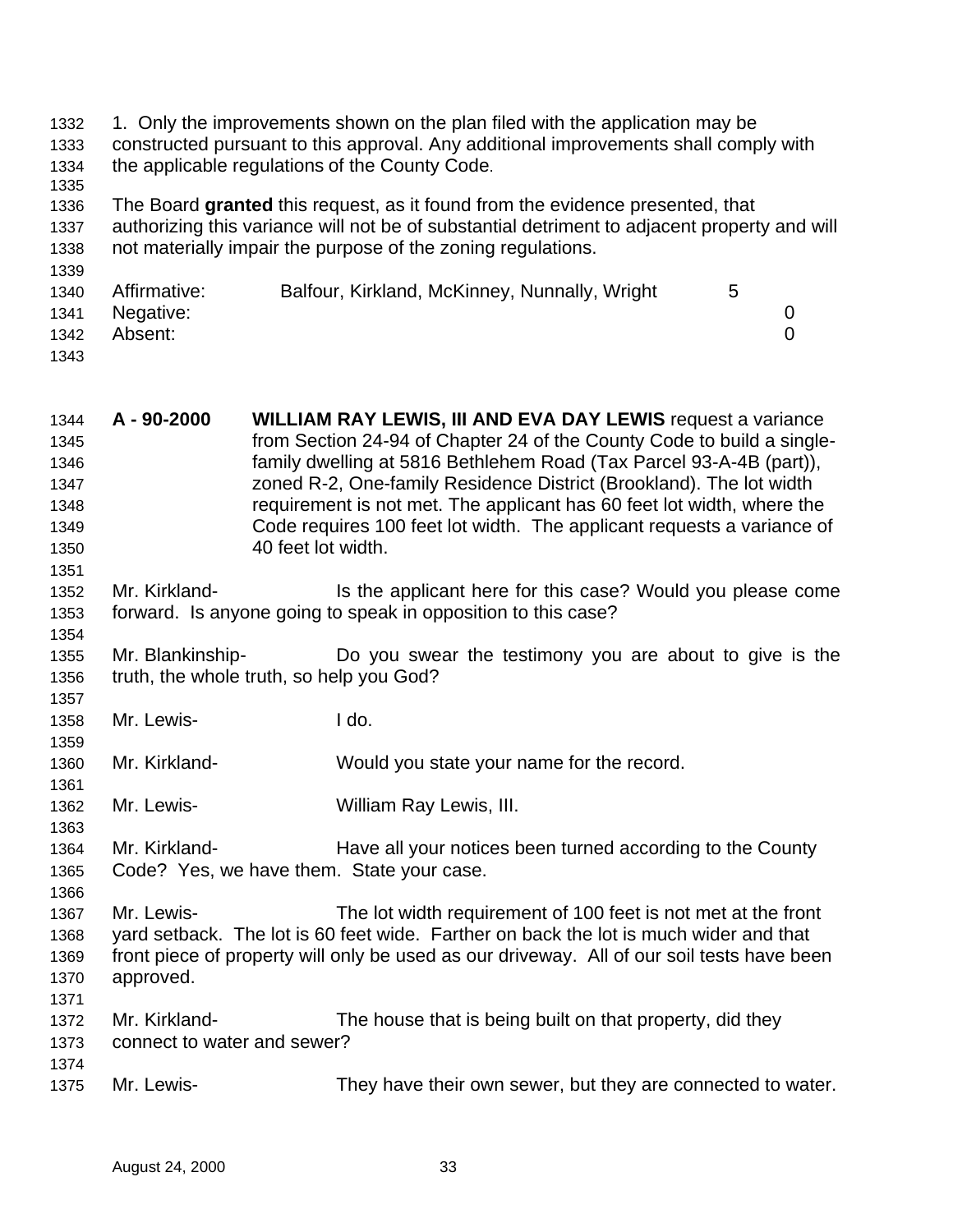| 1376                                                 |                                                |                                                                                                                                                                                                                                                                                                                                                     |
|------------------------------------------------------|------------------------------------------------|-----------------------------------------------------------------------------------------------------------------------------------------------------------------------------------------------------------------------------------------------------------------------------------------------------------------------------------------------------|
| 1377<br>1378                                         | Mr. Kirkland-                                  | Is that a relative of your family?                                                                                                                                                                                                                                                                                                                  |
| 1379                                                 | Mr. Lewis-                                     | Yes.                                                                                                                                                                                                                                                                                                                                                |
| 1380<br>1381                                         | Mr. Kirkland-                                  | Any other questions by Board Members? If not that                                                                                                                                                                                                                                                                                                   |
| 1382                                                 | concludes the case.                            |                                                                                                                                                                                                                                                                                                                                                     |
| 1383<br>1384                                         |                                                | Upon a motion by Mr. McKinney, seconded by Mr. Wright, the Board of Zoning Appeals                                                                                                                                                                                                                                                                  |
| 1385<br>1386                                         | variance subject to the following conditions:  | granted your request for the above-referenced variance. The Board granted the                                                                                                                                                                                                                                                                       |
| 1387<br>1388                                         |                                                | 1. Only a dwelling, as shown on the plan filed with the application, may be constructed                                                                                                                                                                                                                                                             |
| 1389<br>1390                                         | regulations of the County Code.                | pursuant to this approval. Any additional improvements shall comply with the applicable                                                                                                                                                                                                                                                             |
| 1391<br>1392<br>1393<br>1394<br>1395<br>1396<br>1397 | code requirements for water quality standards. | 2. If land disturbance will exceed 2,500 square feet the requirements of Chapter 10 of<br>the County Code apply. At the time of building permit application, the applicant shall<br>submit the necessary information to the Department of Public Works to ensure<br>compliance with the requirements of the Chesapeake Bay Preservation Act and the |
| 1398<br>1399<br>1400<br>1401<br>1402                 | location.                                      | 3. Approval of this request does not imply that a building permit will be issued. Building<br>permit approval is contingent on Health Department requirements, including, but not<br>limited to, soil evaluation for a septic drainfield and reserve area, and approval of a well                                                                   |
| 1403<br>1404                                         | 4. Connection shall be made to public water.   |                                                                                                                                                                                                                                                                                                                                                     |
| 1405<br>1406<br>1407<br>1408                         |                                                | The Board granted this request, as it found from the evidence presented, that<br>authorizing this variance will not be of substantial detriment to adjacent property and will<br>not materially impair the purpose of the zoning regulations.                                                                                                       |
|                                                      |                                                |                                                                                                                                                                                                                                                                                                                                                     |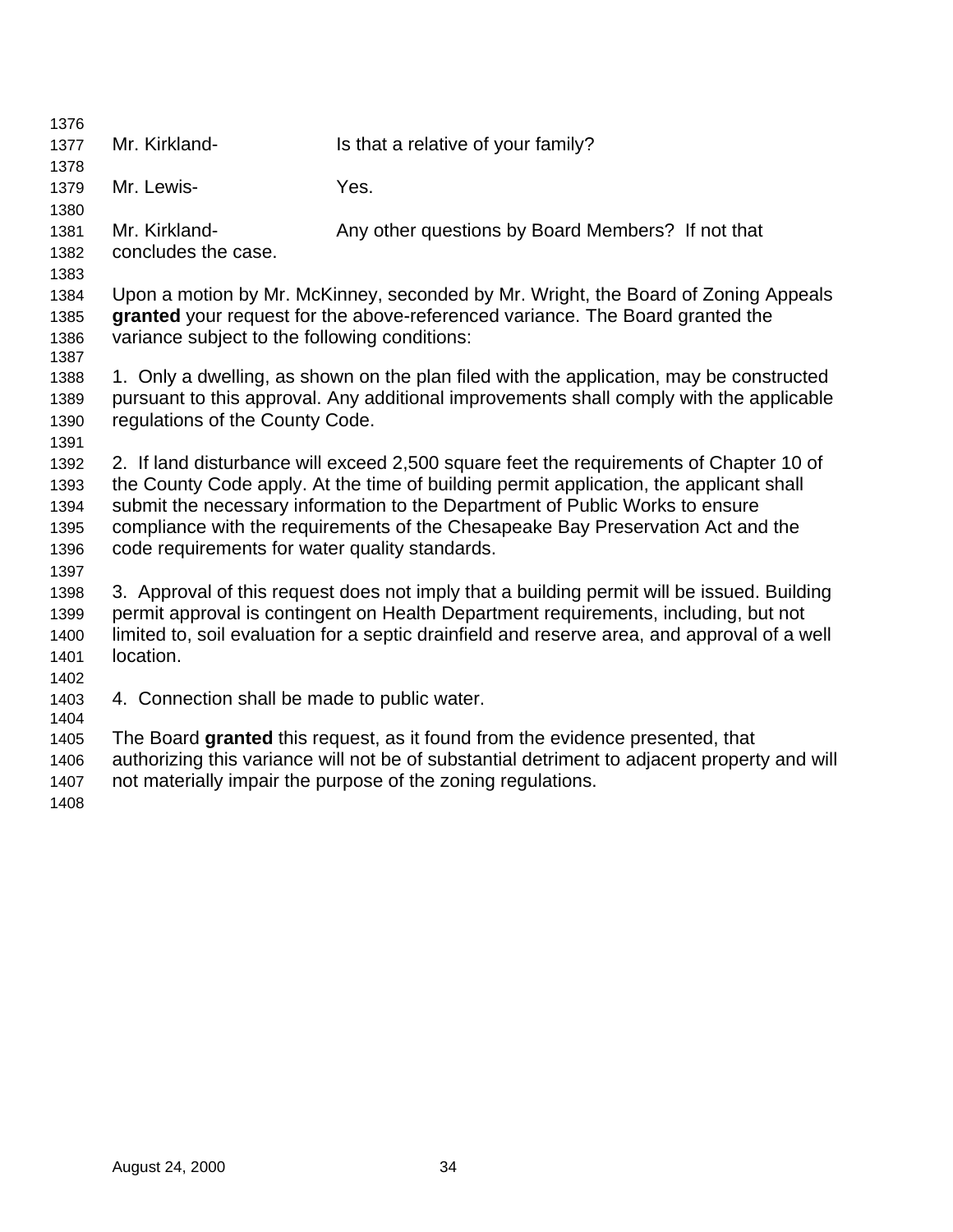| 1408         |                                          |                                           |                                                                                                                                                                            |   |   |
|--------------|------------------------------------------|-------------------------------------------|----------------------------------------------------------------------------------------------------------------------------------------------------------------------------|---|---|
| 1409         | Affirmative:                             |                                           | Balfour, Kirkland, McKinney, Nunnally, Wright                                                                                                                              | 5 |   |
| 1410         | Negative:                                |                                           |                                                                                                                                                                            |   | 0 |
| 1411         | Absent:                                  |                                           |                                                                                                                                                                            |   | 0 |
| 1412         |                                          |                                           |                                                                                                                                                                            |   |   |
|              |                                          |                                           |                                                                                                                                                                            |   |   |
| 1413         | UP-29-2000                               |                                           | <b>NORTHSTAR ACADEMY</b> requests a temporary conditional use permit                                                                                                       |   |   |
| 1414         |                                          |                                           | pursuant to Section 24-116(c)(1) of Chapter 24 of the County Code to                                                                                                       |   |   |
| 1415         |                                          |                                           | place a temporary classroom trailer at 8055 Shrader Road (Tax Parcel                                                                                                       |   |   |
| 1416         |                                          |                                           | 60-A-19), zoned B-2, Business District (Brookland).                                                                                                                        |   |   |
| 1417         |                                          |                                           |                                                                                                                                                                            |   |   |
| 1418         | Mr. Kirkland-                            |                                           | Is the applicant here for this case? Would you please come                                                                                                                 |   |   |
| 1419         |                                          |                                           | forward. Is anyone going to speak in opposition to this case?                                                                                                              |   |   |
| 1420         |                                          |                                           |                                                                                                                                                                            |   |   |
| 1421         | Mr. Blankinship-                         |                                           | Do you swear the testimony you are about to give is the                                                                                                                    |   |   |
| 1422         | truth, the whole truth, so help you God? |                                           |                                                                                                                                                                            |   |   |
| 1423         |                                          |                                           |                                                                                                                                                                            |   |   |
| 1424         | Ms. David-                               | I do.                                     |                                                                                                                                                                            |   |   |
| 1425         |                                          |                                           |                                                                                                                                                                            |   |   |
| 1426         | Mr. Kirkland-                            |                                           | Would you state your name for the record.                                                                                                                                  |   |   |
| 1427         |                                          |                                           |                                                                                                                                                                            |   |   |
| 1428         | Ms. David-                               |                                           | Candice David, I am the director of Northstar Academy                                                                                                                      |   |   |
| 1429         |                                          |                                           |                                                                                                                                                                            |   |   |
| 1430         | Mr. Kirkland-                            |                                           | Have all your notices been turned according to the County                                                                                                                  |   |   |
| 1431         |                                          | Code? Yes, we have them. State your case. |                                                                                                                                                                            |   |   |
| 1432         |                                          |                                           |                                                                                                                                                                            |   |   |
| 1433         | Ms. David-                               |                                           | We are requesting at this time to be able to put a temporary                                                                                                               |   |   |
| 1434         |                                          |                                           | trailer on the back of the property. We are at 8055 Shrader Road. We are licensed as                                                                                       |   |   |
| 1435         |                                          |                                           | a special education school for children with learning challenges. Our population of                                                                                        |   |   |
| 1436         |                                          |                                           | students has been diagnosed as having broad learning disabilities, attention deficit                                                                                       |   |   |
| 1437         |                                          |                                           | disorder, and autism and other neurological disorders that makes learning in traditional                                                                                   |   |   |
| 1438         | schools difficult or almost impossible.  |                                           |                                                                                                                                                                            |   |   |
| 1439         |                                          |                                           |                                                                                                                                                                            |   |   |
| 1440         |                                          |                                           | We are not a day treatment center and we do not take children with severe behavioral                                                                                       |   |   |
| 1441         |                                          |                                           | difficulties. We are now beginning our $5th$ year of operation. Our brief history is                                                                                       |   |   |
| 1442         |                                          |                                           | amazing. We began 4 years ago with only 14 students in a church on Horsepen Road.                                                                                          |   |   |
| 1443         |                                          |                                           | After outgrowing that space with 28 students, we moved another church in the area.                                                                                         |   |   |
| 1444         |                                          |                                           | Within one year, we outgrew the space and purchased the property on Shrader Road.                                                                                          |   |   |
| 1445         |                                          |                                           | The parents have transformed the building into classrooms and the school with grades                                                                                       |   |   |
| 1446         |                                          |                                           | 1 through 11 and a population of 75 students. We never expected such growth.                                                                                               |   |   |
| 1447         |                                          |                                           |                                                                                                                                                                            |   |   |
| 1448<br>1449 |                                          |                                           | We have students from all surrounding counties and parents transport their students<br>from as far away as Charlottesville, VA. Modular classrooms are a necessity for us. |   |   |
| 1450         |                                          |                                           | Our class size is no more than 8 students per teacher. We are building a multi-purpose                                                                                     |   |   |
| 1451         |                                          |                                           | building as this time however it has not been started. The completion date is expected                                                                                     |   |   |
|              |                                          |                                           |                                                                                                                                                                            |   |   |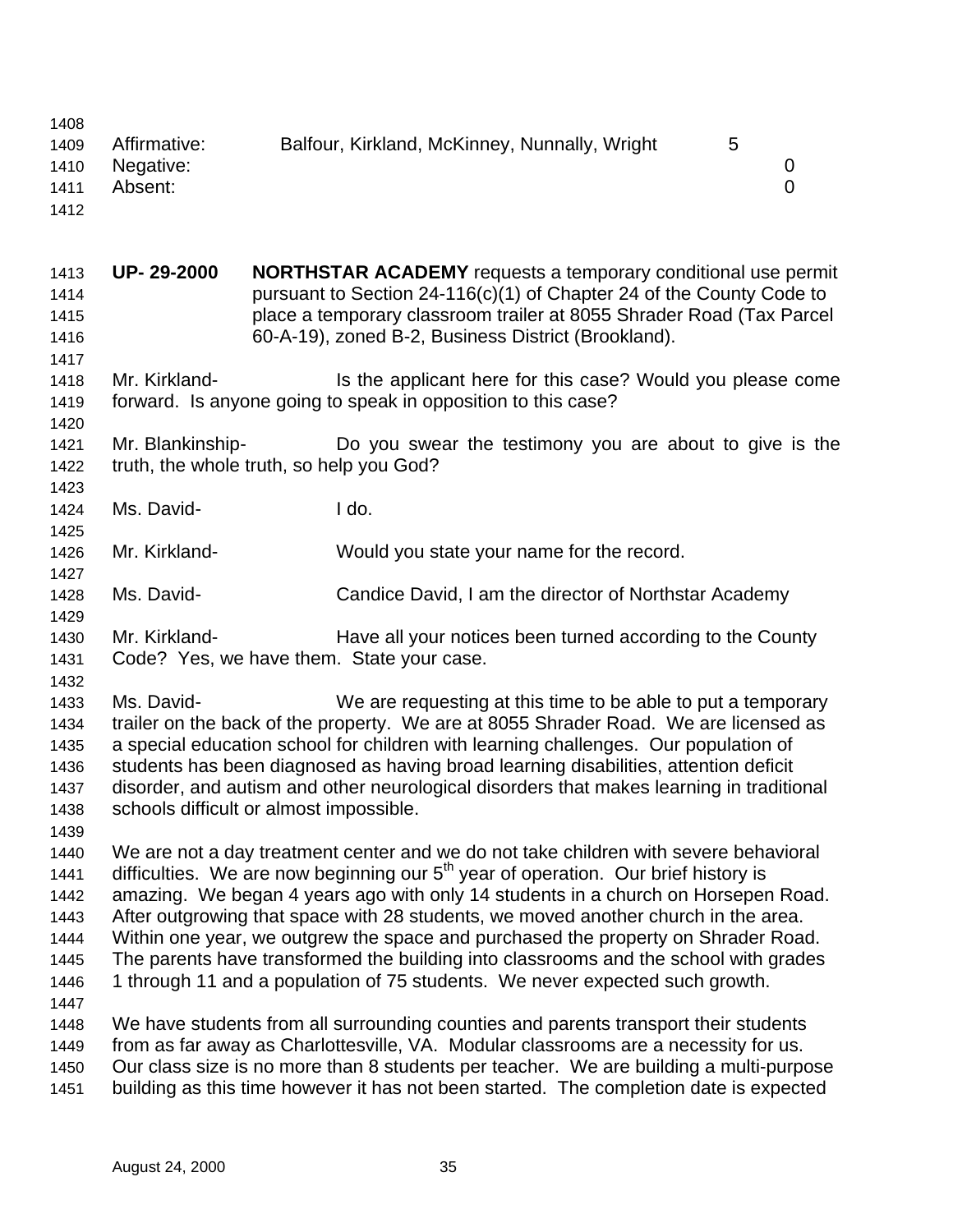before the end of February. Realizing these units are only temporary, we are exploring the possibility for expansion by moving our middle and upper school to a different location. And keeping the present building for the lower school. The modular classrooms will be located at the rear of the property facing the back of our building. Only the older students will be using these facilities. We have notified all surrounding properties of the plans and have not received any negative comments from our neighbors. We need the classrooms in order for us to provide enough space for our students this September. 1462 Mr. Wright- Have you read the conditions that have been suggested for this case? Ms. David- Yes. The only condition that we are not in accord with is the sewage hookup. The modular classroom does not have a bathroom Mr. Wright- What provisions will be made for those students who use a facilities? 1471 Ms. David- If you look at the drawing of the site, the bathrooms are located in the rear of the existing building. The students will enter through an old loading dock. Mr. Wright- What is that trailer? Ms. David- That trailer was left over from the previous owners and it is currently being used for storage. 1480 Mr. Wright- How many students will be using this modular building? Ms. David- 16 student, 2 classrooms. Mr. Wright- So you are asking that remove the no. 2 condition concerning the sanitation facilities. And you notice there is a limit as to how long the unit can be there, it must be removed by September 1, 2002. Mr. Kirkland- This has a handi-cap ramp and everything? Ms. David- Yes. 1491 Mr. McKinney-<br>Are these bathrooms outside? 1493 Ms. David- No sir, these are the bathrooms from when the building was a restaurant.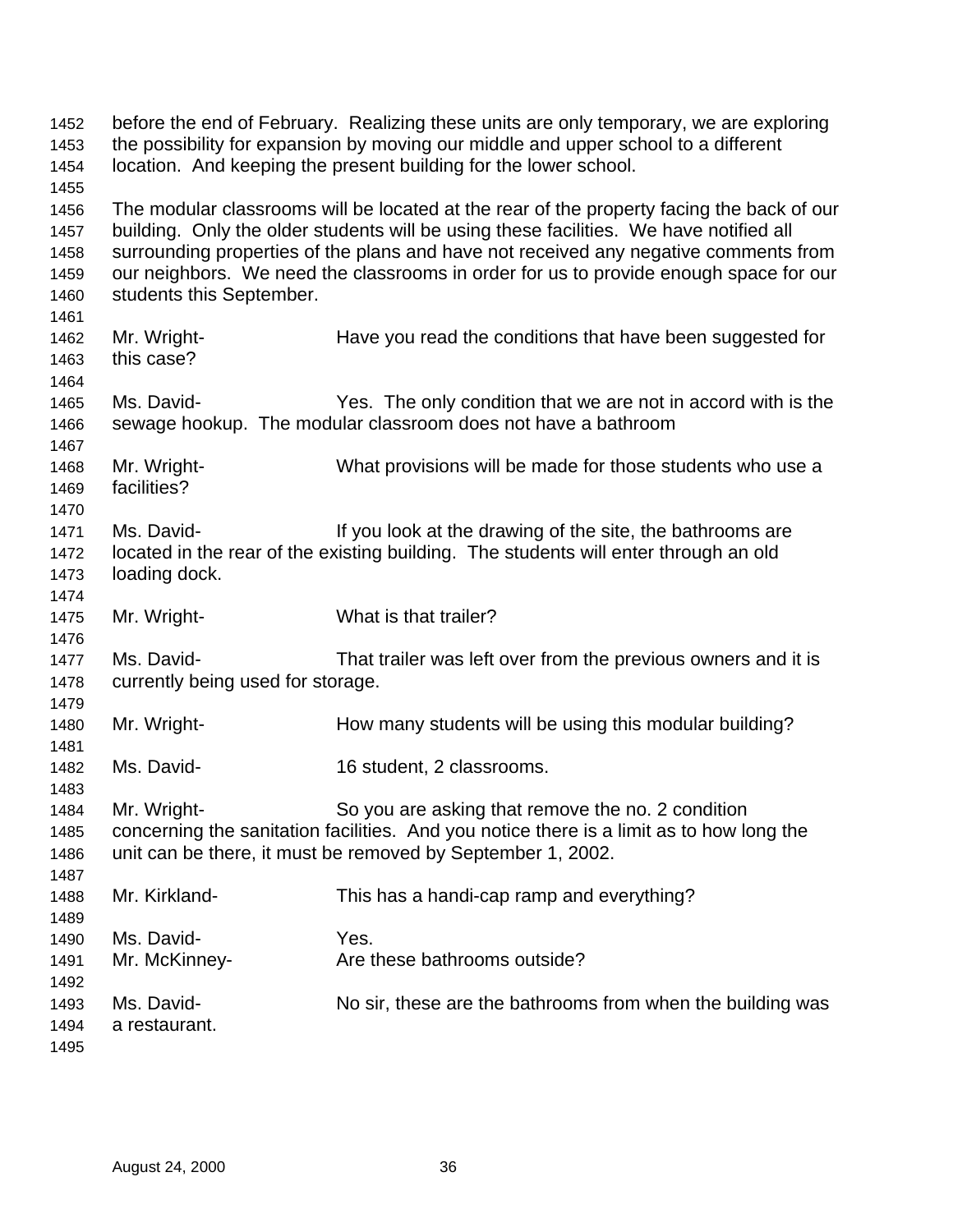Mr. McKinney- Mr. Blankinship, is there anything in the code that allows these students to go out of one building into another? Mr. Blankinship- That will be a Social Services or Building Inspection issue. Mr. McKinney- I know in certain public buildings, you must a restroom facilities every so many feet. I am concerned about the safety of the children, if it is icy how will they get to and from the buildings safely? Ms. David- If it rains and freezes, we will not be open. Mr. McKinney- What happens if it rains and freezes while school is in session? Ms. David- Then we wouldn't have them go out to the trailer, they would stay in the main building. Mr. McKinney- I thought you wanted to use these units for classrooms and if during the school hours inclimate weather occurs, what are you going to about the students going to and from the units? Ms. David- They can have their class in their library. We also have plenty of salt to deal with the walkways. 1520 Mr. Kirkland- Any other questions by the Board Members? Anyone else to wish to speak on this case? If not that concludes the case. Thank you. Upon a motion by Mr. McKinney, seconded by Mr. Nunnally, the Board of Zoning Appeals **granted** your request for the above-referenced temporary use permit. The Board granted the request subject to the following conditions: 1. The property shall be developed in substantial conformance with the plan filed with the application. No changes or additions to the layout may be made without the approval of the Board of Zoning Appeals. 2. If necessary, the trailer shall be connected to sanitation facilities approved by the Health Department. 3. The trailers shall be removed from the property on or before September 1, 2002. 4. This temporary conditional use permit is not transferable. 5. The trailer shall comply with all applicable regulations of the Uniform Statewide Building Code.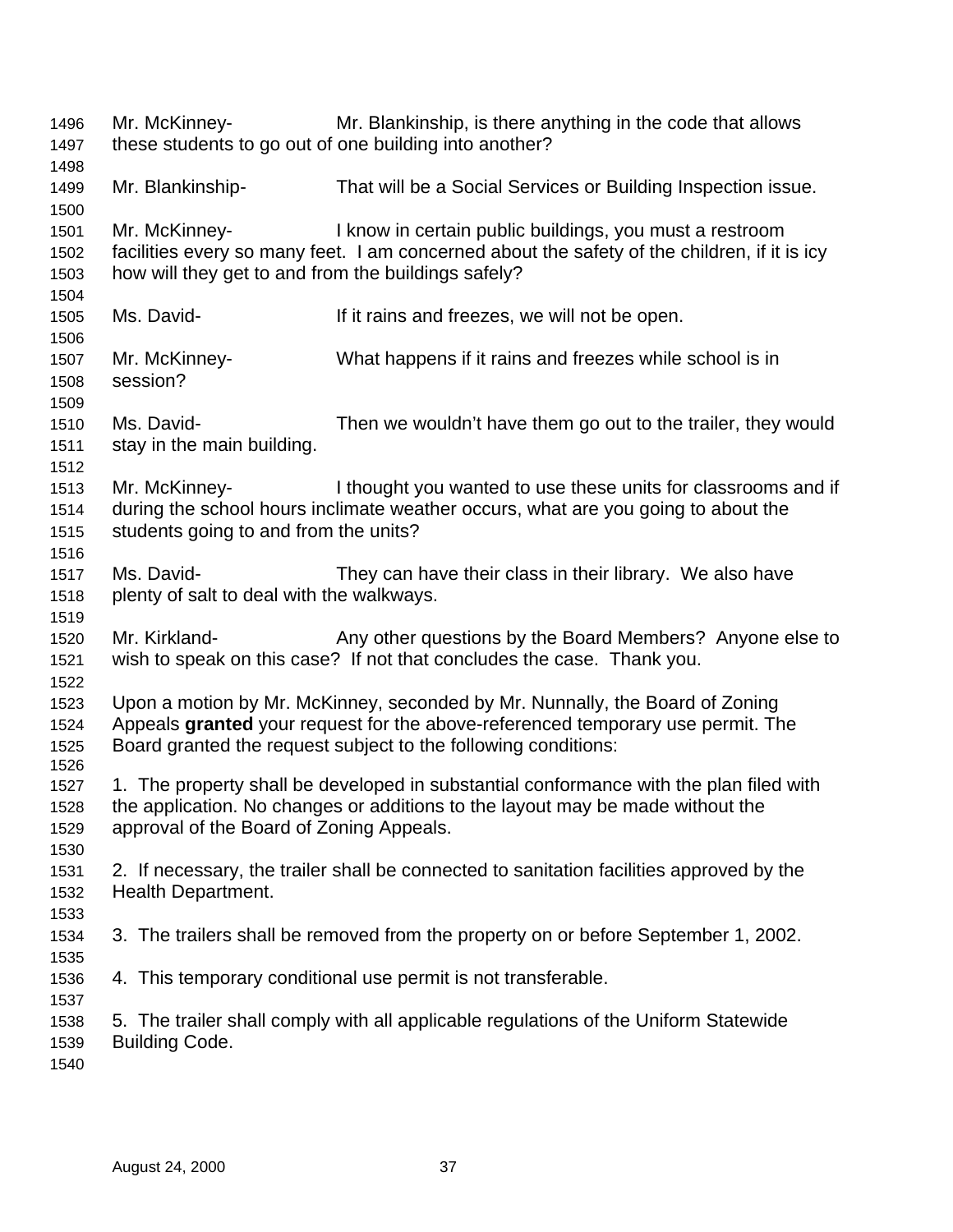6. Use of the trailer shall comply with licensing requirements of the appropriate state agency. 

 The Board **granted** this request, as it found from the evidence presented, that authorizing this temporary use permit will not be of substantial detriment to adjacent property and will not materially impair the purpose of the zoning regulations.

| 1548 |              |                                               |   |  |
|------|--------------|-----------------------------------------------|---|--|
| 1549 | Affirmative: | Balfour, Kirkland, McKinney, Nunnally, Wright | 5 |  |
| 1550 | Negative:    |                                               |   |  |
| 1551 | Absent:      |                                               |   |  |
| 1552 |              |                                               |   |  |

| 1553 | A-91-2000     | THOMAS R. MOORE III requests a variance from Sections 24-94 and          |
|------|---------------|--------------------------------------------------------------------------|
| 1554 |               | 24-95(i)(1) of Chapter 24 of the County Code to build a screened porch   |
| 1555 |               | and deck at 5613 Warnerwood Court (Summerberry) (Tax Parcel 20-          |
| 1556 |               | 7-B-2), zoned R-3C, One-family Residence District (Conditional)          |
| 1557 |               | (Three Chopt). The rear yard setback and setback for the deck are not    |
| 1558 |               | met. The applicant has 24.3 feet rear yard setback for the screened      |
| 1559 |               | porch and deck, where the Code requires 40.0 feet rear yard setback      |
| 1560 |               | for the applicant requests a variance of 15.7 feet rear yard setback for |
| 1561 |               | the screened porch and 5.7 feet for the deck.                            |
| 1562 |               |                                                                          |
| 1563 | Mr. Kirkland- | Is the applicant here for this case? Would you please come               |

- forward. Is anyone going to speak in opposition to this case?
- Mr. Blankinship- Do you swear the testimony you are about to give is the truth, the whole truth, so help you God?
- Mr. Leffingwell- I do.
- Mr. Kirkland- Would you state your name for the record.
- Mr. Leffingwell- Jay Leffingwell,
- Mr. Kirkland- Have all your notices been turned according to the County Code? Yes, we have them. State your case.
- Mr. Leffingwell- I am a contractor that Mr. Moore contacted about building his screen porch. He recently moved in the house and is finding that due to the wetlands
	- across the street, his deck is not enjoyable at all. He wants to build a 12 x 20 foot screen porch which would come out 20 feet from the house and is the same width as the existing deck. He is not getting the enjoyment out his yard because of the insects.
	-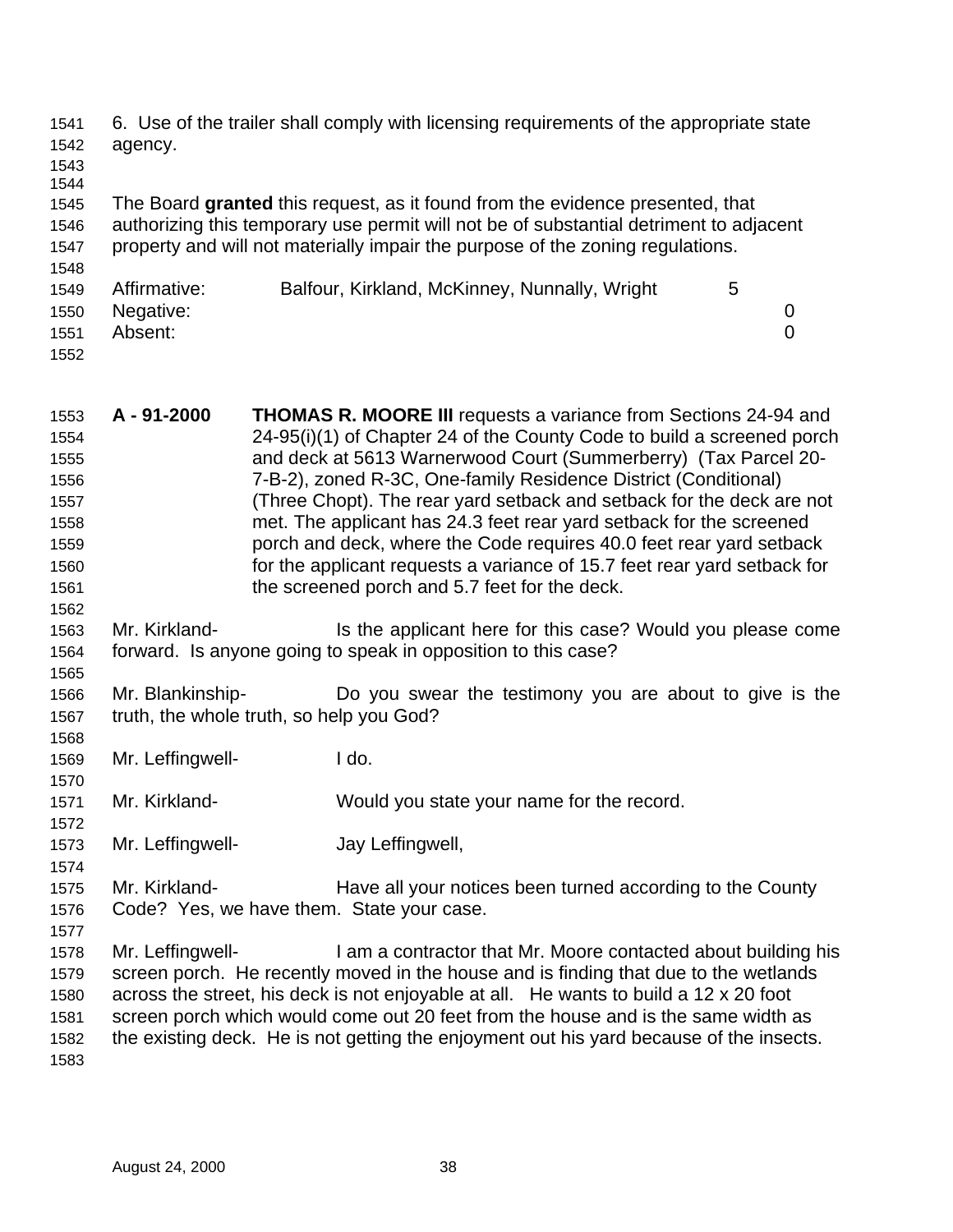There are 2 houses behind him and they are screened by the tree line in the rear yard. I would be the builder, it will have a A-roof and brick piers which would blend with the other houses in the area. The main hardship is that he has the smallest lot in the area and he wants to enjoy his yard by sitting on the screen porch. Mr. Wright- We have a picture on the screen, the deck that is there would be removed, and the screen porch would be in place of that with an additional 8 feet. That would put it closer to the tree line. Do you know how far the house behind him is from the property line? Mr. Leffingwell- 60 feet. Mr. Wright- It looks like due to the layout of the street behind him, Wintercreek Drive, the houses are set a little closer to the street which provides a larger rear yard. That helps with the separation. Because the house is on a cul-de-sac street, does that make the house sit farther back on the lot than normal? Mr. Leffingwell- The lot is smaller than most in the neighborhood, but it is centered on the lot. Mr. Kirkland- What Mr. Wright is saying is that due to the encroachment of the cul-de-sac street in to the lot, the house sits farther back that it normally would. Mr. Wright- If you had had a straight line across the front, the house would sit closer to the street. Mr. Leffingwell- He considered putting the porch somewhere else on the lot, but the interior floor plan only works with this location. 1613 Mr. Wright- It's a single story addition? Mr. Leffingwell- Yes. Mr. Kirkland- Any other questions by Board Members? Anyone else wish to speak on this case? If not that concludes the case. Mr. Wright- Where will the access to the screen porch be? Mr. Leffingwell- There will be a screen door entering off the deck. Mr. Kirkland- Any other questions? That concludes the case. Upon a motion by Mr. Wright, seconded by Mr. Nunnally, the Board of Zoning Appeals **granted** your request for the above-referenced variance. The Board granted the request subject to the following conditions: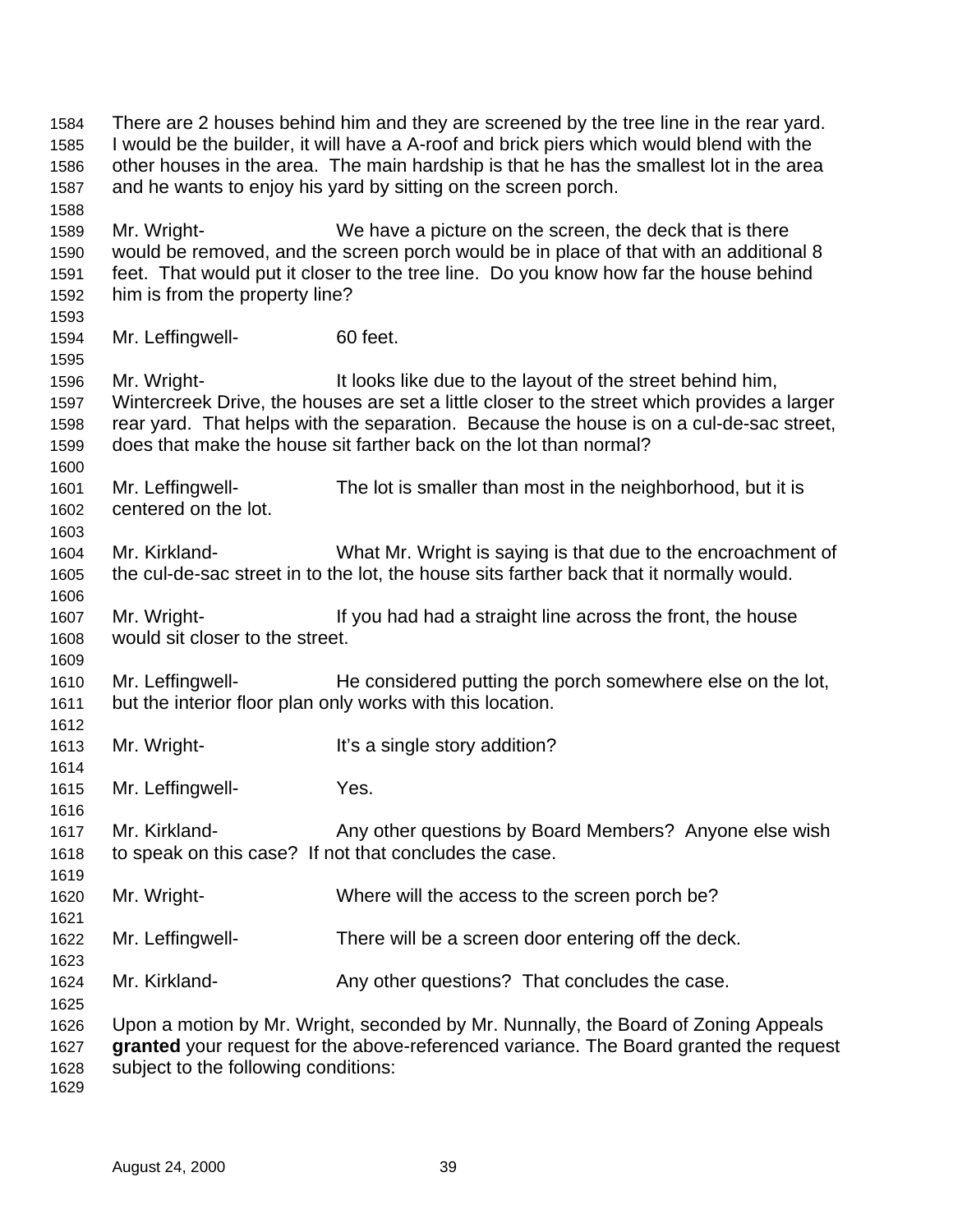| 1630<br>1631<br>1632<br>1633                                 | 1. The property shall be developed in substantial conformance with the plan filed with<br>the application. No changes or additions to the layout may be made without the<br>approval of the Board of Zoning Appeals.                          |                    |                                                                                                                                                                                                                                                                                                                                                                                                                                                  |  |  |   |                     |  |
|--------------------------------------------------------------|-----------------------------------------------------------------------------------------------------------------------------------------------------------------------------------------------------------------------------------------------|--------------------|--------------------------------------------------------------------------------------------------------------------------------------------------------------------------------------------------------------------------------------------------------------------------------------------------------------------------------------------------------------------------------------------------------------------------------------------------|--|--|---|---------------------|--|
| 1634<br>1635<br>1636<br>1637                                 | The Board granted this request, as it found from the evidence presented, that<br>authorizing this variance will not be of substantial detriment to adjacent property and will<br>not materially impair the purpose of the zoning regulations. |                    |                                                                                                                                                                                                                                                                                                                                                                                                                                                  |  |  |   |                     |  |
| 1638<br>1639<br>1640<br>1641                                 | Affirmative:<br>Negative:<br>Absent:                                                                                                                                                                                                          |                    | Balfour, Kirkland, McKinney, Nunnally, Wright                                                                                                                                                                                                                                                                                                                                                                                                    |  |  | 5 | 0<br>$\overline{0}$ |  |
| 1642<br>1643<br>1644<br>1645<br>1646<br>1647<br>1648<br>1649 | A - 92-2000                                                                                                                                                                                                                                   | rear yard setback. | <b>WILLIS L. BARNETT</b> requests a variance from Section 24-30.1(a) of<br>Chapter 24 of the County Code to build an addition at 5430 Barleycorn<br>Drive (Village of Azalea) (Tax Parcel 84-4-A-33), zoned R-5, General<br>Residence District (Fairfield). The rear yard setback is not met. The<br>applicant has 24 feet rear yard setback, where the Code requires 35<br>feet rear yard setback. The applicant requests a variance of 11 feet |  |  |   |                     |  |
| 1650<br>1651<br>1652                                         | Mr. Kirkland-<br>forward. Is anyone going to speak in opposition to this case?                                                                                                                                                                |                    | Is the applicant here for this case? Would you please come                                                                                                                                                                                                                                                                                                                                                                                       |  |  |   |                     |  |
| 1653<br>1654<br>1655                                         | Mr. Blankinship-<br>truth, the whole truth, so help you God?                                                                                                                                                                                  |                    | Do you swear the testimony you are about to give is the                                                                                                                                                                                                                                                                                                                                                                                          |  |  |   |                     |  |
| 1656<br>1657                                                 | Mr. Barnett-                                                                                                                                                                                                                                  |                    | I do.                                                                                                                                                                                                                                                                                                                                                                                                                                            |  |  |   |                     |  |
| 1658<br>1659                                                 | Mr. Kirkland-                                                                                                                                                                                                                                 |                    | Would you state your name for the record.                                                                                                                                                                                                                                                                                                                                                                                                        |  |  |   |                     |  |
| 1660<br>1661                                                 | Mr. Barnett-                                                                                                                                                                                                                                  |                    | Willis L. Barnett,                                                                                                                                                                                                                                                                                                                                                                                                                               |  |  |   |                     |  |
| 1662<br>1663<br>1664                                         | Mr. Kirkland-<br>Code? Yes, you have them. Thank you. State your case.                                                                                                                                                                        |                    | Have all your notices been turned according to the County                                                                                                                                                                                                                                                                                                                                                                                        |  |  |   |                     |  |
| 1665<br>1666<br>1667                                         | Mr. Wright-<br>with the requirements of notification.                                                                                                                                                                                         |                    | This receipt is dating August 22, 2000, that does not comply                                                                                                                                                                                                                                                                                                                                                                                     |  |  |   |                     |  |
| 1668<br>1669                                                 | Mr. Kirkland -                                                                                                                                                                                                                                |                    | The notification needs to be 5 days prior to the case.                                                                                                                                                                                                                                                                                                                                                                                           |  |  |   |                     |  |
| 1670<br>1671                                                 | Mr. Barnett                                                                                                                                                                                                                                   |                    | I had talked to all my neighbors before that time.                                                                                                                                                                                                                                                                                                                                                                                               |  |  |   |                     |  |
| 1672<br>1673<br>1674                                         | Mr. Kirkland-<br>meeting. So If you don't have any objection, we can defer your case to next month. We<br>can't hear it because you did not do a legal notice.                                                                                |                    | We need the official notice to be done 5 days prior to the                                                                                                                                                                                                                                                                                                                                                                                       |  |  |   |                     |  |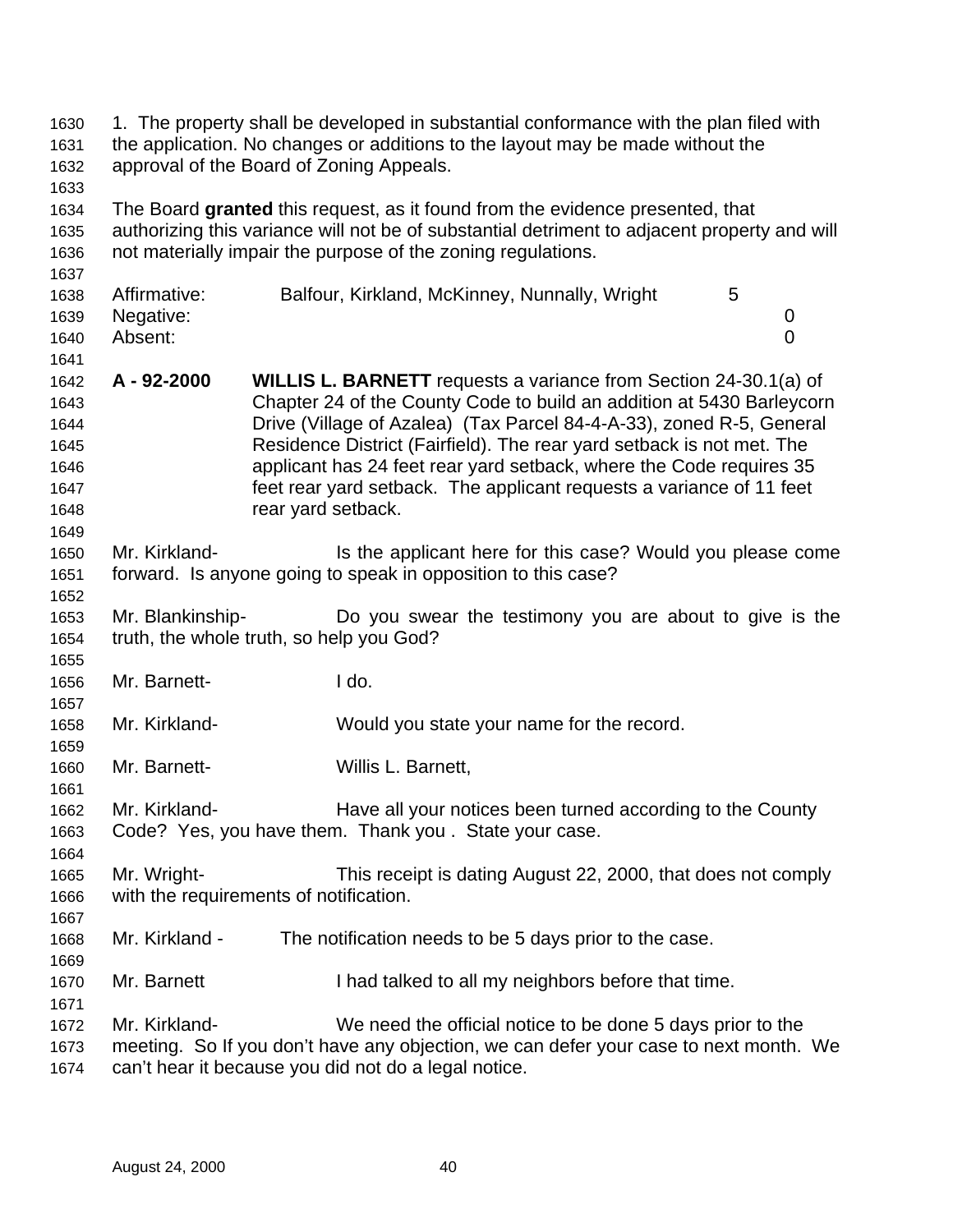Upon a motion by Mr. McKinney, seconded by Mr. Balfour, the Board of Zoning Appeals **deferred** your request for the above-referenced variance to the September 28, 2000 meeting. The applicant failed to satisfy the notification requirements. 1681 Affirmative: Balfour, Kirkland, McKinney, Nunnally, Wright 5 Negative: 0 Absent: 0 Upon a motion Mr. Wright, seconded by Mr. Kirkland, the minutes April 27, 2000 were approved as corrected. Election of Officers, 2000-2001: 1. Chairman Mr. Richard Kirkland, motion by Mr. McKinney, seconded by Mr. Wright 1691 Affirmative: Balfour, Kirkland, McKinney, Nunnally, Wright 5 Negative: 0 Absent: 0